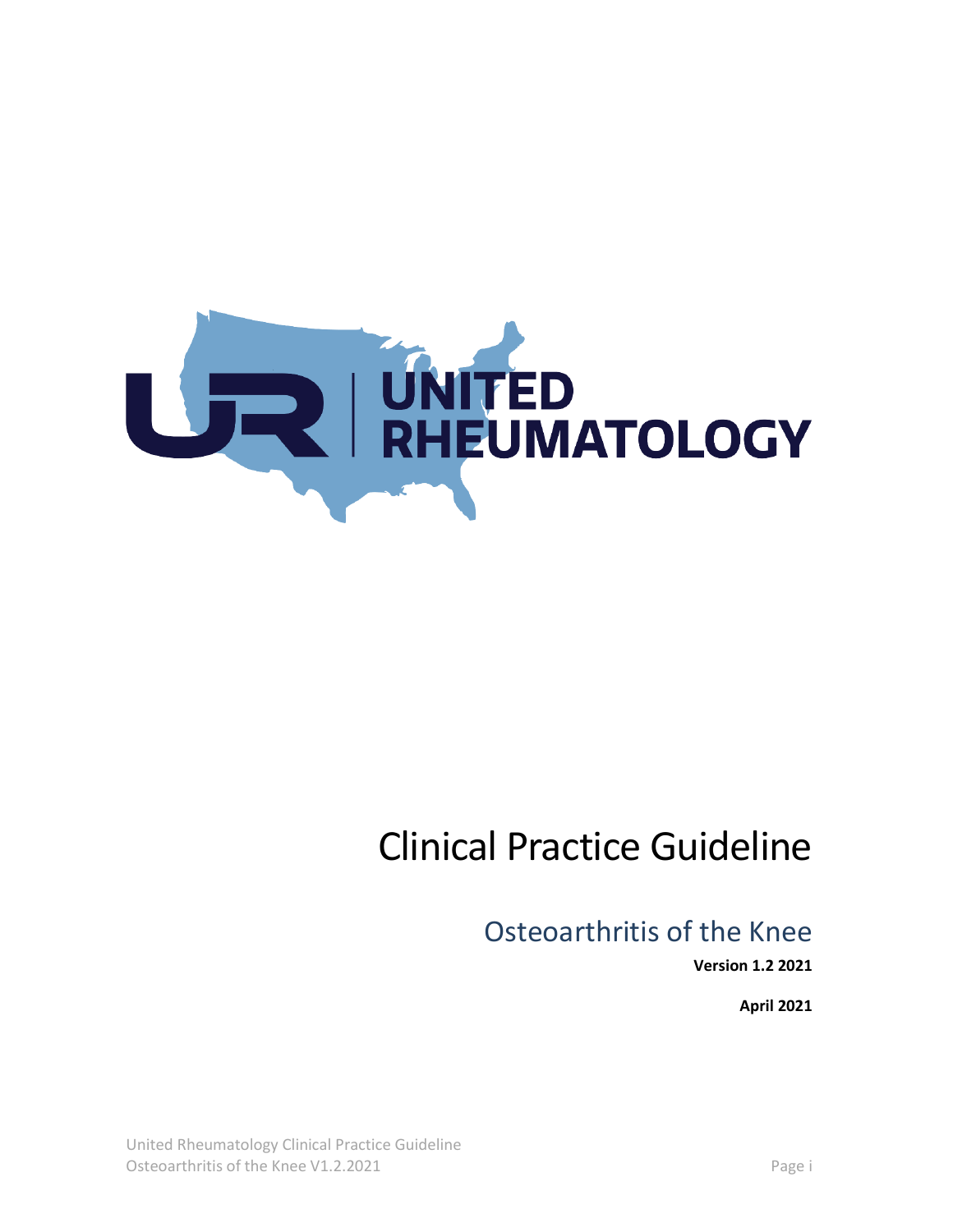# **Table of Contents**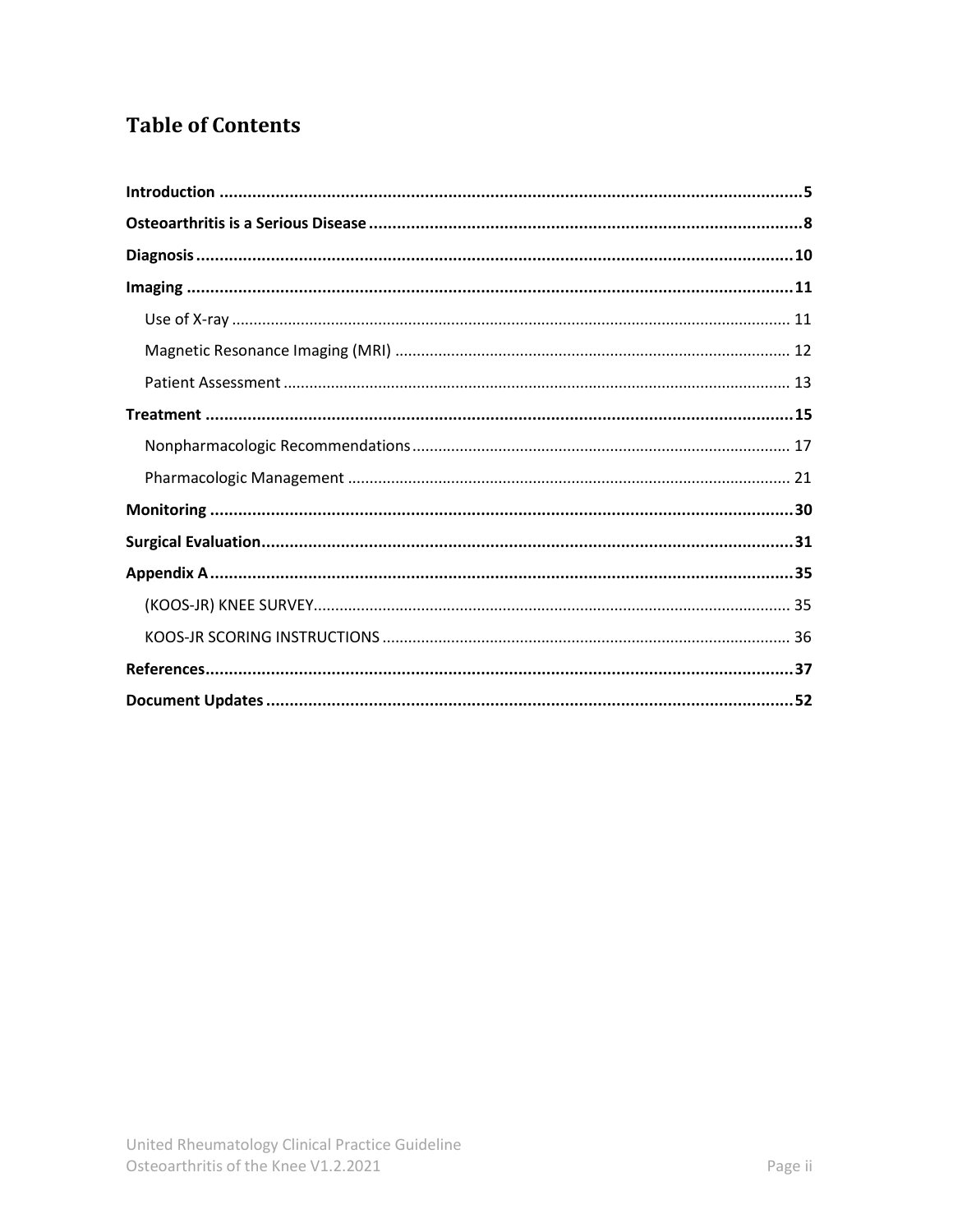# **List of Tables**

| Table 1. Generic and brand-name drugs for the treatment of OA of the knee  26 |  |
|-------------------------------------------------------------------------------|--|
|-------------------------------------------------------------------------------|--|

# **List of Figures**

| Figure 3. Example of an individualized, multimodal, domain-driven (M2D2) treatment for a patient   |  |
|----------------------------------------------------------------------------------------------------|--|
|                                                                                                    |  |
| Figure 4. Example of individualized, multimodal, domain-driven (M2D2) treatment for a patient      |  |
| presenting with late OA with chronic synovitis/effusion, obesity, depression, and a GI comorbidity |  |
|                                                                                                    |  |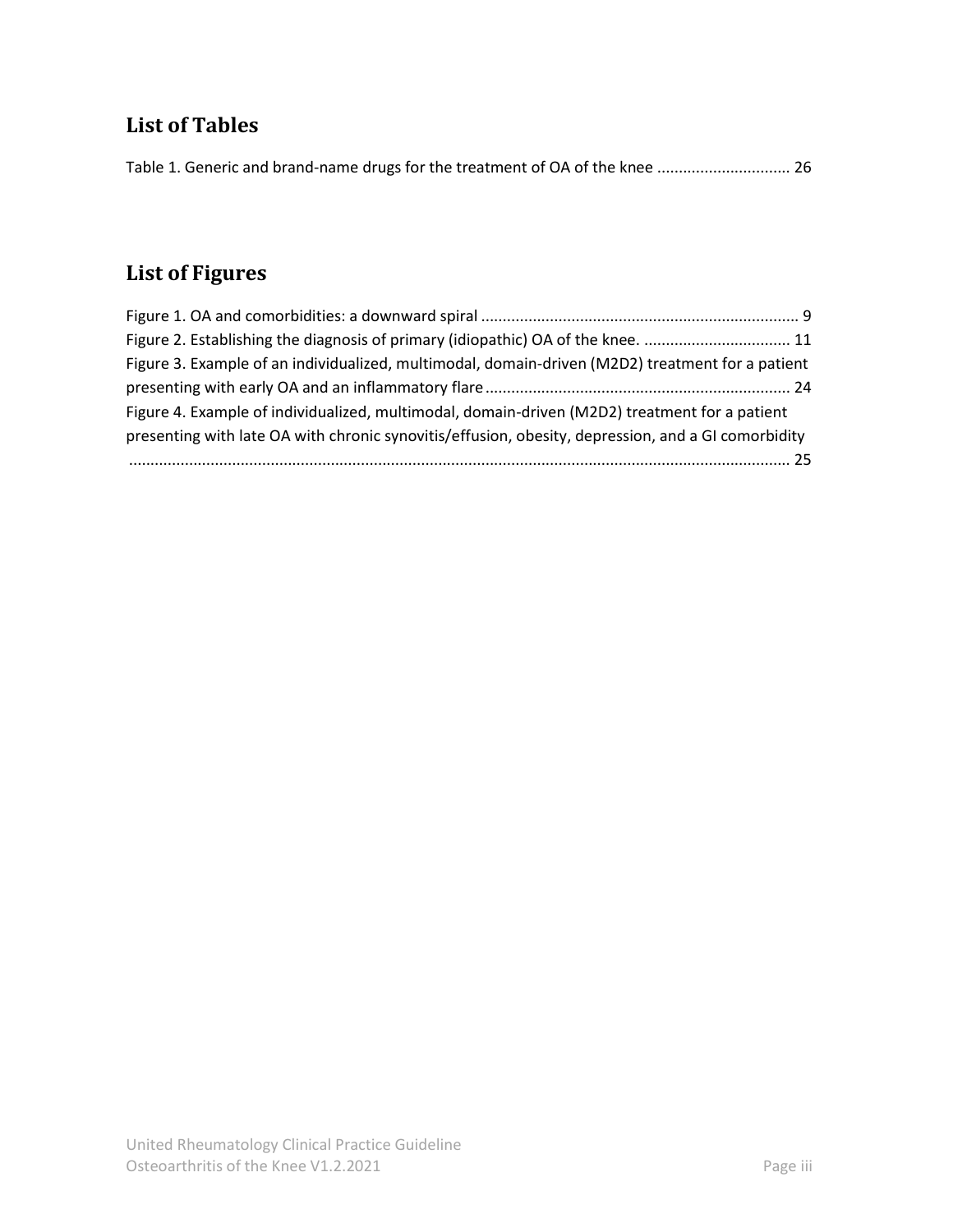# **Abbreviations**

| <b>AAOS</b>       | American Academy of Orthopaedic Surgeons                           |
|-------------------|--------------------------------------------------------------------|
| <b>ACR</b>        | American College of Rheumatology                                   |
| AP                | Anteroposterior                                                    |
| <b>BMI</b>        | Body mass index                                                    |
| COX-1 (inhibitor) | Cyclooxygenase 1 (inhibitor)                                       |
| COX-2 (inhibitor) | Cyclooxygenase 2 (inhibitor)                                       |
| <b>CVD</b>        | Cardiovascular disease                                             |
| <b>ESR</b>        | Erythrocyte sedimentation rate                                     |
| <b>FDA</b>        | US Food and Drug Administration                                    |
| GI                | Gastrointestinal                                                   |
| HA                | Hyaluronic acid                                                    |
| <b>IACS</b>       | Intra-articular corticosteroid                                     |
| <b>IAHA</b>       | Intra-articular hyaluronic acid                                    |
| <b>JAMA</b>       | Journal of the American Medical Association                        |
| <b>KOOS</b>       | Knee Injury and Osteoarthritis Outcome Score                       |
| KOOS-JR           | Knee Injury and Osteoarthritis Outcome Score for Joint Replacement |
| <b>MCID</b>       | Minimal clinically important difference                            |
| <b>MRI</b>        | Magnetic resonance imaging                                         |
| <b>NSAID</b>      | Nonsteroidal anti-inflammatory drug                                |
| <b>OA</b>         | Osteoarthritis                                                     |
| <b>OARSI</b>      | Osteoarthritis Research Society International                      |
| PA                | Posterior-anterior                                                 |
| <b>PASS</b>       | Patient acceptable symptom state                                   |
| PPI               | Proton pump inhibitor                                              |
| <b>RA</b>         | <b>Rheumatoid arthritis</b>                                        |
| <b>RF</b>         | <b>Rheumatoid factor</b>                                           |
| <b>SCD</b>        | Substantial clinical difference                                    |
| SNRI              | Serotonin-norepinephrine reuptake inhibitor                        |
| <b>TKR</b>        | Total knee replacement                                             |
| <b>US</b>         | <b>United States</b>                                               |
| <b>WBC</b>        | White blood cell count                                             |
| <b>WOMAC</b>      | Western Ontario and McMaster Universities Osteoarthritis Index     |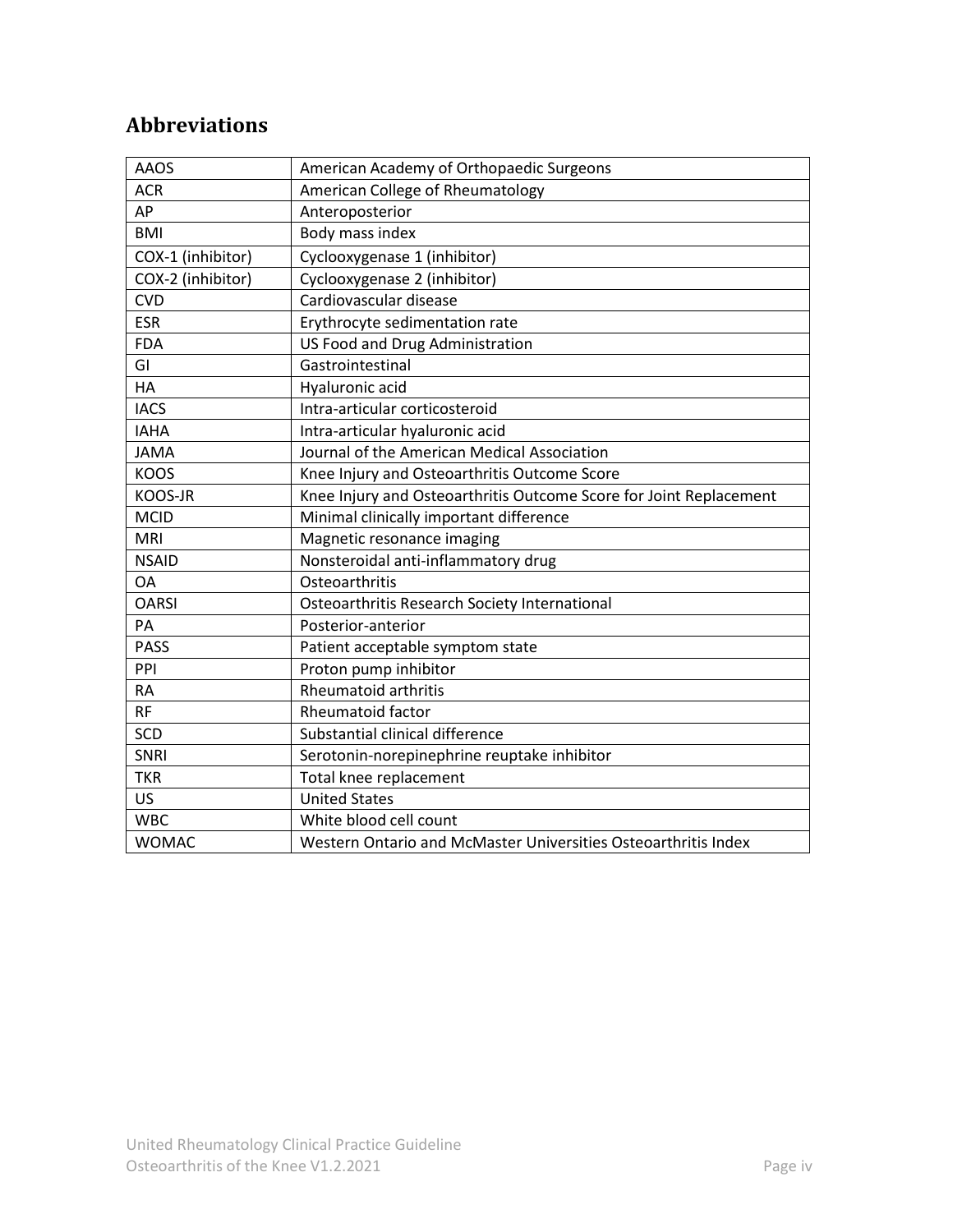# <span id="page-4-0"></span>**Introduction**

Approximately 500 million people worldwide have osteoarthritis (OA). This is an increase of 48% from 1990.<sup>1</sup> In the United States (US), OA is the most common type of arthritis. In 2013, it was estimated that 27 million US adults had OA.<sup>2</sup> Currently, the Centers for Disease Control and Prevention estimate that 32.5 million adults have OA.<sup>3</sup> Approximately 14% of the US population over the age of 25 years, and 34% of those over the age of 65 years, have one or more joints affected by OA.<sup>3</sup> The knee is the most common joint to be affected by OA, accounting for slightly over half of all cases.<sup>4, 5</sup> Women, especially those over 50 years of age, develop OA more frequently than men.<sup>6</sup> The prevalence of OA in the population is expected to increase over the next 20 years<sup>7</sup> as the population ages and the rate of obesity increases. 8

OA is one of the leading causes of disability, loss of productivity, and absenteeism from work.<sup>3, 9, 10</sup> This finding reflects the impact of pain, limited mobility, fatigue, anxiety, and depression on a patient's ability to perform work that requires prolonged weight bearing, bending, kneeling, pushing or pulling large objects, alone or in any combination.<sup>11-13</sup>

Caring for patients with OA is costly and contributes to the overall high cost of healthcare in the US. Kotlarz et al.<sup>14</sup> estimated that annual healthcare costs for all types of OA were \$185.5 billion in 2007, with \$149.4 billion paid by insurers and \$36.1 billion paid by patients. In 2013, inpatient costs for OA were \$16.5 billion, representing 4.3% of all inpatient hospitalization costs, second only to septicemia for hospital stays. OA accounted for 46% of all inpatient hospital costs in Medicare patients and for 25% of inpatient costs for private insurers.<sup>15</sup>

Direct costs of caring for patients with OA include nonpharmacologic and pharmacologic treatment, physician visits, imaging, hospitalizations, and joint-replacement surgery. Other direct costs are long-term care and the management of treatment complications. The indirect costs include absenteeism from work, reduced work hours, decreased productivity, homecare services, and the cost of other caregivers such as family and friends.<sup>16</sup> The estimated annual cost of caring for an individual with OA in year-2000 dollars was \$5700.<sup>17</sup> In 2011, Berger et al.<sup>18</sup> estimated the annual direct costs of caring for 2399 employees in the private sector; for those with OA, the direct costs of care were approximately \$17,751 per patient as compared with \$5057 for those without OA. Indirect costs for those in the OA group were \$5002 per patient as compared with \$2120 for those without OA. In addition, employees with OA were absent from work approximately 62.9 days per year as compared to 36.7 days per year for those without OA. In knee OA, the cost of total joint replacements are dramatically greater than any other cost driver. In a recent Canadian study,<sup>19</sup> the cost of knee replacements also accounted for the greatest increase in direct costs of caring for patients with OA over time. These increased costs were attributed to the greater prevalence of the disease, rapidly rising surgical and prosthesis costs, and a failure to diagnose and treat younger patients with OA.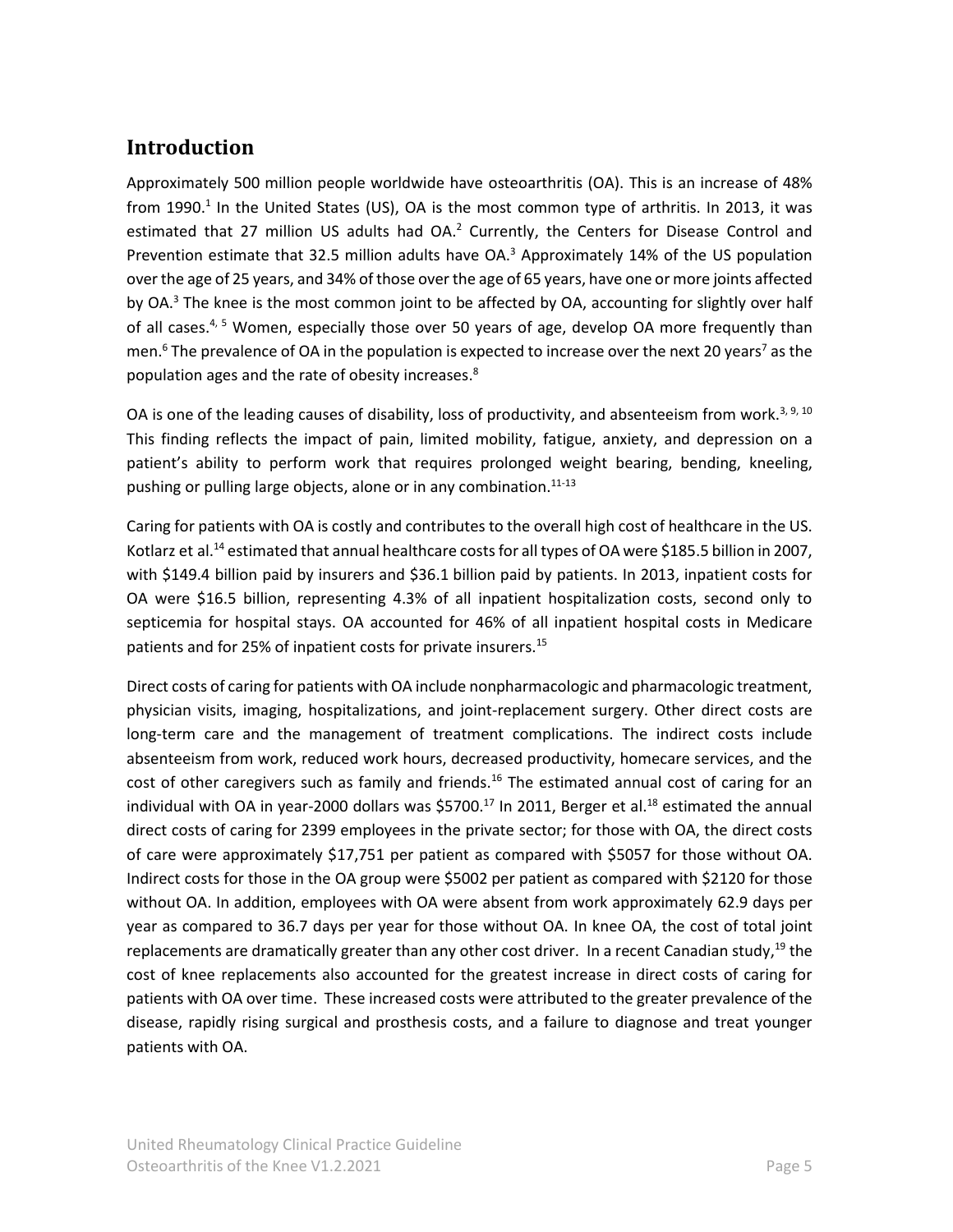OA usually develops slowly. It may be related to past or recent trauma, overuse, and/or obesity. It may also be idiopathic. There is a genetic component that is currently poorly understood but individuals with a family history of OA are at an increased risk of developing the disease. In addition, individuals who have OA of the hand have an increased risk of developing OA of the knee.<sup>3</sup>

Although age is a potent risk factor for OA, it is important to distinguish OA from normal aging. The etiology of OA is thought to be multifactorial and involves a combination of genetic factors, loss of articular cartilage, subchondral bone remodeling and inflammation of the synovium.<sup>20, 21</sup> Articular cartilage is avascular and aneural. It is mostly made up of chondroid matrix with comparatively low density of a single cell type, the chondrocyte, which is responsible for the manufacture of the extracellular matrix and repair of the cartilage. Traditionally, the early changes of OA have been thought to start with damage to the articular cartilage, although some have theorized that changes begin in the subchondral bone. Regardless, as there is no nerve supply to articular cartilage, this damage does not elicit any pain. The loss of articular cartilage also results in loss of some of the chondrocytes. Cytokines, such as, but not limited to, interleukin-1, interleukin-6, and tumor necrosis factor, are produced by the remaining chondrocytes, osteoblasts, and the synovium, which result in further cartilage damage. $20$ 

Once the cycle of cartilage destruction starts, cartilage debris is found in the joint space, contributing to inflammation of the synovium, which then produces proteases and proinflammatory cytokines. This, in turn, results in further cartilage damage and debris in the joint, leading to the production of more proinflammatory cytokines that cause additional damage to the cartilage.

Further details about the pathophysiology of OA are beyond the scope of this guideline. The process is well summarized by Kraus et al., $^{22}$  (Page 1237) OA:

"…*is a disorder involving movable joints characterized by cell stress and extracellular matrix degradation initiated by micro- and macro-injury that activates maladaptive repair responses including pro-inflammatory pathways of innate immunity. The disease manifests first as a molecular derangement (abnormal joint tissue metabolism) followed by anatomic, and/or physiologic derangements (characterized by cartilage degradation, bone remodeling, osteophyte formation, joint inflammation and loss of normal joint function), that can culminate in illness."* 

Inflammation of the synovium and the subchondral bone does cause pain. In addition to pain, patients may experience difficulty sleeping, fatigue, loss of independence, frustration about their inability to perform simple everyday tasks, and a general decrease in coping leading to depression and/or anxiety.<sup>23</sup>

The diagnosis of OA is often delayed, although structural damage in the form of articular cartilage loss and/or bony changes may be seen on X-rays. Patients may be asymptomatic despite these changes and only seek medical attention when they develop joint pain and/or stiffness, swelling, or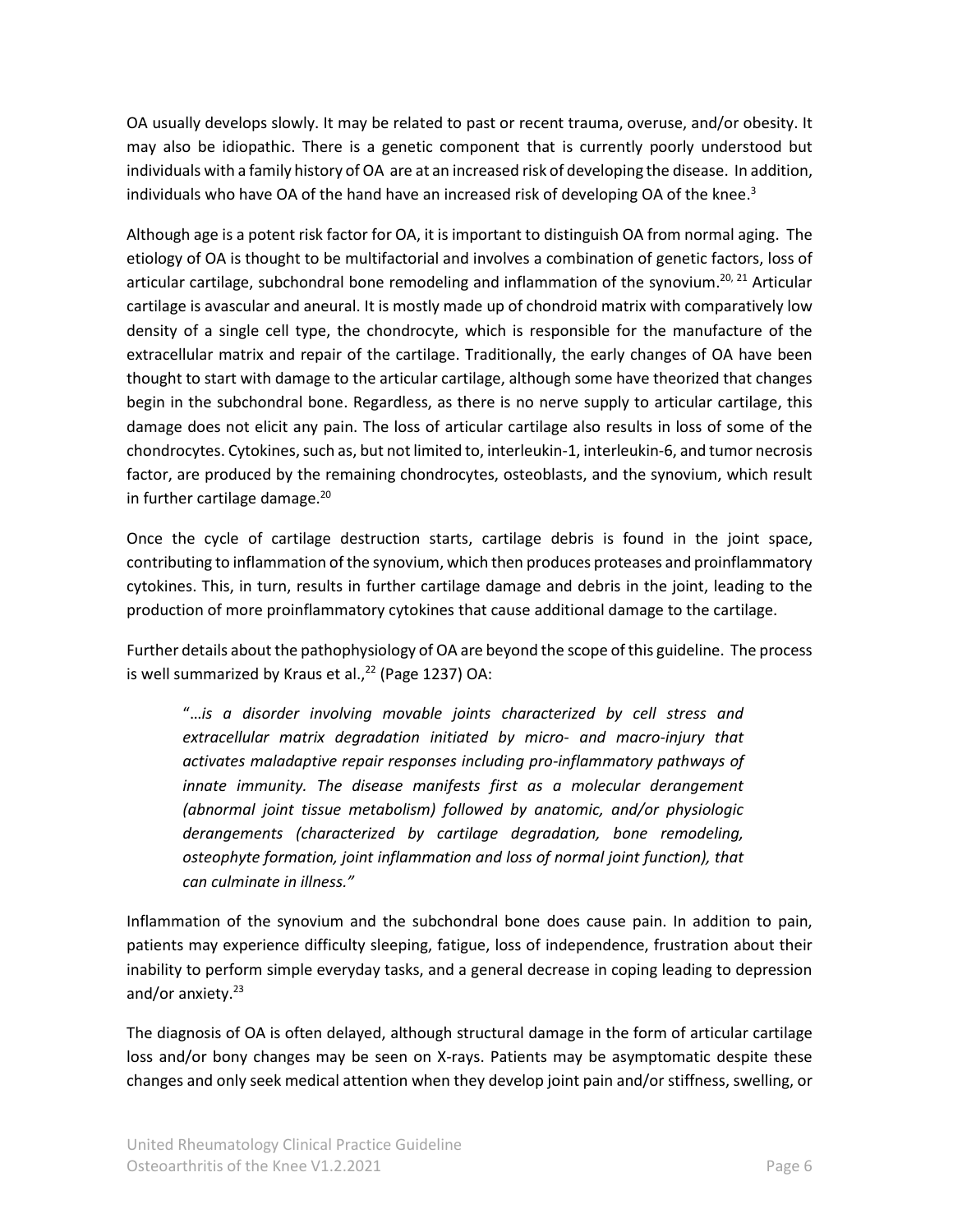decreased mobility. The reason for the absence of pain early in the disease process is explained above.

The primary risk factors for incident radiographic OA of the knee are body mass index (BMI) >30 kg/m<sup>2</sup>; aging; prior knee trauma, including prior surgical intervention; occupational activities (including kneeling, squatting, using a pneumatic drill, construction work, heavy labor),<sup>23</sup> and female gender. $24-26$ 

Other risk factors for progression of OA include, but are not limited to, the following:<sup>27, 28</sup>

- Comorbidities such as diabetes, hypertension, cardiovascular disease (CVD), and depression
- Sedentary lifestyle
- Genetics
- Infrapatellar synovitis detected on magnetic resonance imaging (MRI)
- Joint effusion
- Knee injury
- Meniscal tear and/or meniscectomy
- Clinical and radiographic extent of OA at initial diagnosis
- Type 2 diabetes

According to Leyland et al.,<sup>28</sup> overweight patients with knee OA have a 40% increased risk of total knee replacement (TKR) when compared to those with normal weight. Obese patients have double the risk for TKR as patients with normal weight. Some studies have indicated poorer outcomes from TKR in the setting of obesity, although this association has not been uniform across studies. $^{29\text{-}31}$ 

OA is either primary (idiopathic) or secondary. The etiology of idiopathic OA, which is the most common form, is not fully understood; however, as described above, there are many contributing factors (loss of articular cartilage, inflammatory changes in the subchondral bone and synovium) thought to be involved.

Secondary OA may be related to:<sup>25, 26, 32</sup>

- Trauma, including, but not limited to, anterior cruciate ligament or meniscal injury
- Congenital or developmental diseases
	- o Bone dysplasias
	- o Hypermobility syndromes
	- o Gaucher's disease
	- o Ehlers-Danlos syndrome
- Joint surgery
- Metabolic problems, including but not limited to:
	- o Rickets
	- o Hemochromatosis
	- o Chondrocalcinosis (and calcium pyrophosphate deposition disease)
	- o Ochronosis

United Rheumatology Clinical Practice Guideline Osteoarthritis of the Knee V1.2.2021 **Page 7** Page 7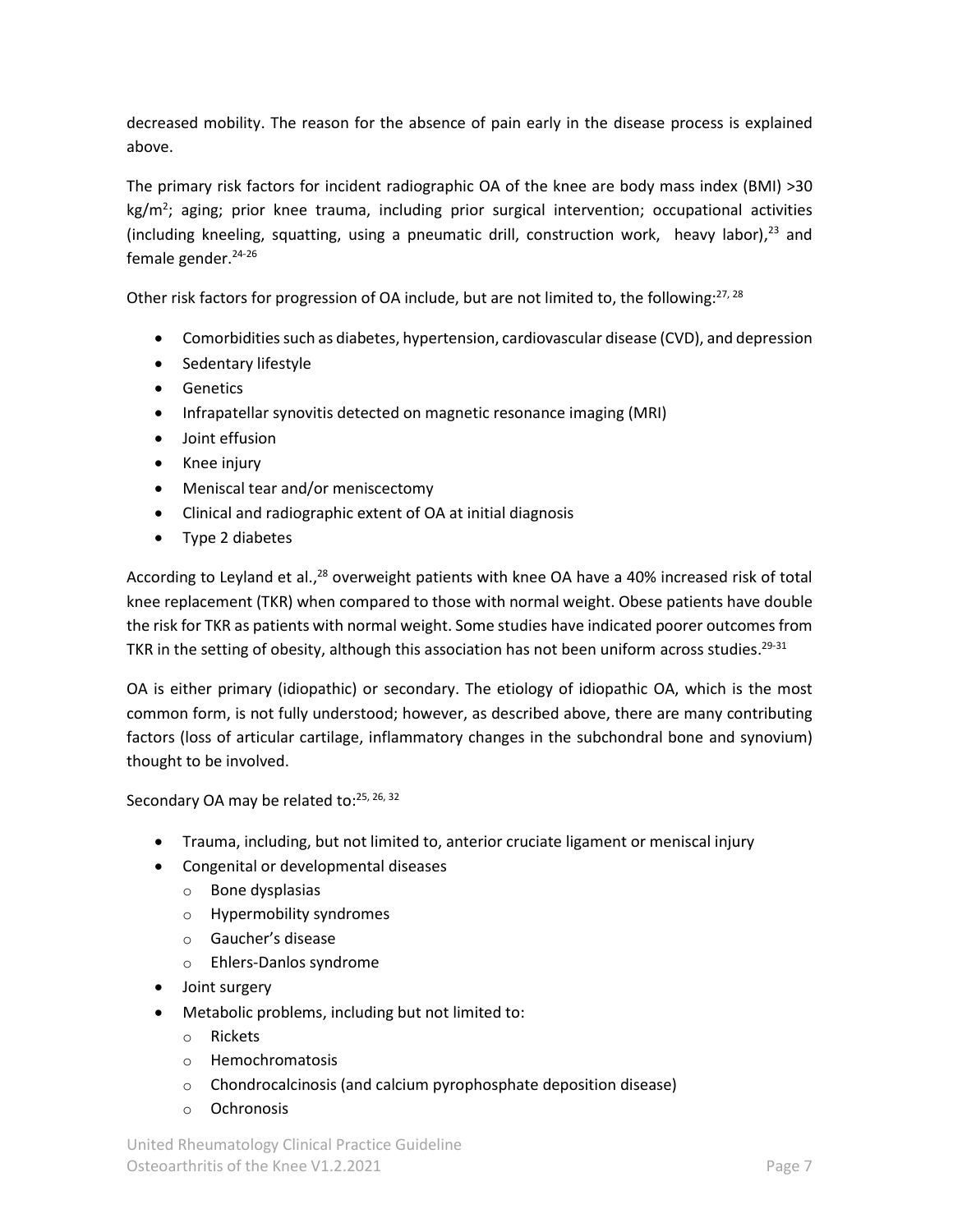- Acromegaly
- Gout
- Hyperparathyroidism
- Rheumatoid arthritis (RA)
- Neuropathic joint
- Septic arthritis
- Aseptic necrosis
- Paget's disease

The comparative differences in long-term outcome between the primary and secondary forms of OA remain to be determined, likely because of the considerable phenotypic heterogeneity resulting from the wide variety of underlying causes of secondary OA.

In 2011, Osteoarthritis Research Society International (OARSI) responded to a list of questions from the US Food and Drug Administration (FDA). The answers to these questions were to be used to assist manufacturers and researchers in the development and evaluation of treatments and/or devices for the management of OA.<sup>33</sup> The members of the working group for this project did not think that the terms disease and illness should be used interchangeably when referring to OA. Instead they recommended that manufacturers and researchers look at potential treatments as either 1) treatments for the "disease" OA (those that impact the structural and anatomic changes at the joint level); or 2) treatment for the illness of OA (those that improve the patient's symptoms or complaints). It was suggested that this differentiation may be helpful in clinical trials. Under normal conditions, there is an equilibrium between cartilage destruction in joints and cartilage synthesis. When cartilage destruction exceeds cartilage repair, OA can develop.<sup>26</sup> The pathology of OA includes inflammation of the synovial lining of the joint, degeneration of the menisci and articular cartilage, remodeling of bone, and osteophyte formation.<sup>34</sup> Changes of the ligaments and tendons are also seen.

# <span id="page-7-0"></span>**Osteoarthritis is a Serious Disease**

In 2016, OARSI published a white paper in support of classifying OA as a *serious disease*. <sup>35</sup> The purpose of this paper was to demonstrate to providers and the FDA that because OA is a serious disease, treatments for it should be given priority by manufacturers of medical devices and pharmaceutical companies. According to the FDA:

"Serious disease or condition means a disease or condition associated with morbidity that has substantial impact on day-to-day functioning. Short-lived and self-limiting morbidity will usually not be sufficient, but the morbidity need not be irreversible, provided it is persistent or recurrent. Whether a disease or condition is serious is a matter of clinical judgment, based on its impact on such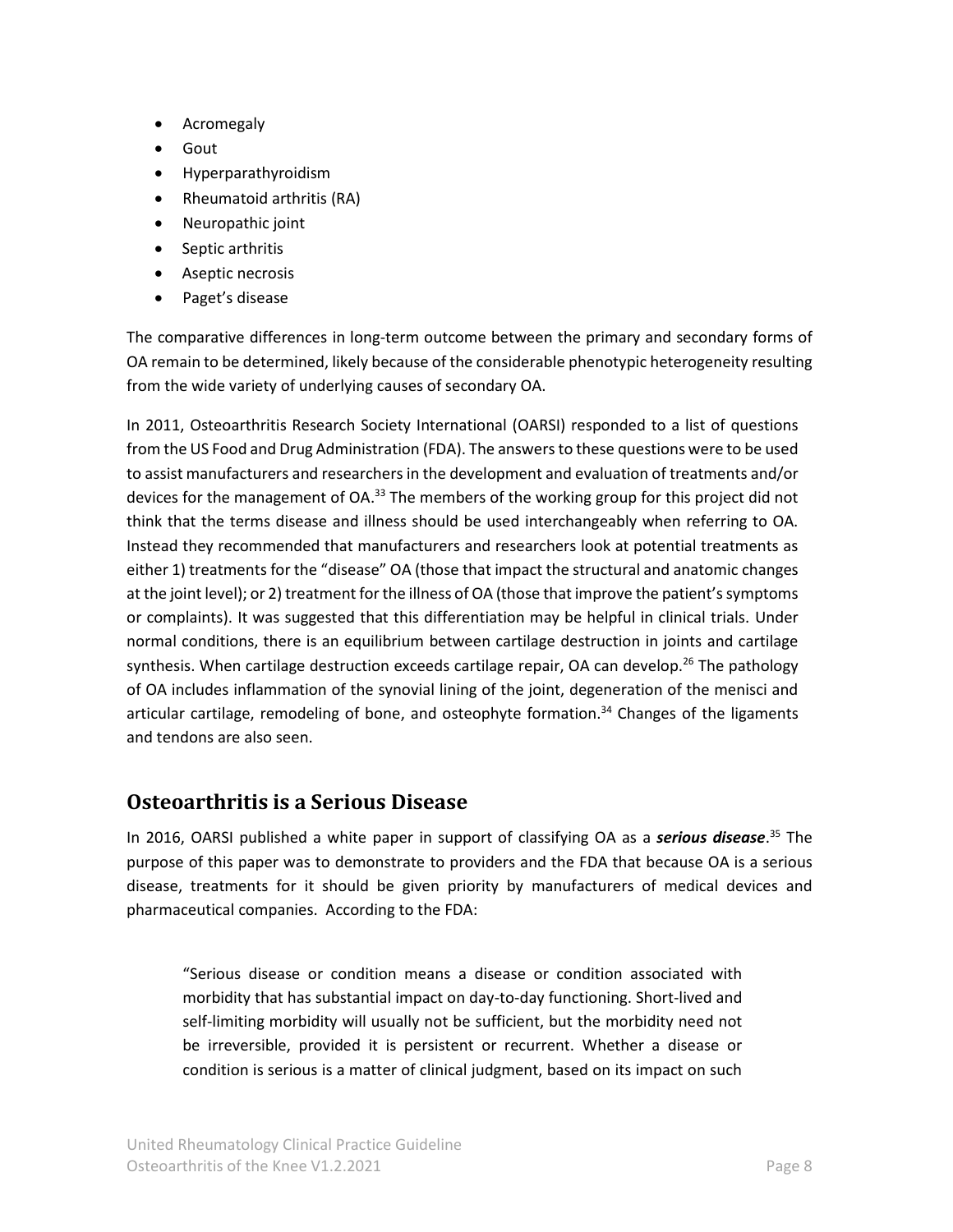factors as survival, day-to-day functioning, or the likelihood that the disease, if left untreated, will progress from a less severe condition to a more serious one."36

By providing evidence-based data demonstrating that OA fits this definition of a serious disease, OARSI argued that there is currently an "*urgent need for clinical studies of new and existing agents*  that might intervene in the pathophysiology and progression of OA" (Page 2).<sup>35</sup>

Using the FDA definition above, OARSI categorizes OA as a serious disease associated with progressive disability and premature death. This association likely is caused by the negative impact of OA on several common comorbidities, such as CVD, type 2 diabetes, hypertension, and depression. <sup>13</sup> Two-thirds of those with hip or knee OA suffer from at least one comorbid condition and a greater number of comorbidities is associated with worsened Western Ontario and McMaster Universities Osteoarthritis Index (WOMAC) scores and poorer quality of life.<sup>37</sup> Furthermore, OA and its comorbidities may follow a downward spiral as patients with limited mobility due to OA pain may become progressively more obese, hypertensive, and insulin resistant (Se[e Figure 1\)](#page-8-0). Often the pain on walking leads to a progressively more sedentary lifestyle that results in further weight gain, progression of CVD, and increases the risk of diabetic complications such as hospitalization for poor blood sugar control, infection (often pneumonia), peripheral vascular disease resulting in amputation, retinopathy, and renal dialysis. To complicate matters further, the negative relationship between OA and its common comorbidities is bidirectional as progressive obesity, inactivity and weakness (caused by comorbid conditions such as coronary artery disease-related limitation in exercise tolerance) often leads to worsened OA symptoms and functional ability.



#### <span id="page-8-0"></span>*Figure 1. OA and comorbidities: a downward spiral*

bp, blood pressure; OA, osteoarthritis; TKA, total knee arthroplasty; CVD, cardiovascular disease.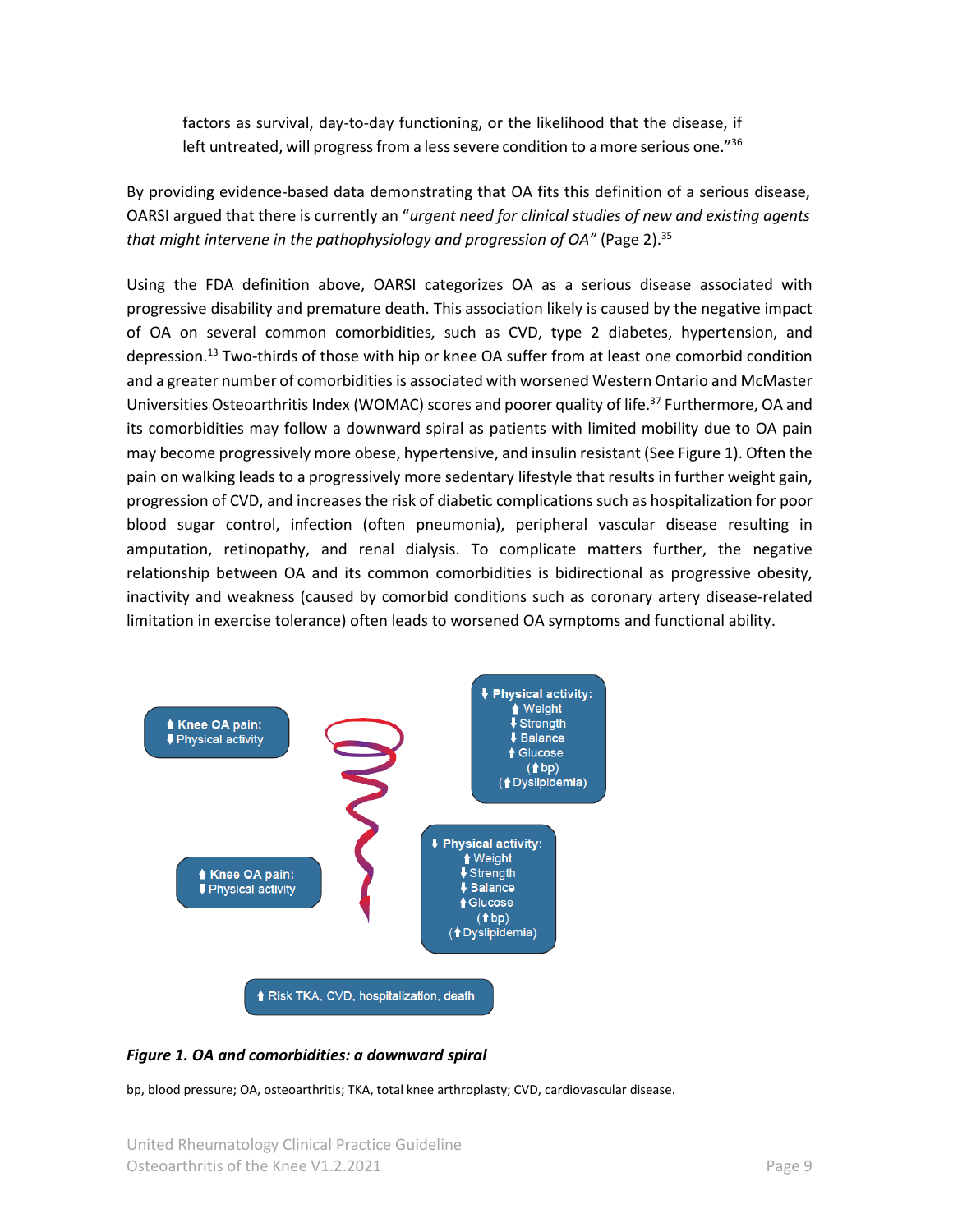A 2011 study<sup>38</sup> of "all cause and disease specific mortality in patients with OA of the knee and hip" (Page 1) demonstrated that premature death in patients with OA was associated with CVD, dementia, diabetes and cancer. The strongest relationship between premature death and OA was found in patients with difficulty walking and CVD (independent of traditional CVD risk factors). These findings were confirmed in a 2014 publication that studied the same issue.<sup>39</sup>

It is important for patients and providers to understand the importance of the relationship of the pain of OA in conjunction with a patient's concomitant obesity, hypertension, diabetes and CVD. Appropriate nonpharmacologic and pharmacologic modalities described below should always be used together.<sup>40</sup> If patients develop increased exercise tolerance, they might be able to gradually expand the time and distance that they exercise which may in turn help to improve the management of their comorbidities. <sup>35</sup> See [Figure 1.](#page-8-0)

Early in the management of OA, nonsteroidal anti-inflammatory drugs (NSAIDs) may be prescribed to treat joint pain. NSAIDs should be prescribed at the lowest possible dose and used on an as needed basis for as short a period of time as possible while controlling symptoms to prevent recognized side effects, which increase in frequency after 2 weeks of continuous use.<sup>41</sup> For many patients without contraindications, comorbidities, or generalized OA involving multiple joints, regularly scheduled NSAIDs with careful monitoring may be the best available option. Long term use of NSAIDs may contribute to premature death among patients with concurrent CVD.<sup>42</sup> NSAIDs can also result in adverse events in the gastrointestinal (GI) tract and kidneys. These drugs may cause gastritis, and/or peptic ulcers which may be limited or controlled by using a gastroprotective agent with oral NSAIDs. Increased risk of acute myocardial infarction, heart failure and acute renal failure have also been reported with NSAIDs. Hemorrhagic stroke has been associated with the use of diclofenac and meloxicam.<sup>43, 44</sup> Topical NSAIDs may have a reduced risk of adverse events as compared to oral NSAIDs and are preferred. For more detail of the adverse effects of NSAIDs in patients with OA please see Cooper et al.<sup>45</sup>

# <span id="page-9-0"></span>**Diagnosis**

The diagnosis of idiopathic OA of the knee is established by clinical history and physical examination. Radiographs are commonly obtained but are not required to establish the diagnosis. X-rays are helpful in eliminating other problems such as fracture, osteonecrosis, or tumors, which can present with a complaint of knee pain and to evaluate the severity of articular damage when the diagnosis is in question, although some findings are rare, with only 0.5% of radiographs revealing pathology altering the treatment plan (osteonecrosis, osteochondral lesion, fracture, and subluxation).<sup>46</sup>

The American College of Rheumatology (ACR) described three different sets of criteria for the classification of idiopathic OA of the knee in patients with knee pain [\(Figure 2\)](#page-10-2). These criteria are not designed to be used if secondary OA of the knee is suspected.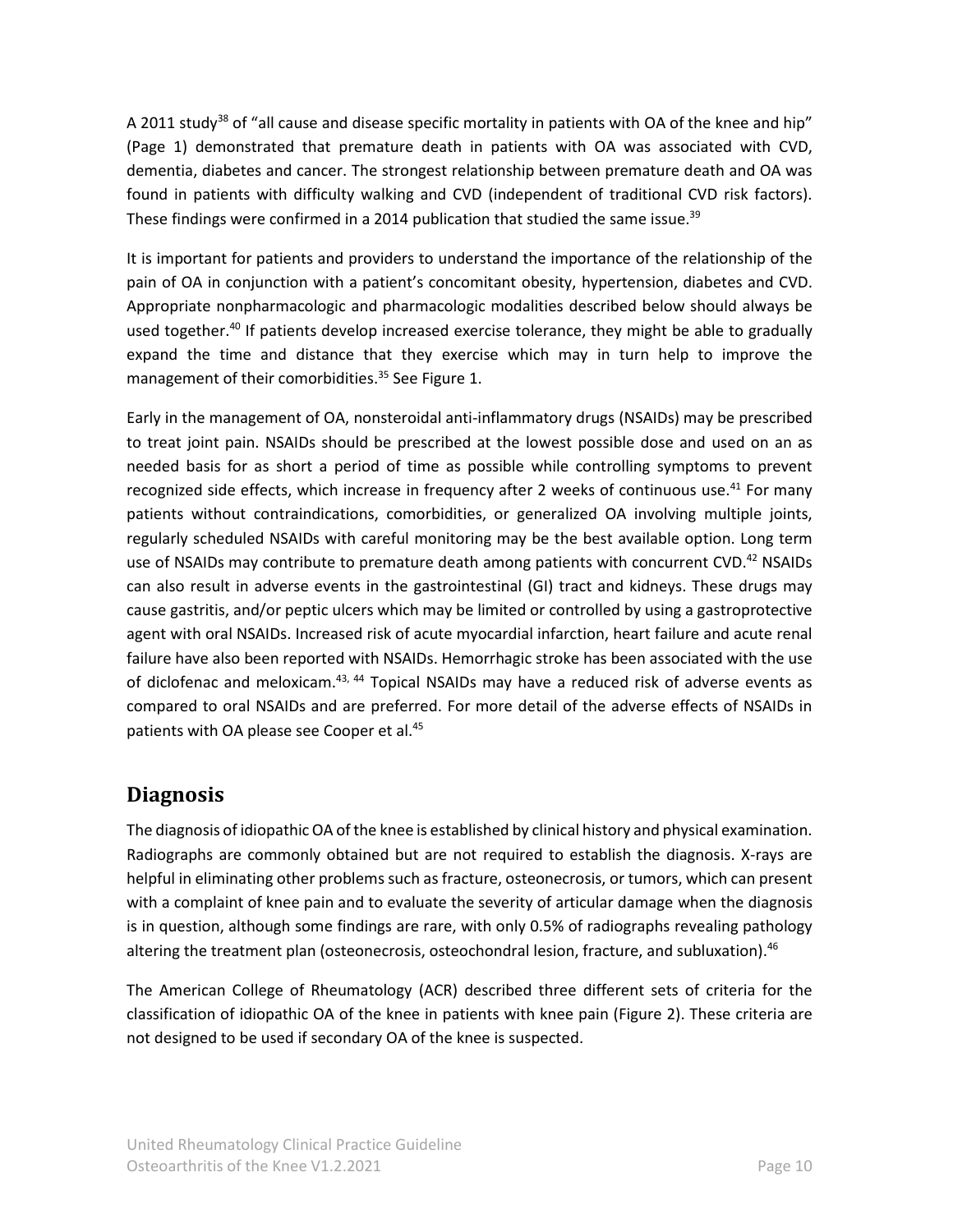

#### <span id="page-10-2"></span>*Figure 2. Establishing the diagnosis of primary (idiopathic) OA of the knee.*

<span id="page-10-0"></span>ESR, erythrocyte sedimentation rate; OA, osteoarthritis; RF, rheumatoid factor; WBC, white blood cell count

# **Imaging**

The diagnosis of OA is a clinical one and does not require the use of any imaging except for unusual cases where the diagnosis is unclear.

#### <span id="page-10-1"></span>Use of X-ray

In patients with OA, there is frequently a discrepancy between the radiographic changes in the knee and symptoms. A study designed to explain the marked increase in knee replacement surgery in the US found that only half of patients with radiographic findings of OA complained of knee pain.<sup>47</sup> X-ray can be of value in determining the relative severity of the radiographic impact of the disease. This is important for communicating severity and prognosis to patients, as well as in the selection of appropriate treatment options. When considering referral for surgical evaluation, X-rays are useful in identifying whether or not a patient has end-stage cartilage loss, as those without such severe damage are not typically considered appropriate candidates for total joint replacement. However,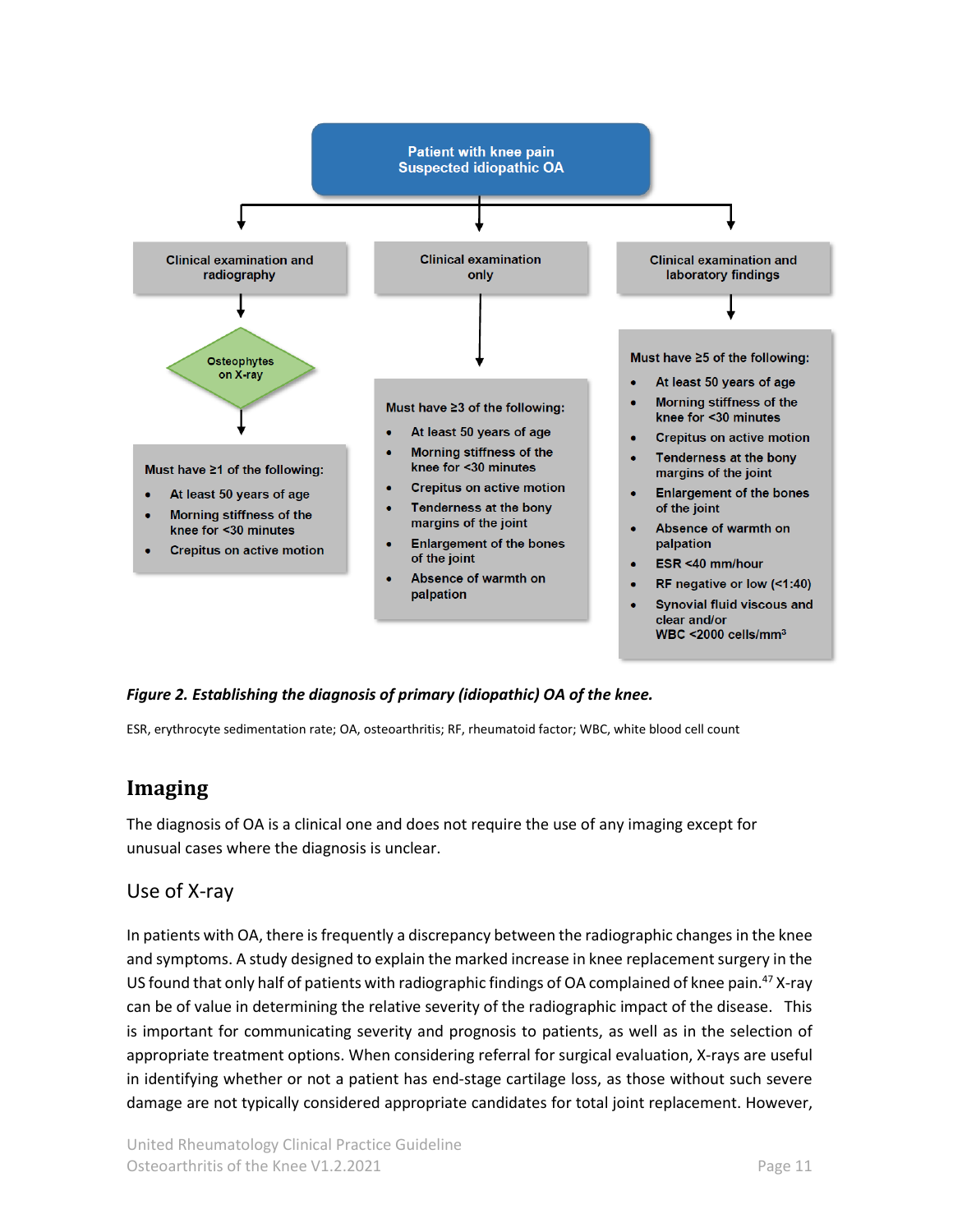radiographic severity does not predict the response of patients with knee OA to non-operative interventions including physical therapy.<sup>48</sup> Radiographic findings that support the diagnosis of OA include:

- Asymmetric joint space narrowing involving the medial or lateral femorotibial, and/or patellofemoral compartments
- Subchondral sclerosis
- Marginal osteophytes, including the tibial spines
- Subluxation
- Subchondral cysts

If imaging is utilized, the initial technique should be plain films. Careful attention to patient position and radiographic technique is important. All anteroposterior (AP) or posterior-anterior (PA) films should be weight bearing, whenever possible. Non-weight-bearing films may overestimate cartilage thickness and underestimate the extent of disease. Lateral views may be taken either supine or weight bearing.

• X-ray imaging of the knee must include at least one standing AP view; a Rosenberg view (PA view with the knee flexed at 45°, and the patella touching the image receptor with the X-ray tube at a distance of 40 inches from the receptor and angled at 10 degrees caudad); a lateral view (usually taken in the supine position with the knee flexed at 45° for evaluation of the patellofemoral joint; and a sunrise view (also referred to as skyline or sunset view) for the evaluation of the patellofemoral joint. Attention to details of patient positioning, tube distance from the receptor, and tube angulation are essential for the meaningful comparison with subsequent X-rays.

# <span id="page-11-0"></span>Magnetic Resonance Imaging (MRI)

Structural articular damage from OA may be identifiable on X-rays as narrowing of the joint space, which is the result of a combination of articular cartilage loss and, in the femorotibial area, meniscal damage and/or extrusion. Other characteristic radiographic changes of OA include osteophytes, subchondral sclerosis, and/or subchondral cysts. However, early in the course of the disease, X-rays may be normal despite the clinical complaint of knee pain and the presence of risk factors. In these cases, additional imaging may be needed to better categorize the source of pain and establish a treatment plan. The diagnosis might be early OA without radiographic changes; however, the pain could also be related to a fracture not visible on X-ray, or ligamentous or meniscal injuries. In addition, at times, radiographic changes may be discordant with the clinical findings. Finally, just because X-rays reveal changes consistent with OA, this does not rule-out other pathologic entities, including for example joint infection, which may be suggested by clinical features that are not typical for OA. In these limited circumstances, MRI could help to explain the cause of the knee pain. However, **MRI should not be routinely performed for the diagnosis of OA.**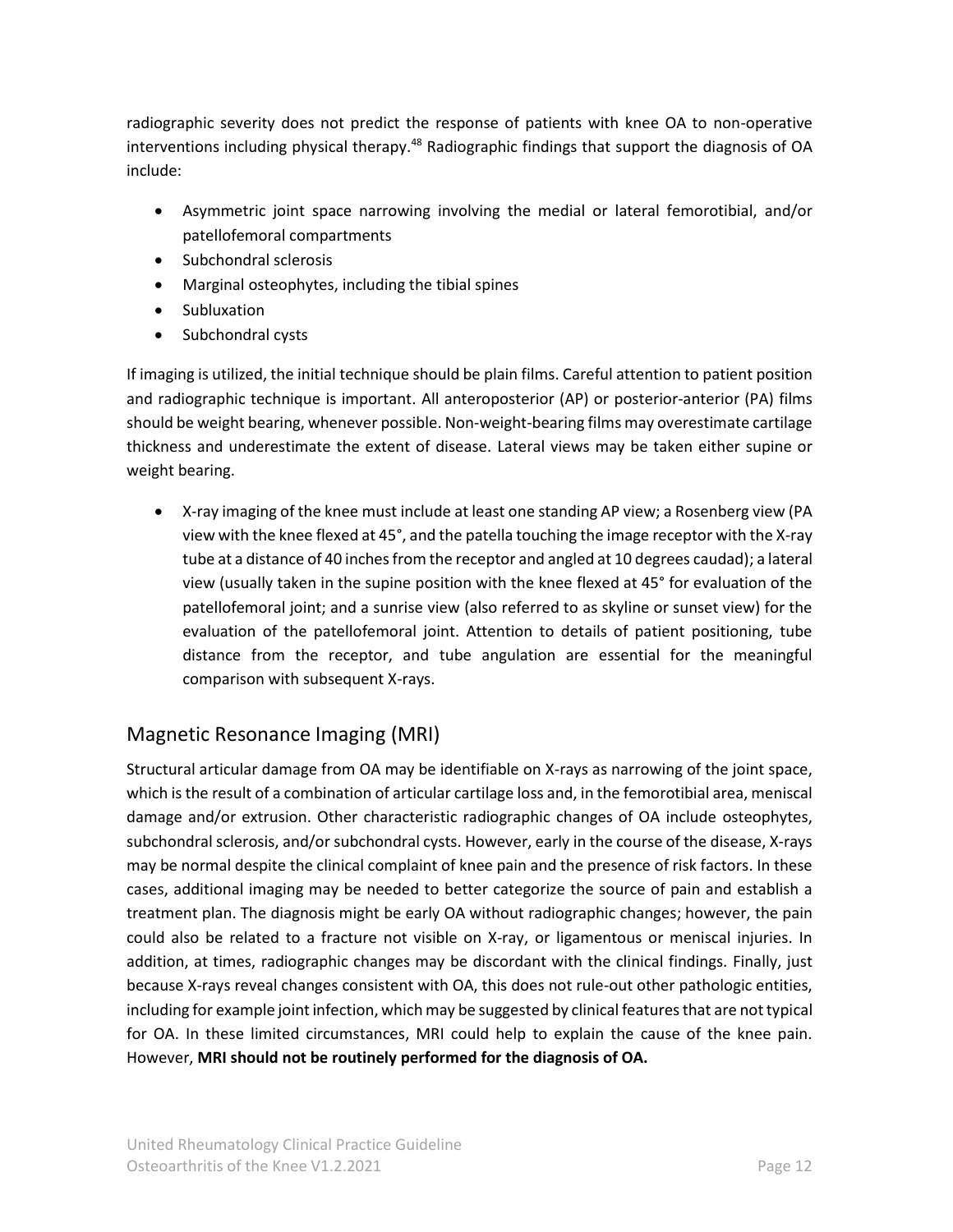A study published in 2013<sup>49</sup> found MRI results were not well correlated with clinical findings in OA of the knee and contributed little to treatment decisions. Another study published in 2015<sup>50</sup> reported that, in patients with suspected degenerative or nonspecific knee pain, knee MRI had a low likelihood of providing information that led to a correct diagnosis or information that was valuable in determining treatment plans.

Patients with significant trauma and knee pain with or without known OA should have an MRI of the knee, which may document an acute problem such as a meniscal or ligamentous injury, or even a fracture superimposed on chronic knee pain, or OA.

In individuals with a short duration of knee pain and a high suspicion of OA but negative X-rays, contrast-enhanced MRI may demonstrate very early cartilage loss consistent with OA.<sup>51, 52</sup>

Bone marrow lesions, with normal X-rays and knee pain can also be seen on MRI of patients with OA.<sup>53</sup> Recent studies have shown that the severity of bone marrow lesions is associated with greater risk for progressive cartilage loss. There is a positive association with the need for knee arthroplasty within 4 years in patients with significant or progressive bone marrow lesions.<sup>54</sup>

Magnetic resonance imaging should always be performed on a 1.5 or 3 Tesla scanner using a knee surface coil. Three imaging planes (axial, coronal, and sagittal) should be obtained using a field of view of 12 to 14 centimeters.<sup>53</sup>

#### <span id="page-12-0"></span>Patient Assessment

A complete medical history with special attention to the knee should be obtained, including but not limited to the following:

- Pain
	- Age of onset
	- Continuous or sporadic
	- Sudden or slow onset
	- Description: sharp, dull, tight, pinching
	- Intensity of pain on a scale of 0 to 10
	- The activity that reproduces the pain or makes it resolve
	- Location of pain
	- Previous treatment/surgery/diagnostic studies
	- Exercise regimen
	- Type of work
- History of trauma, recent or remote
- Duration of morning stiffness (typically less than 30 minutes in OA)
- Additional knee complaints, such as swelling, giving way, or locking
- Evidence of mood changes, depression, or poor quality of sleep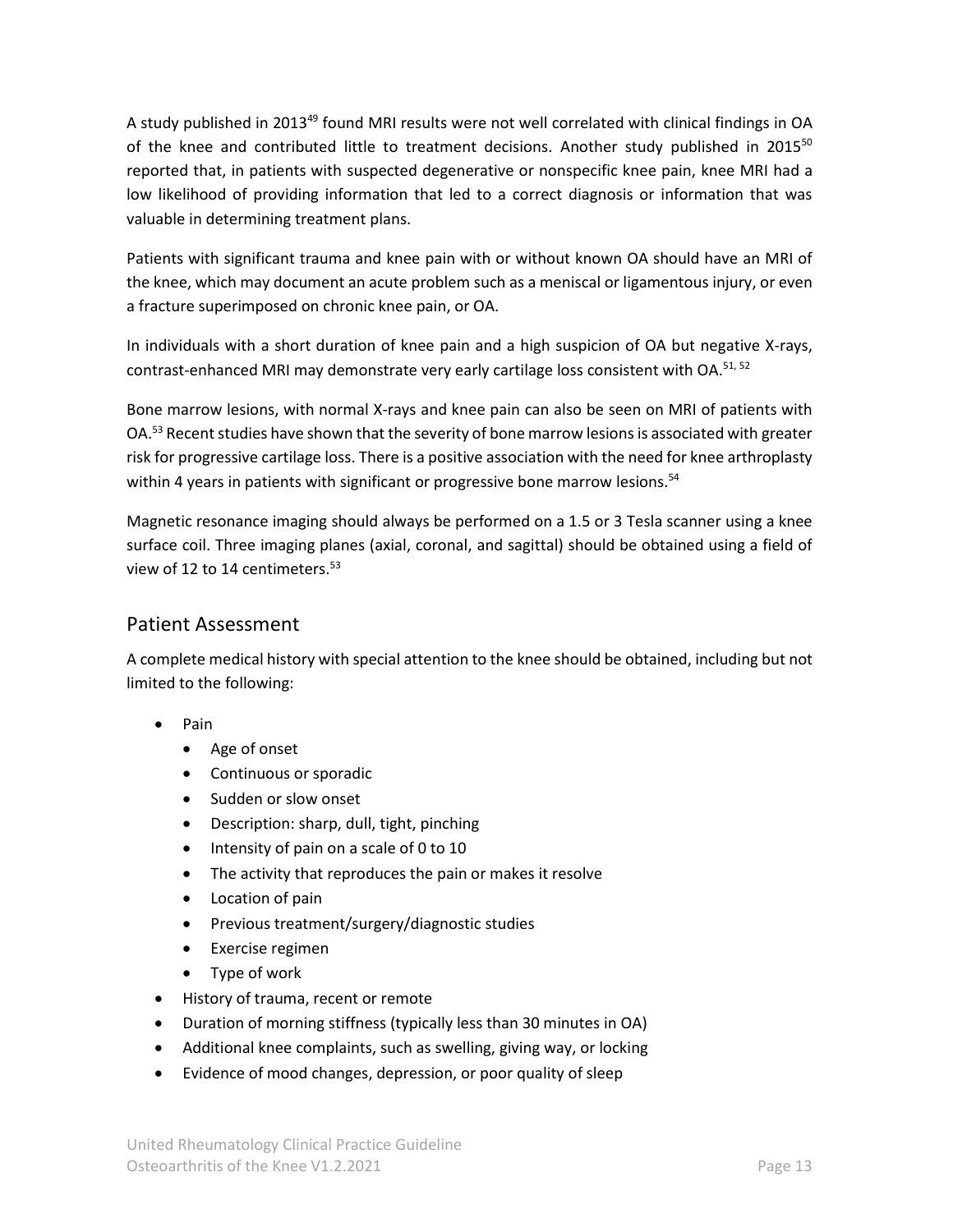- Other medical illness/comorbidity that may affect treatment choices, including, but not limited to, the following:
	- Diabetes
	- Hypertension
	- CVD, especially coronary artery disease
	- Renal disease
	- GI problems, especially a past history of GI bleeding
	- **Obesity**
	- Pulmonary disease
	- Neurological disease
	- Physical problems that limit activities
	- History of deep venous thrombosis
	- History of psoriasis or gout
	- Other rheumatologic diseases, including but not limited to RA and psoriatic arthritis
	- Liver disease
	- Calcium pyrophosphate deposition disease
- Medication allergies

Physical examination of the knee in a patient with OA should at a minimum include the following assessments:

- BMI
- Synovitis/effusion
- Muscle strength and evidence of muscle atrophy
- Degree of active and passive range of motion and any associated pain
- Crepitus
- Joint swelling, erythema, discoloration, and/or tenderness
- Joint deformity and/or enlargement
- Point tenderness at the medial/lateral joint lines, quadriceps tendon, infrapatellar tendon, tibial tubercle, femoral condyles, and pes anserine bursa
- Foot and ankle abnormalities
- Gait (including evaluation for varus thrust)

The most common patient complaints are joint pain (which increases with activity or weight bearing), swelling, stiffness, and limited mobility, all of which progress over time leading to a more sedentary lifestyle than their peers without OA. The pain associated with OA is usually described as either chronic (low to moderate pain with weight bearing), severe (occurring sporadically but compromising patient movement); or a combination of both.<sup>7</sup> Often the severe, sporadic pain has the most substantial negative impact on quality of life because it is unpredictable. The development of constant pain in OA has been linked to the onset of central pain sensitization that occurs in a subset of OA patients<sup>55-57</sup> who may require specific treatment to address this pain source. Initially,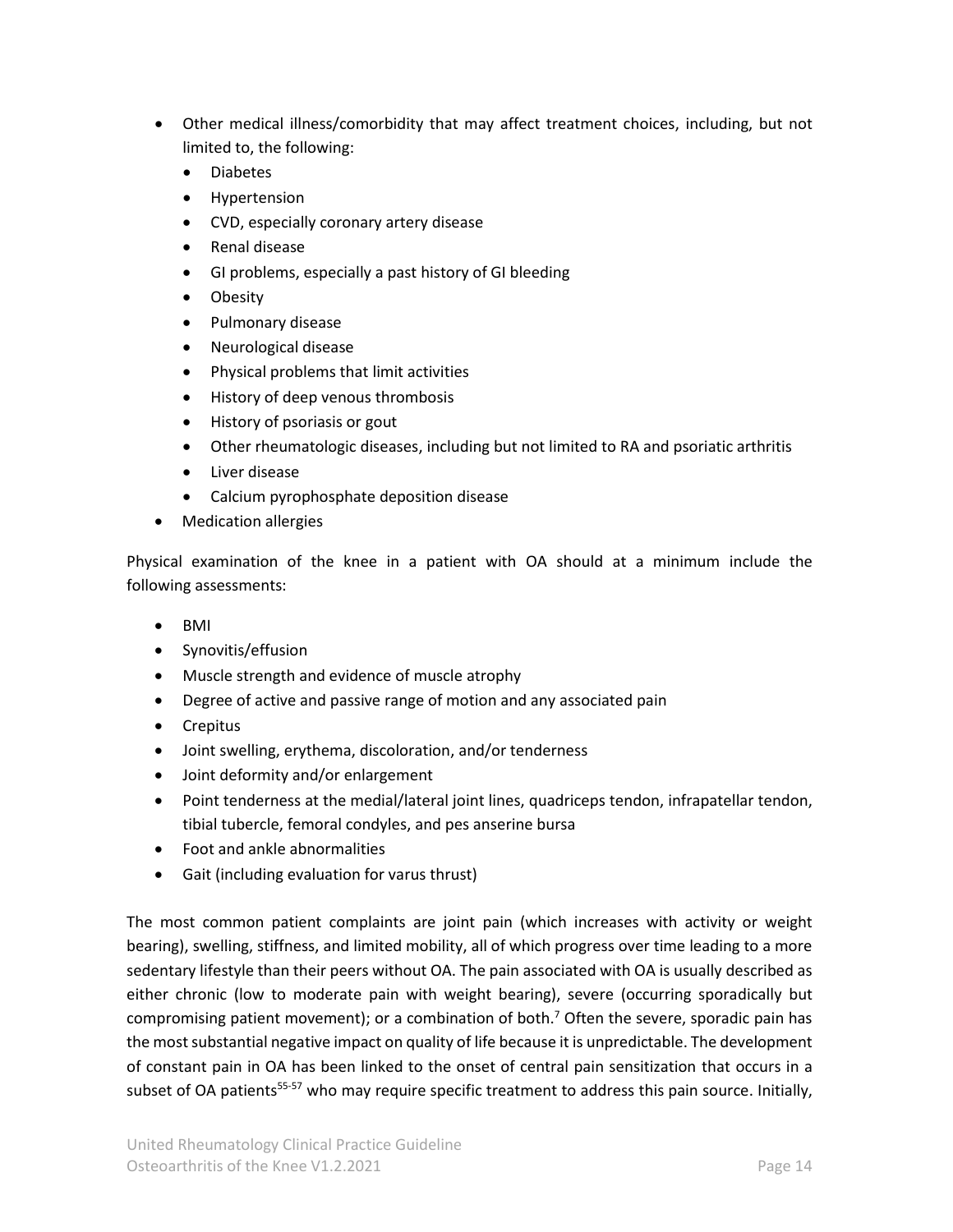pain is intermittent, but over time pain may progress to a constant low level persistent pain with intermittent exacerbations of severe pain that, at late stage, become more frequent. There may be a history of remote joint trauma affecting the anterior cruciate ligament or menisci or patellar dislocation or other parts of the joint. Morning joint stiffness, typically less than 30 minutes' duration, may be reported.

On examination, there may be progressive development of a bow-legged (genu varum) appearance secondary to involvement of the medial compartment of the knee. If the lateral compartment is involved, the patient may develop a knock kneed (genu valgum) appearance. The patient may also have an antalgic gait and favor the involved knee. A varus thrust is identifiable during simple observation of gait<sup>58</sup> as a rapid, varus deviation in knee alignment visible during the weight bearing phase of gait that reverses during the non-weight bearing phase. The presence of a varus thrust is evidence of dynamic, frontal-plane instability that correlates with pain, particularly during weight bearing activity,<sup>59</sup> and is a poor prognostic factor with four times the risk of progressive cartilage damage in the medial femorotibial compartment over 18 months.<sup>60</sup>

Crepitus with active motion, joint line tenderness, deformity, limitation of motion, and effusions support the diagnosis of OA of the knee.<sup>25, 53, 54, 61-63</sup>

If there is a monoarticular effusion in the absence of another explanation, synovial fluid aspiration should be obtained. 61

Findings on examination that suggest a diagnosis other than OA include but are not limited to:<sup>63</sup>

- Fever or chills
- Redness of the affected joint
- Warmth of the affected joint

# <span id="page-14-0"></span>**Treatment**

OA of the knee is irreversible, incurable and often progressive.<sup>35</sup>

Currently there are no disease-modifying drugs available for OA. The goal of treatment is to control pain and improve physical function. According to Hunter and Bowden,<sup>64</sup> management of OA patients must be individualized according to the needs of each patient, including consideration of comorbidities. Collaboration with the appropriate medical specialists is helpful. In order to achieve the goals above, both nonpharmacologic therapy and pharmacologic therapy are necessary. When used together these treatments can improve physical activity and function, slow the progression of disease, and decrease pain. Lifestyle changes as described below are also essential for the successful management of  $OA^{34, 65 \cdot 67}$  with the current tools available.

The use of lifestyle changes, including education about OA self-management techniques, exercise, physical therapy, prevention of knee injuries, mood, sleep management, walking aids, and weight management must be included in every patient's treatment plan. These nonpharmacologic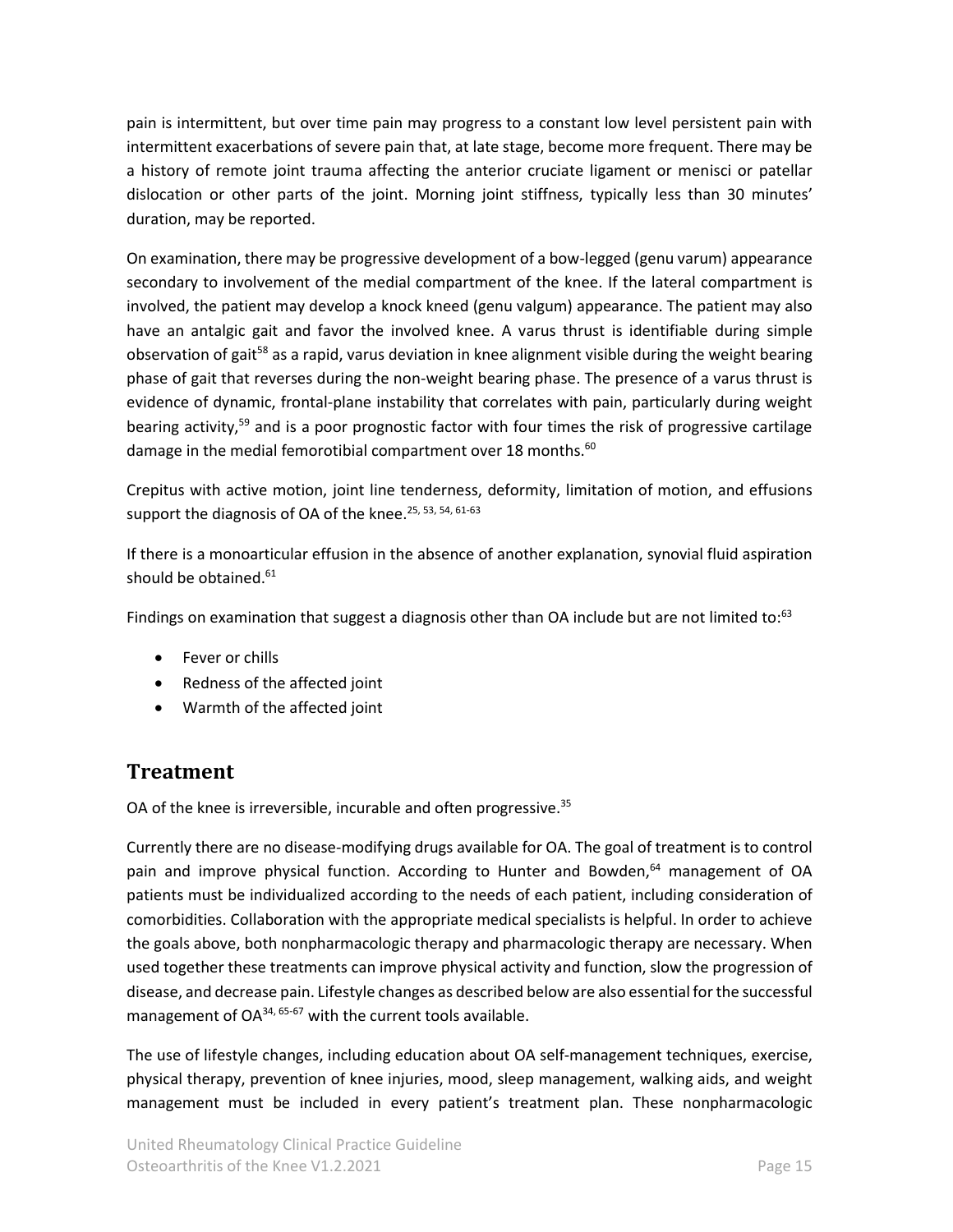interventions comprise the anchor treatment for OA. As such, each of these changes must be emphasized at each re-evaluation and patient adherence must be monitored and encouraged. Walking aids may be helpful in decreasing progression of disease. Modifiable lifestyle interventions, when used together, have the potential to improve or stabilize physical function and decrease pain.<sup>68</sup> Providers should always be encouraging and positive with their patients, as well as help them to understand OA and the lifestyle changes required to improve physical function and pain.<sup>66</sup>

An individualized exercise program for each patient should be designed based on the patient's needs and abilities at baseline and adjusted according to the patient'sresponse at subsequent visits. Mood changes should also be evaluated and the patient should be encouraged to participate in group activities including, but not limited to, group exercise classes and behavioral therapy, when needed.

Non-operative treatment regimens that include more than one treatment modality have been demonstrated to be more effective.<sup>48</sup> Accordingly, United Rheumatology recommends establishing an individualized treatment plan for patients with knee OA, which considers the patient's medical status and comorbidities, while generating a dynamic treatment program that specifically addresses each of the following six core treatment domains:

- **Pain control** (see below for more detail)
	- Topical NSAIDs
	- If the above is not effective, advance to oral selective NSAIDs such as the cyclooxeganase-2 (COX-2) inhibitor celecoxib (preferred) or non-selective NSAIDs with or without proton pump inhibitors (PPIs)
	- Intra-articular injection of corticosteroids
	- Intra-articular hyaluronic acid (IAHA) injections
	- Duloxetine
- **Exercise** should be included in every treatment plan and should account for the patient's baseline level of exercise tolerance and physical fitness. The exercise program should be modified as needed based on the patient's progress
	- Increased activity
	- Home exercises
	- Physical therapy (water-based, "pool" therapy may be substituted for land-based therapy at initial stages when necessary)
	- Repeat, short-course of physical therapy to update home exercise program
	- Return to sport/activity
- **Inflammation control**
	- Icing post-activity
	- Topical NSAID
	- Oral NSAID
	- Steroid injection
	- Colchicine (if calcium pyrophosphate dihydrate crystal deposition disease is present)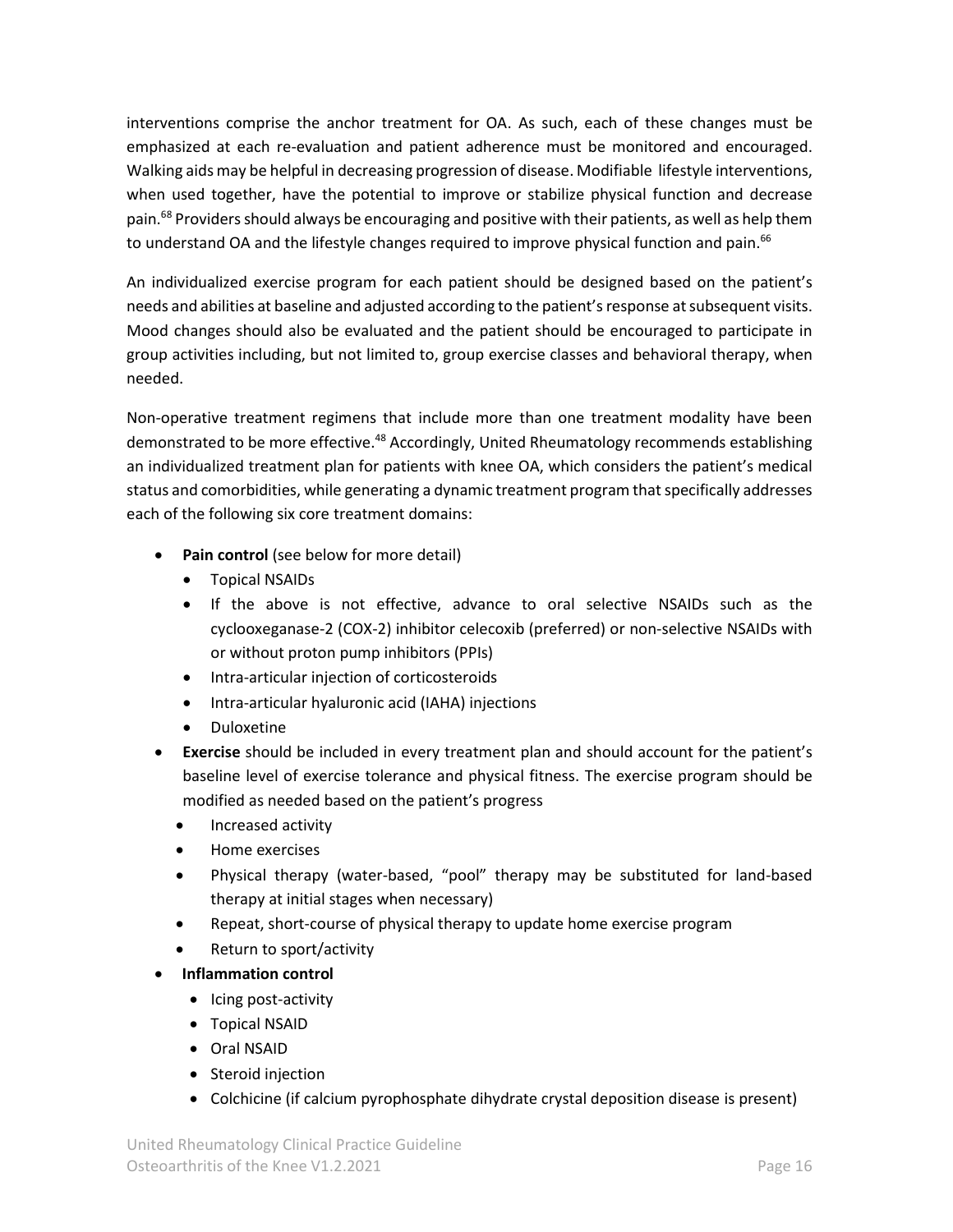#### • **Knee stability**

- Knee sleeve
- Patellar stabilization brace when applicable for patellofemoral pain/damage
- Medial compartment "unloader brace" (off the shelf unless significant varus or valgus deformity that may require a custom-fit brace)
- Cane
- Walker

#### • **Nutrition**

- Nutrition consult
- Anti-inflammatory diet
- Restricted calorie diet
- Weight loss medications
- Referral for bariatric surgery
- **Behavioral health**
	- Self-care
	- Web/app resources
	- Psychology referral
	- Psychiatry referral
	- Psychoactive medication(s) prescription

At every visit, each domain should be assessed and a treatment recommendation made within each domain. That recommendation may accelerate, decelerate or persist compared to the treatment in that domain from the prior visit. See [Figure 3](#page-23-0) and [Figure 4](#page-24-0) for two examples of how this is used: early OA with inflammation; late OA with chronic synovitis/effusion, obesity, depression, and GI comorbidity.

### <span id="page-16-0"></span>Nonpharmacologic Recommendations

Patients with OA of the knee should participate in either a land- or water-based exercise program, as appropriate. The program ideally should consist of aerobic exercise and resistance, strength, flexibility, and balance training. Given the challenges inherent to learning to exercise with OA of the knee (fear of falling, pain, injury, etc.), an initial course of physical therapy is often useful to teach patients how to safely exercise without exacerbating their OA symptoms. This may be provided in a step-wise program to slowly increase a patient's exercise effort and activity, an approach that was recently demonstrated to be beneficial in a randomized clinical trial.<sup>69</sup> Exercise is a safe and effective intervention for patients with knee OA regardless of the severity of disease.<sup>70</sup> Additional exercises, such as tai chi and yoga are also recommended.

Early on in the treatment of OA of the knee, it should be stressed to patients that exercise can contribute to improving symptoms but also help control some of the common OA comorbidities, such as diabetes, CVD, and obesity. Patient preferences should be considered through a shared decision-making dialogue when designing an exercise program. The program should be monitored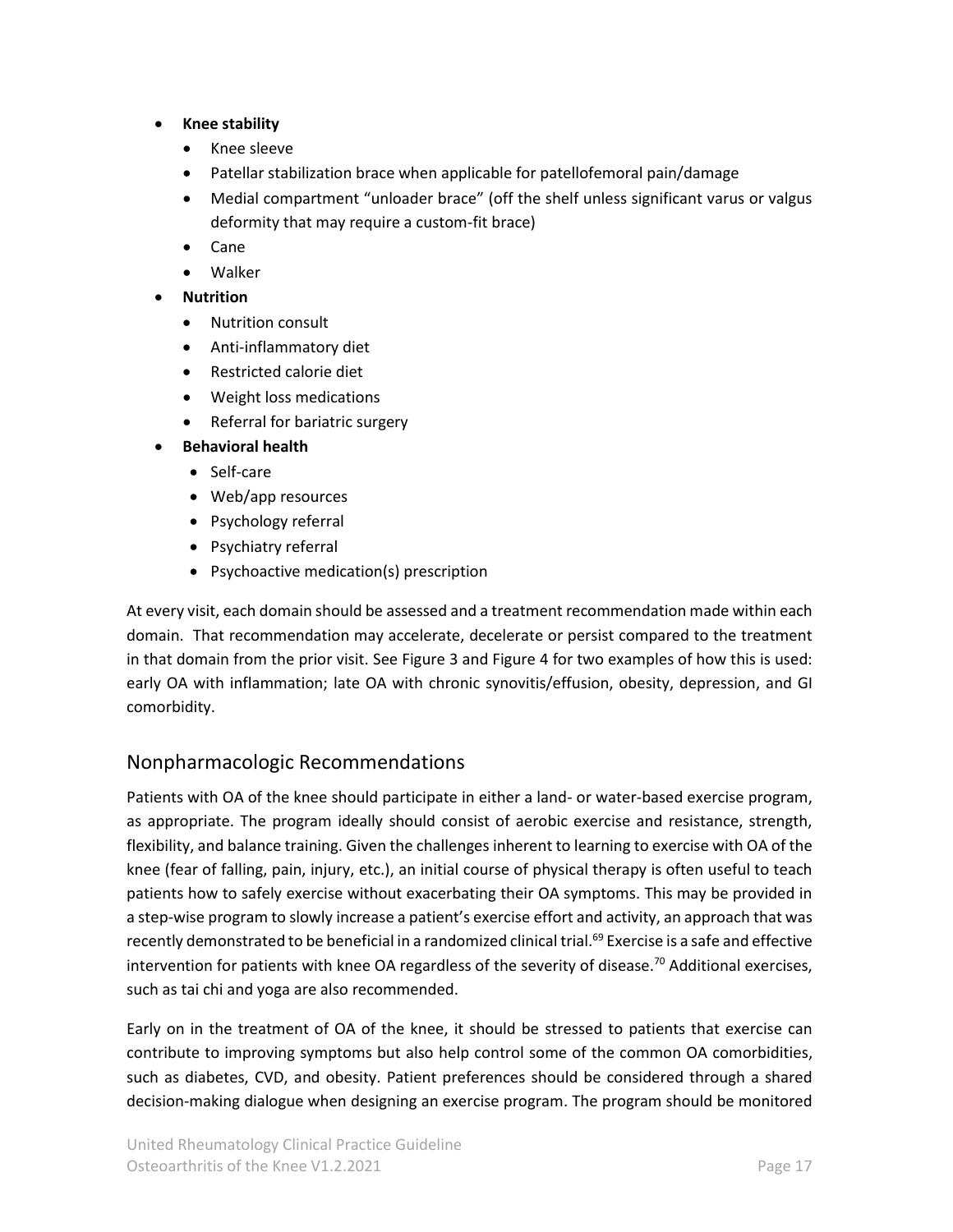and modified as the patient's condition changes. At every visit, the patient should be encouraged to continue the program.<sup>71</sup> The patient should be taught to monitor and describe any changes in exercise capability or adherence from one visit to the next. Keeping an exercise log may be useful in this context.

Rheumatologists are challenged to find an easy-to-use and convenient educational self-management program and an exercise program in which patients can participate. A randomized clinical trial that compared an internet-based, smart phone delivered education and exercise program to the usual self-management and exercise programs, was published in 2021.<sup>72</sup> This approach is potentially very valuable to both the patient and the provider. It allows the patient to access it at home at any convenient time. The program consists of exercises designed for individual patients and lessons about OA as well as "an asynchronous dialogue with a physiotherapist and outcome monitoring" (Page 2/15). The exercise program includes lower extremity strength training, balance training, and core strengthening. The exercises can be adjusted based on the patient's evaluation at baseline and can be stepped up or down. The educational lessons were followed by a short quiz to document how much the patient understood of the lesson. Patient adherence was encouraged by digital communication with the participant via e-mail, smartphone notifications, texts, or telephone. At the end of 6 weeks, the internet-based program group had a significant improvement in pain and WOMAC scores as compared to the control group who were given the customary approach to education and exercise. This type of internet-based approach should be considered by rheumatologists as a way to improve patient adherence to both an educational program and exercise. Continual reminders and follow-up contacts may be important to the success of an internet-based program. Further information about this technique can be found at these websites <https://jamanetwork.com/journals/jamanetworkopen/fullarticle/2776721> and [https://www.ncbi.nlm.nih.gov/pmc/articles/PMC7056265/pdf/pone.0229783.pdf.](https://www.ncbi.nlm.nih.gov/pmc/articles/PMC7056265/pdf/pone.0229783.pdf)

Clinical studies of the value of exercise and education (or self-management) for OA patients are difficult to compare because of the many variations in study design. There are, however, many systematic reviews and meta-analyses of these studies are helpful in understanding the value of these programs. A few of them are commented on below.

One analysis looked at 16 studies which ranged in size from 20 to 786 participants. Overall, exercise was found to have a positive impact on OA in the exercise groups as compared to the control groups. Education and self-management programs are even more difficult to evaluate and very variable. However, it is generally believed that this is an important component of a conservative management plan for OA.<sup>73</sup>

In 2009, another analysis of randomized controlled studies compared land based exercise to no exercise.<sup>74</sup> Exercise programs included individual exercise, exercise classes, and home exercise programs. The supervision of the exercise sessions varied from none to more than 36 sessions. Sessions also varied from 30 to 90 minutes. The included trials lasted from 1 month to 2 years. When the studies were combined, a small but significant improvement of knee pain and physical function was found in the exercise group. The more supervised sessions the greater the improvement in pain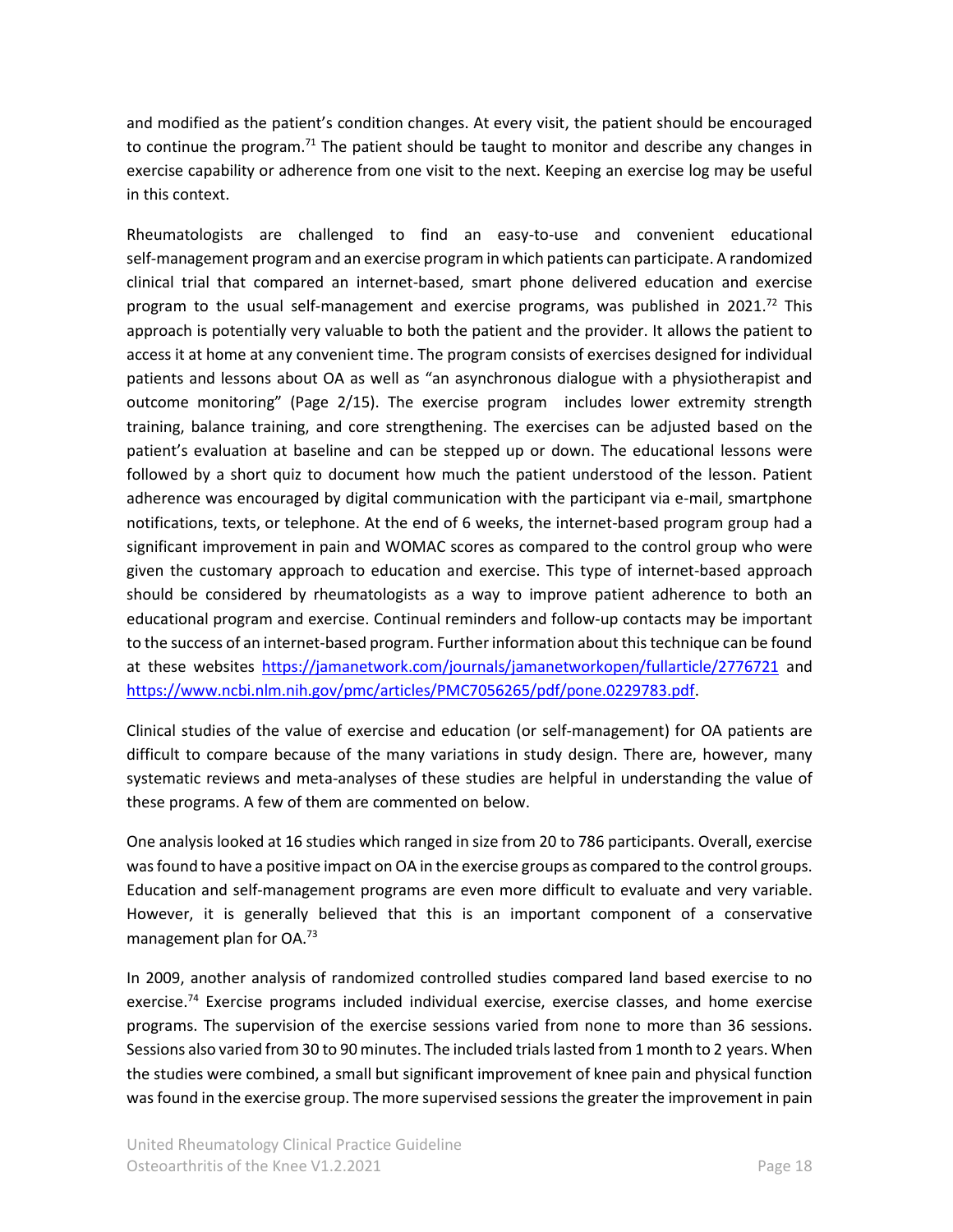and physical function. The authors also stress that "long-term adherence to exercise, or increased leisure-time physical activity is required to maintain the benefits of exercise" (Page 115). They also indicate that this usually requires supervision or monitoring of some kind. In addition, patients must have the resources to permit access to appropriate exercise facilities which can be problematic. For many individuals a home-based program may be the only option which is better than no exercise. In-person, group-based exercise classes at a community center or gym may be another possibility especially because classes are usually supervised.

A randomized controlled study of 150 patients was reported in 2004.<sup>75</sup> Approximately half the patients were in the control group and half in the intervention group. A small number dropped out of each group. The participants were evaluated at baseline, 2 months and 6 months after the intervention. (Details of the design of the study can be found at: [https://academic.oup.com/gerontologist/article/44/2/217/876634\)](https://academic.oup.com/gerontologist/article/44/2/217/876634). The intervention group participated in a 6-month program of exercise and an education and problem-solving program which was aimed at developing self-efficacy for both exercise and adherence to an exercise program. Participants then developed individual exercise plans for themselves which were to be performed at home after the 6-month follow-up. At 6 months the exercise group had a 48.5% increase in adherence to the program and 13.3% increase in distance walked at the end of 6 minutes compared to baseline. In comparison, at 6 months the individuals in the control group decreased their adherence to exercise and distance walked during 6 minutes. At the end of 6 months, the exercise group were provided with logs to record their at-home exercise sessions which improved compliance. Research staff also called the participants in the exercise trial every quarter to check up on the number of exercise sessions per week and the length of those sessions. The authors concluded that the "benefits of strength and aerobic exercise can be maintained only among persons who adhere to exercise routines over time, it is essential that interventions include educational components that help motivate older adults with OA to embrace and adhere to exercise behaviors over time" (Page 226). When education is combined with an exercise program, pain is often decreased and function improved. Thorlund et al.<sup>76</sup> reported that in patients with either hip or knee OA who participated in an 8-week trial of both exercise and disease education, pain was reduced by 12.8 to 13.6 mm on the visual analogue scale (0–100 mm) and the use of analgesics was reduced from 62.2% before the program to 44.1% after intervention. In addition, about half the patients using analgesics before the program either stopped them completely or changed to a lower risk drug. Reducing the use of drugs and increasing the use of exercise is important in the development of a treatment algorithm for OA of the knee. Supervised individual exercise sessions may be the most effective but they are not always available to all patients. The greater the supervision, the better the results. A home-based program combined with supervised sessions is a good alternative to all supervised exercise sessions and is less costly. Group exercise combined with a home-based program is also a good alternative. Whatever type of program is agreed upon, it should be continued without a planned endpoint. Patients should be as physically active as their condition permits. Patients should report any severe pain during exercise to their supervisor or provider, especially if it does not go away after a few hours. Increased swelling, night pain, or pain the day after exercise should also be reported.<sup>71</sup>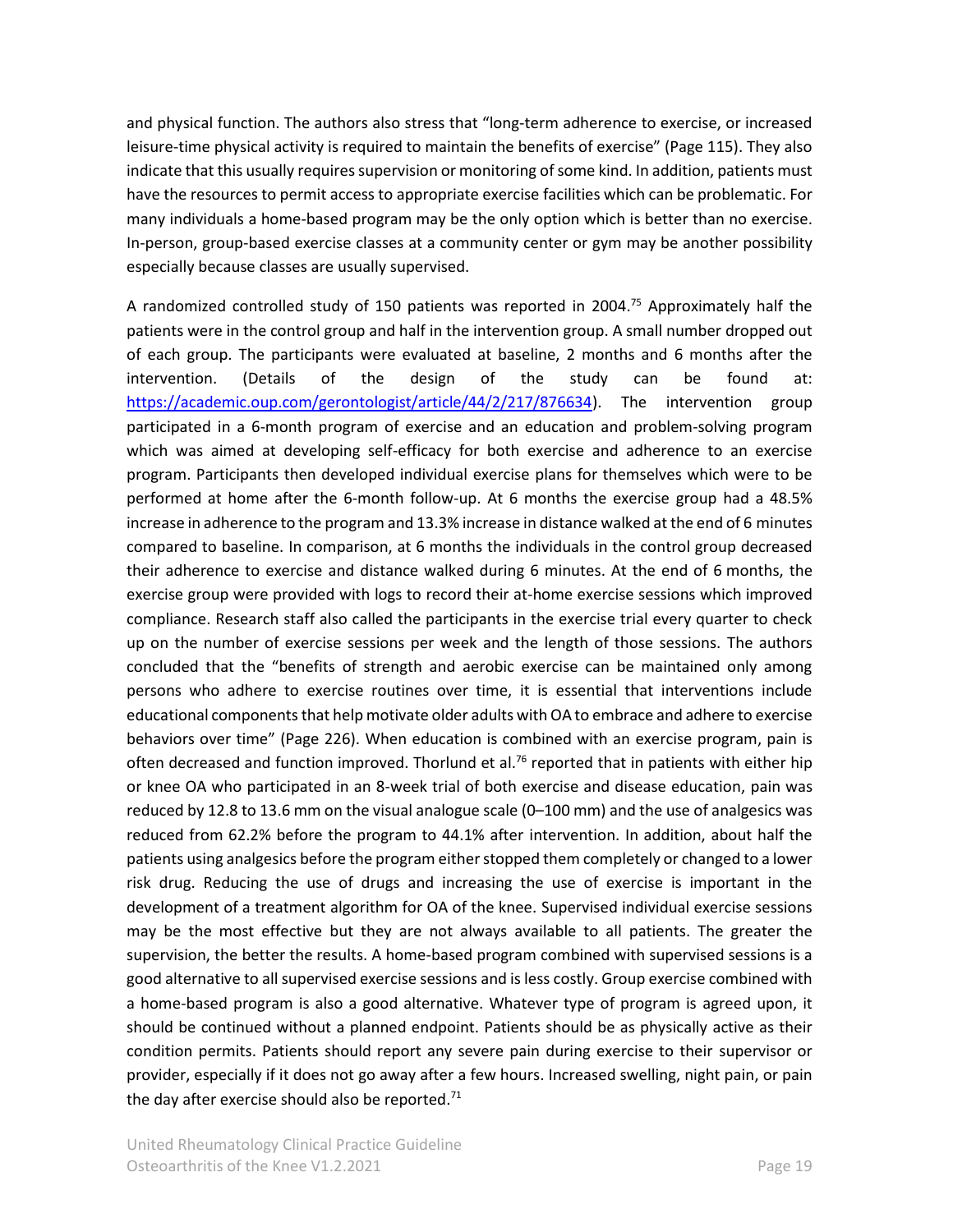Unfortunately, according to Bennell et al., $71$  exercise is not prescribed for patients with OA as frequently as it should be, despite the fact that it is recommended by most clinical guidelines. It is critical that exercise be included in the treatment plan for every patient with OA.

For those individuals who are overweight (BMI >25 kg/m<sup>2</sup>), weight loss is strongly recommended as a core component of the treatment of OA of the knee.<sup>26, 62, 77-79</sup> Even modest weight loss ≥5% of body weight improves function, physical disability, and pain.<sup>80</sup> Conversely, overweight patients are 40% more likely, and obese patients more than twice as likely, to require knee replacement surgery than patients with normal body weight.<sup>28</sup> Weight loss programs often start with basic nutritional education and/or referral to a nutritionist or dietician for a more in-depth understanding of how to lose weight on a healthy diet. Weight loss medications can be tried if the patient fails to lose weight with the help of a dietician. Finally, for morbidly obese patients the possibility of bariatric surgery can be considered, but this should be the last choice. Weight loss progress should be re-evaluated at every visit.<sup>81</sup> The patient should maintain a weight management log.

Other nonpharmacologic management includes the following:<sup>34</sup>

- **Use of walking aids** as needed, including the use of a cane. <sup>65</sup> It is important for providers to recognize that many patients are hesitant to use these devices because they have a negative view of them. Providers should be sure that the patient understands to use the device in the hand contralateral to the affected knee. At each encounter, patients should be encouraged to regularly use the device(s). $82$  Even the use of a simple, sleeve-type brace has been demonstrated to improve symptoms<sup>83</sup> and walking mechanics.<sup>84</sup>
- The use of **a customized walking stick** may also be helpful. The patient should be instructed as to how to use it.<sup>85</sup>
- **Knee braces** are a useful treatment for all patients with knee OA who do not have a contraindication, such as a history of deep venous thrombosis. The use of a simple knee sleeve has been demonstrated to reduce pain, activity limitation, and self-reported knee instability, among those with knee OA in one study,<sup>86</sup> as well as pain and pathologic joint loading in another.<sup>84</sup> Valgus bracing for medial-compartment OA has been effective in some patients for decreasing pain, improving function, decreasing joint stiffness and decreasing medication use.<sup>79, 87</sup> Challenges in the use of valgus bracing include obtaining proper fit, developing patient facility with properly putting the brace on and understanding when it has migrated out of position, as well as patient nonadherence. In order to mitigate the effect of these limitations, clinicians should specifically address them as part of a shared decision-making dialogue when considering prescribing valgus braces.

Other nonpharmacologic treatments which are *conditionally* recommended for patients with OA include:<sup>34</sup>

- Heat or cold applied to the joint
- Acupuncture
- Cognitive behavioral therapy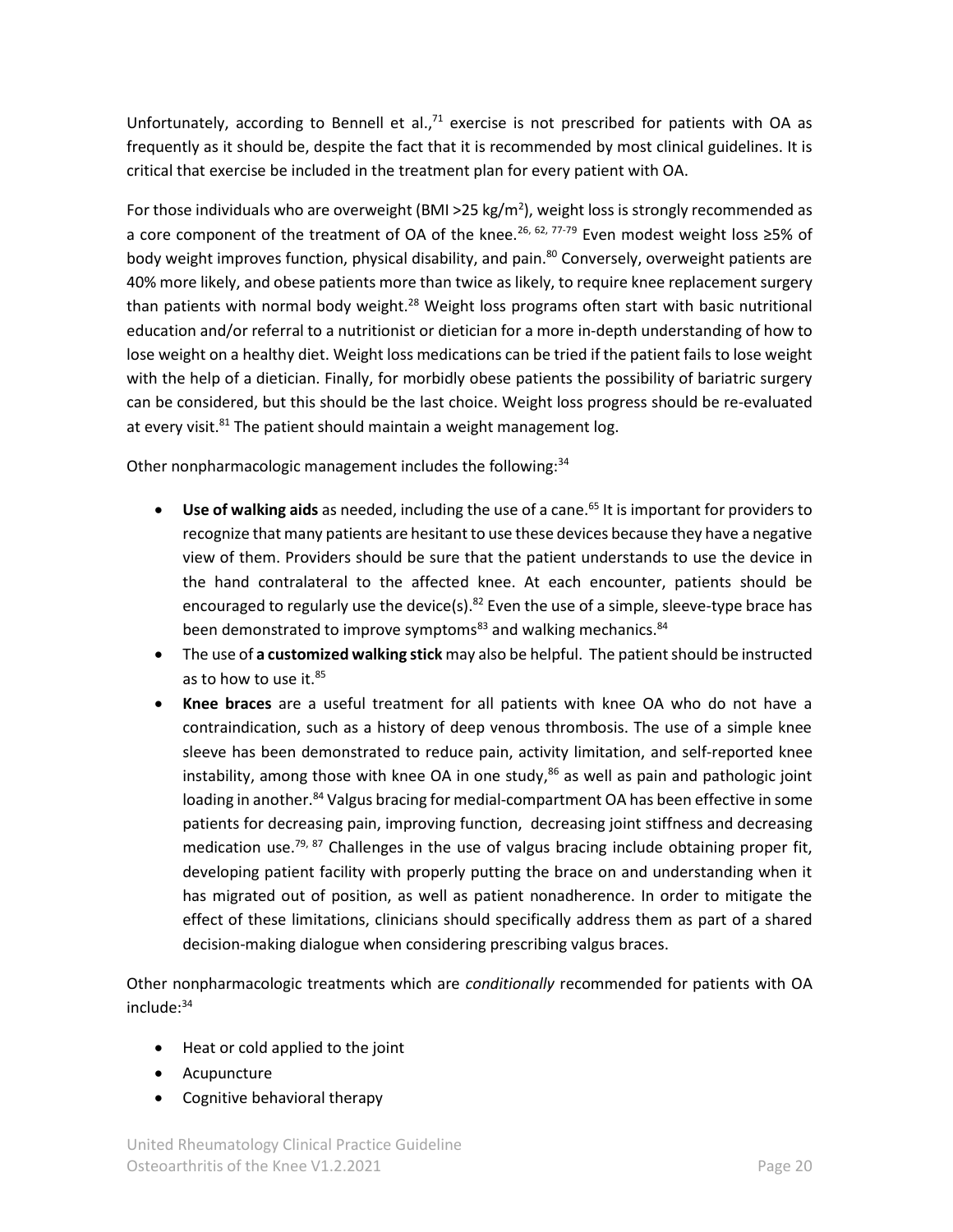The 2019 ACR/Arthritis Foundation Guideline for the Management of Osteoarthritis of the Hand, Hip, and Knee<sup>34</sup> recommends against transcutaneous electrical nerve stimulation and *conditionally* recommends against massage therapy, iontophoresis, pulsed vibration therapy, and footwear modifications.

Comorbidities such as high blood pressure, CVD, kidney disease, and GI problems should be taken into consideration when recommending either nonpharmacologic or pharmacologic treatment. Management of comorbidities should be a collaborative effort by rheumatologists and the appropriate medical specialists. The introduction of an exercise program may help the patient to stabilize or improve CVD, hypertension, renal disease, and inflammatory bowel disease.

According to Swain et al, approximately 67% of patients with OA have at least one comorbidity.<sup>88</sup> Patients with more than one comorbidity may require individualized treatment and in general have worse outcomes from their OA than those with no or one comorbidity.<sup>89</sup> A study published in 2020 reported that patients with OA had an increased risk for both diabetes and CVD. In patients with knee OA, pain severity was found to be more severe among those who also suffered from diabetes. Interestingly, patients with diabetes were also found to have an increased risk for OA. In addition, patients with both OA and CVD had an increased risk of mortality.<sup>90</sup>

### <span id="page-20-0"></span>Pharmacologic Management

Patients should be cautioned that neither nonpharmacologic nor pharmacologic therapy alone will provide the best result. Multimodal, nonoperative care has been demonstrated to be more effective than unimodal care.<sup>48</sup> It is important that patients understand the rationale for combining both types of treatment.

While previously, acetaminophen had been recommended as the initial drug for the treatment of OA, more recent research suggests that this drug should not play a role in the management of OA of the knee, primarily because it is typically ineffective.<sup>91, 92</sup> Among the medications that should be used are topical or oral NSAIDs, intra-articular injection of glucocorticoids, or viscosupplementation (intra-articular injection of hyaluronic acid [HA] derivatives). Tramadol (Ultram®) and opioids, and any other medication that is potentially addictive, should not be used if at all possible. These drugs provide no clinically relevant pain relief in chronic OA according to a recent meta-analysis,<sup>93</sup> and are associated with significant unnecessary societal costs that have been estimated at \$14 billion per year in a recent study.<sup>94</sup>

Assessment of the need for pharmacologic therapy should occur concurrently with lifestyle changes, including exercise, and should be re-addressed at each subsequent visit. To determine if a particular drug regimen is effective, the patient should take it for at least 2 to 4 weeks, unless side effects are noted, before switching to a different medication. Generics should be used when available. [Table](#page-25-0) 1 provides an overview of the medications (with generic and brand names) used in the management of OA.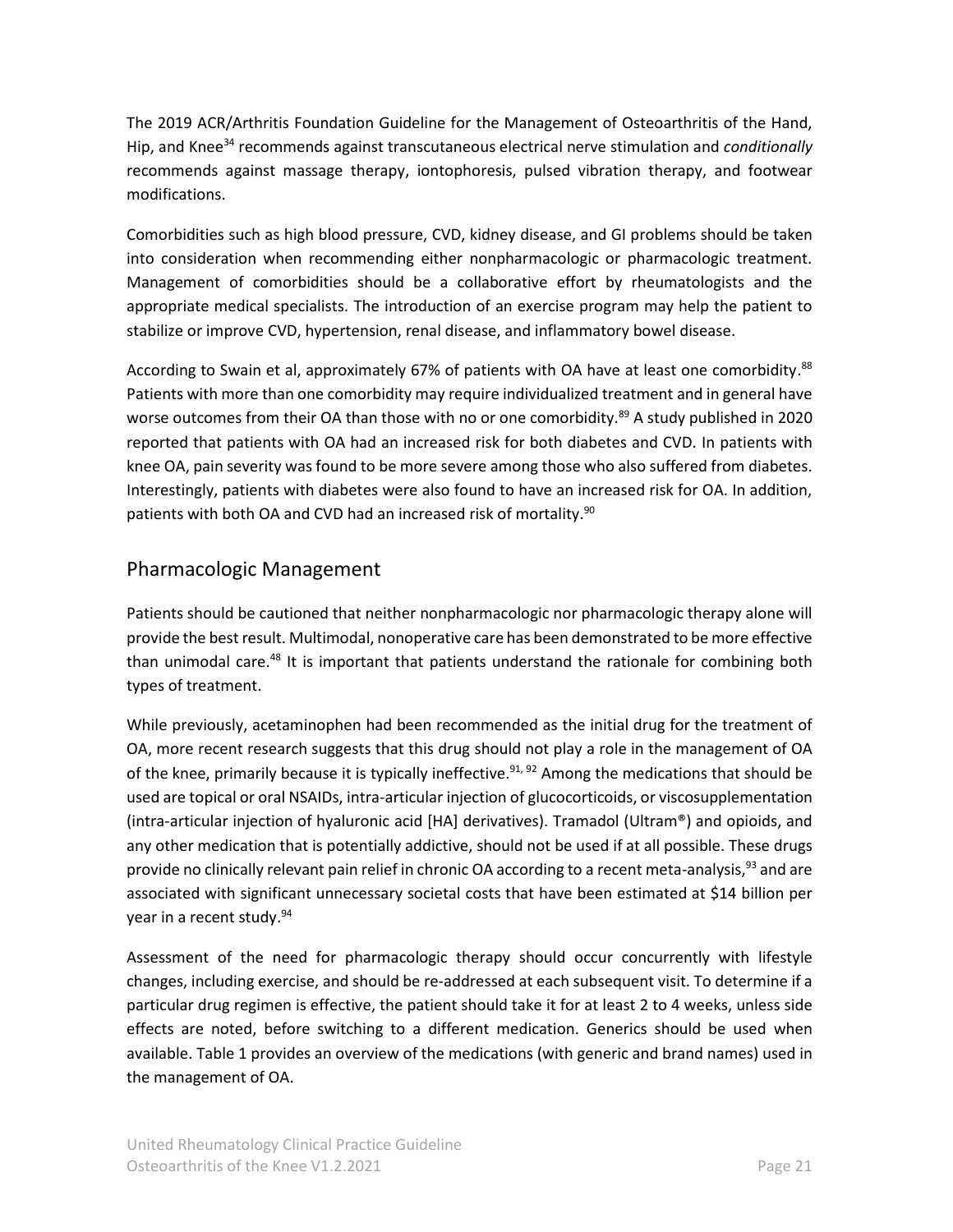For those with pain in a single, or predominantly in a single, osteoarthritic joint, pharmacologic treatment should begin with a topical NSAID or an intra-articular steroid injection. The drugs that should be tried initially for those with generalized OA affecting multiple joints are oral NSAIDs (see [Table 1\)](#page-25-0), provided there is no contraindication to doing so.<sup>34, 66</sup> United Rheumatology recommends the use of topical NSAIDs before oral NSAIDs for all patients with one or two joints involved because of the favorable safety profile of this route of administration; especially for those with significant comorbidities or contraindications to oral NSAIDs. Adverse events from topical NSAIDs are minimal and, most commonly, local skin reactions, which are transitory. <sup>66</sup> The systemic complications of NSAIDs are related to the serum concentration of the drug and topical preparations are considered safer because the serum concentration is lower than that seen with oral NSAIDs. In addition, the local concentration of topical NSAIDs has been reported to be higher than that seen with the oral preparations in about half of the patients.<sup>91</sup> The NSAID concentration in the underlying synovium is equal to that seen with oral NSAIDs.<sup>95</sup>

Currently, there are two brand-name topical NSAID preparations available in the US for the treatment of OA—diclofenac sodium topical gel 1% (Voltaren®) and diclofenac sodium topical solution 1.5% w/w (Pennsaid®). Voltaren has recently obtained FDA approval for nonprescription, over-the-counter use.<sup>96</sup> Oral NSAIDs are divided into selective and non-selective COX-2 inhibitors. Both selective and non-selective NSAIDs interfere with the function of COX-2, which is a cytokine-induced iso-enzyme. It is responsible for the production of prostaglandins associated with pain and inflammation. The non-selective NSAIDs also interfere with the synthesis of cyclooxygenase-1 or COX-1. This iso-enzyme is needed to produce the prostaglandins that help to maintain GI tract mucosa integrity and platelet aggregation. Drugs such as non-selective NSAIDs, which inhibit COX-1, are associated with an increased incidence of gastric ulcers, gastritis, and bleeding. NSAIDs such as aspirin, ibuprofen, naproxen, indomethacin, oxaprozin, piroxicam, diclofenac, sulindac, etodolac, and meloxicam are non-selective NSAIDs. Multiple clinical studies have demonstrated that selective NSAIDs have fewer GI adverse events than non-selective NSAIDs.<sup>97, 98</sup>

The only selective NSAID approved for use in the US is celecoxib. It is considered to be safer than the non-selective NSAIDs because it does not affect the function of COX-1.<sup>99</sup> Providers should note that the package insert for celecoxib statesthat this drug is contraindicated in patients with a history of coronary bypass graft.<sup>100</sup>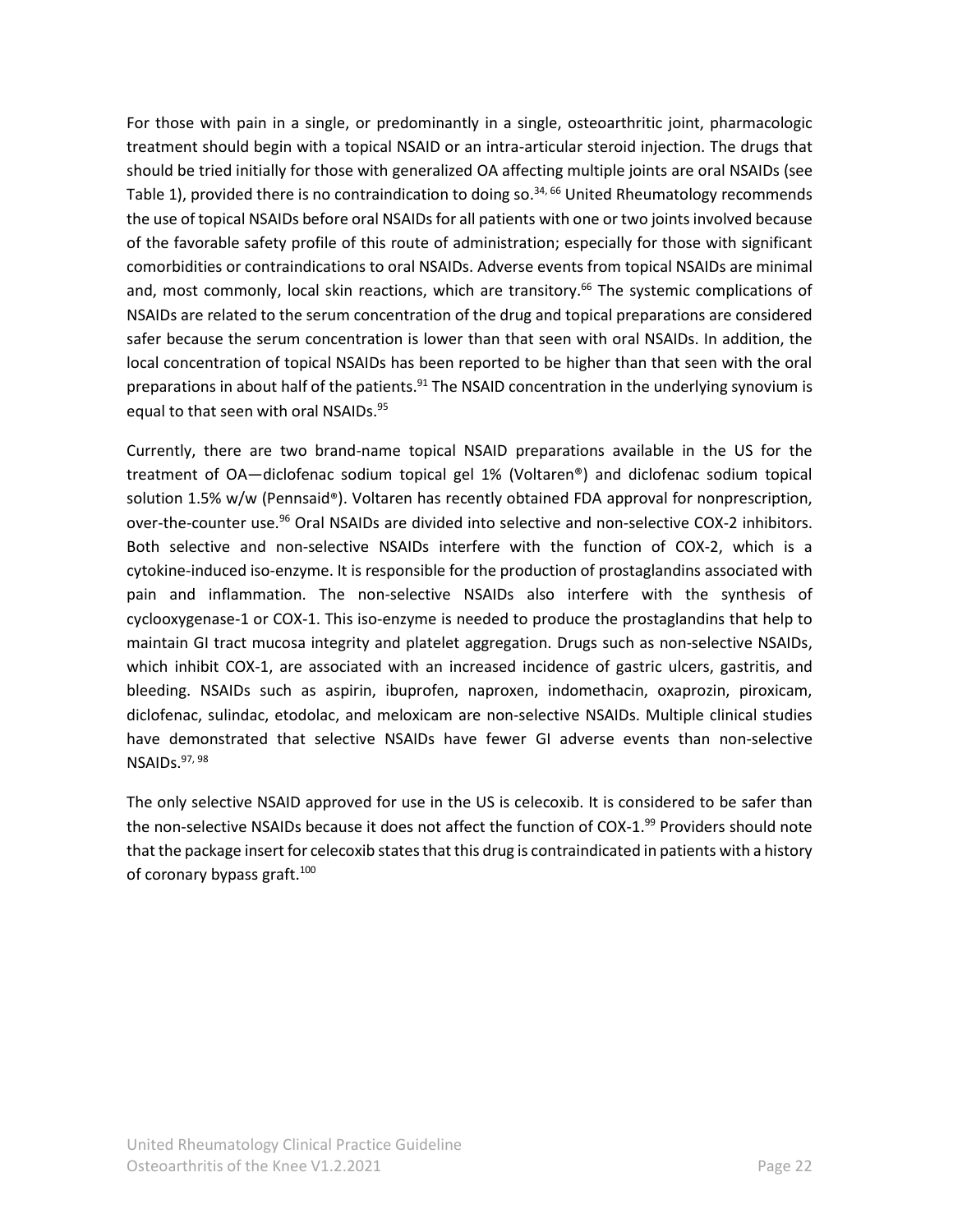When an oral NSAID is needed, United Rheumatology supports the use of celecoxib as the initial drug of choice unless contraindicated.

If oral NSAIDs are necessary, physicians should be aware of the potential adverse effects associated with the long-term use of these drugs (especially the non-selective NSAIDs). Complications associated with oral NSAIDs range from GI complications such as bleeding, gastric ulcers, and bowel perforation to CVD events, including death.

Oral NSAIDs should be prescribed at the lowest possible dose and should not be prescribed as needed but rather as continuous dosing. In some cases, when non-selective NSAIDs are used, a PPI could be considered for gastric protection.

Patients with renal disease and a glomerular filtration rate of ≤30 should not be given oral NSAIDs; however, topical NSAIDs may be used in this population if renal function is monitored closely. The most common adverse effects of transdermal NSAIDs are seen at the site of application; GI complications are very uncommon.<sup>95</sup>

If a patient takes aspirin for cardioprotection, the physician should be aware that an oral NSAID may interfere with the aspirin-related benefit to platelet inhibition. It should also be noted that the risk of peptic ulcer disease increases with the combination of aspirin and an oral NSAID.

[Figure 3](#page-23-0) and [Figure 4](#page-24-0) demonstrate how a multi-modal, domain-driven approach to the treatment of OA can be used clinically.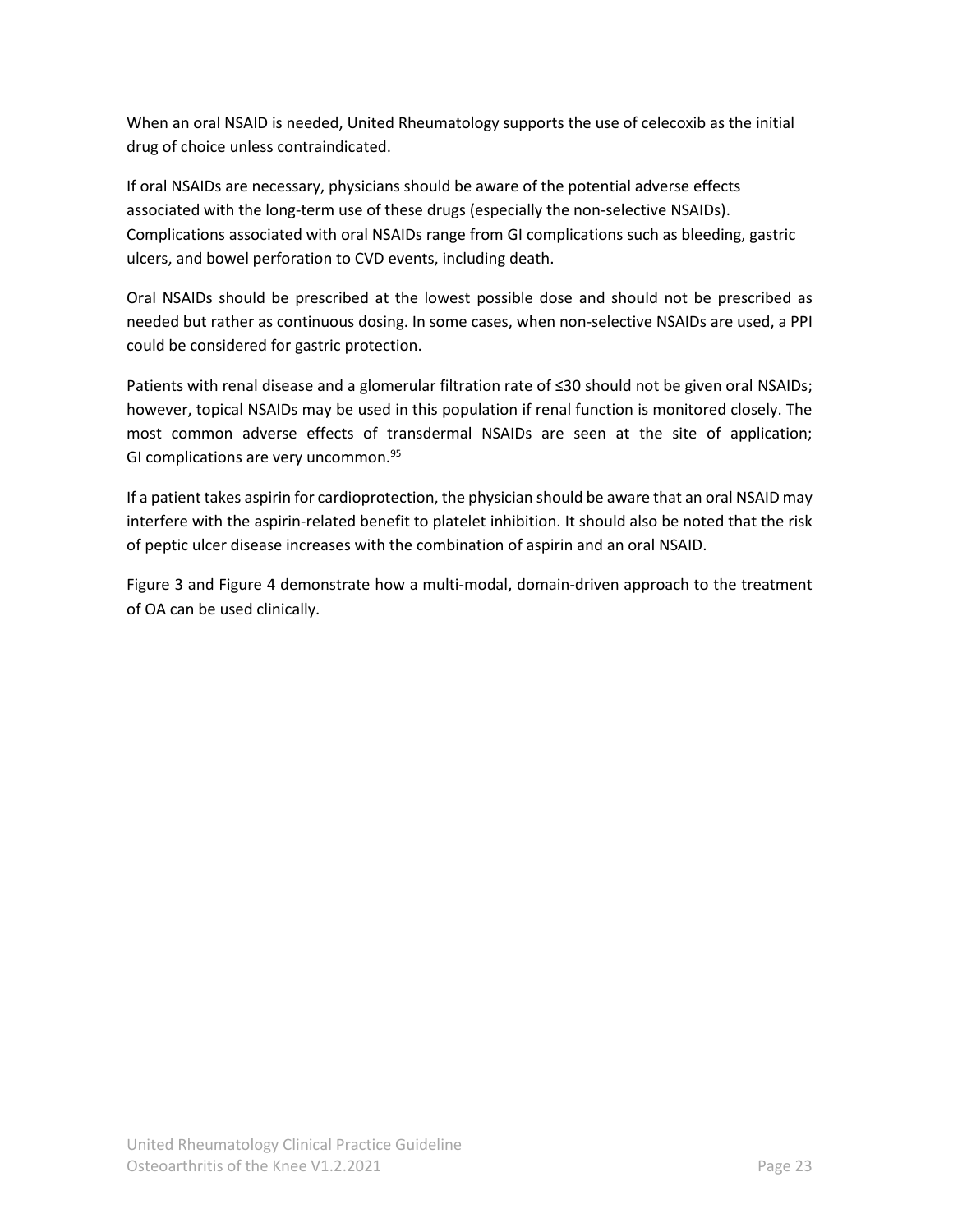

<span id="page-23-0"></span>*Figure 3. Example of an individualized, multimodal, domain-driven (M2D2) treatment for a patient presenting with early OA and an inflammatory flare*

This figure demonstrates one of many possible individualized treatment programs that may be generated to treat a patient with OA. Note that one therapeutic intervention is selected from each of the six treatment domains to create an individualized treatment program in response to the patient's clinical presentation, which is assessed at each visit. The intervention selected within each domain may be independently accelerated, decelerated, or maintained at subsequent visits in response to improvement or regression in clinical response, as well as patient preference(s) and feedback.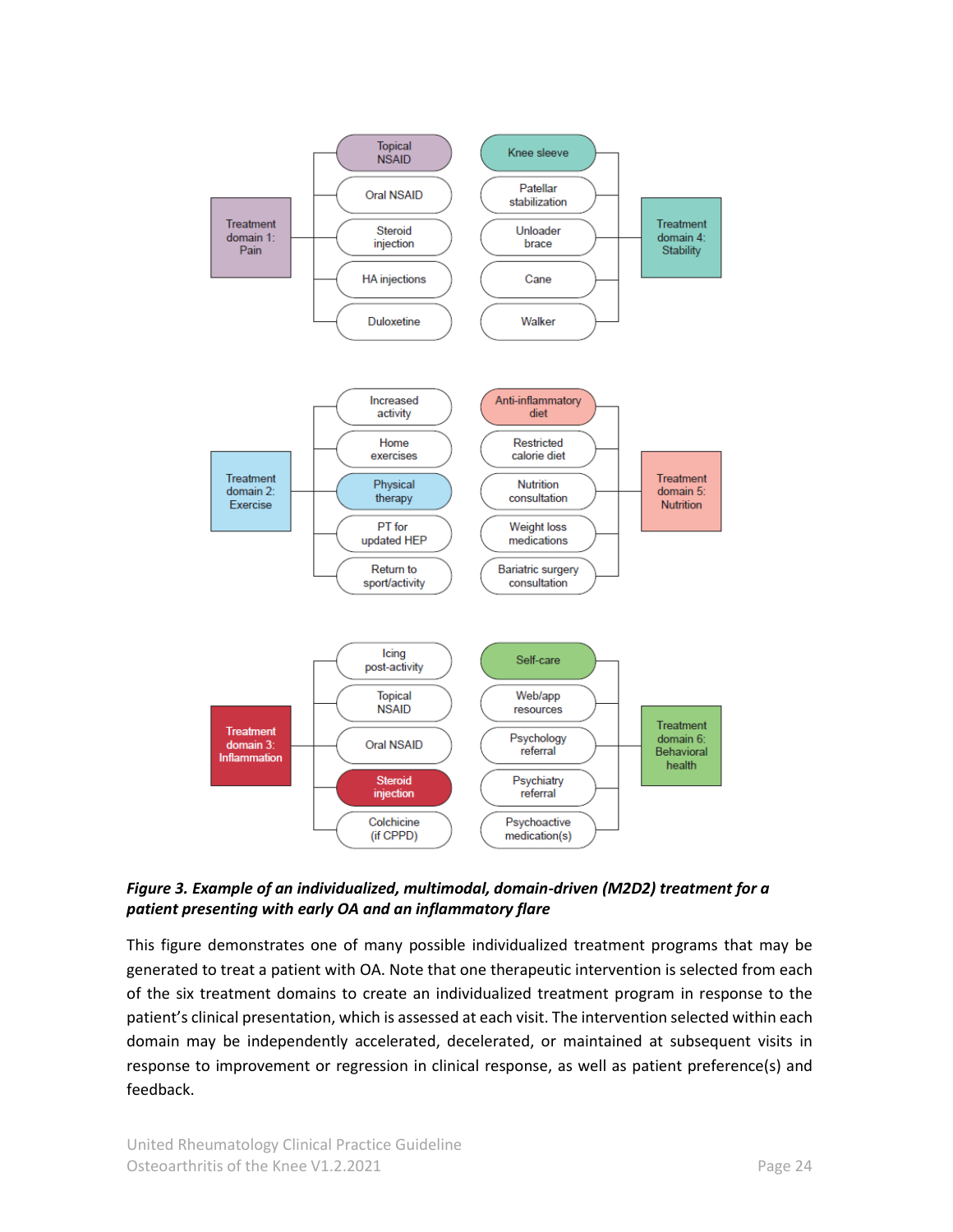

<span id="page-24-0"></span>*Figure 4. Example of individualized, multimodal, domain-driven (M2D2) treatment for a patient presenting with late OA with chronic synovitis/effusion, obesity, depression, and a GI comorbidity*

This figure demonstrates an alternative among the many possible treatment programs that can be generated for a patient with OA following an M2D2 treatment paradigm that addresses the six different treatment domains.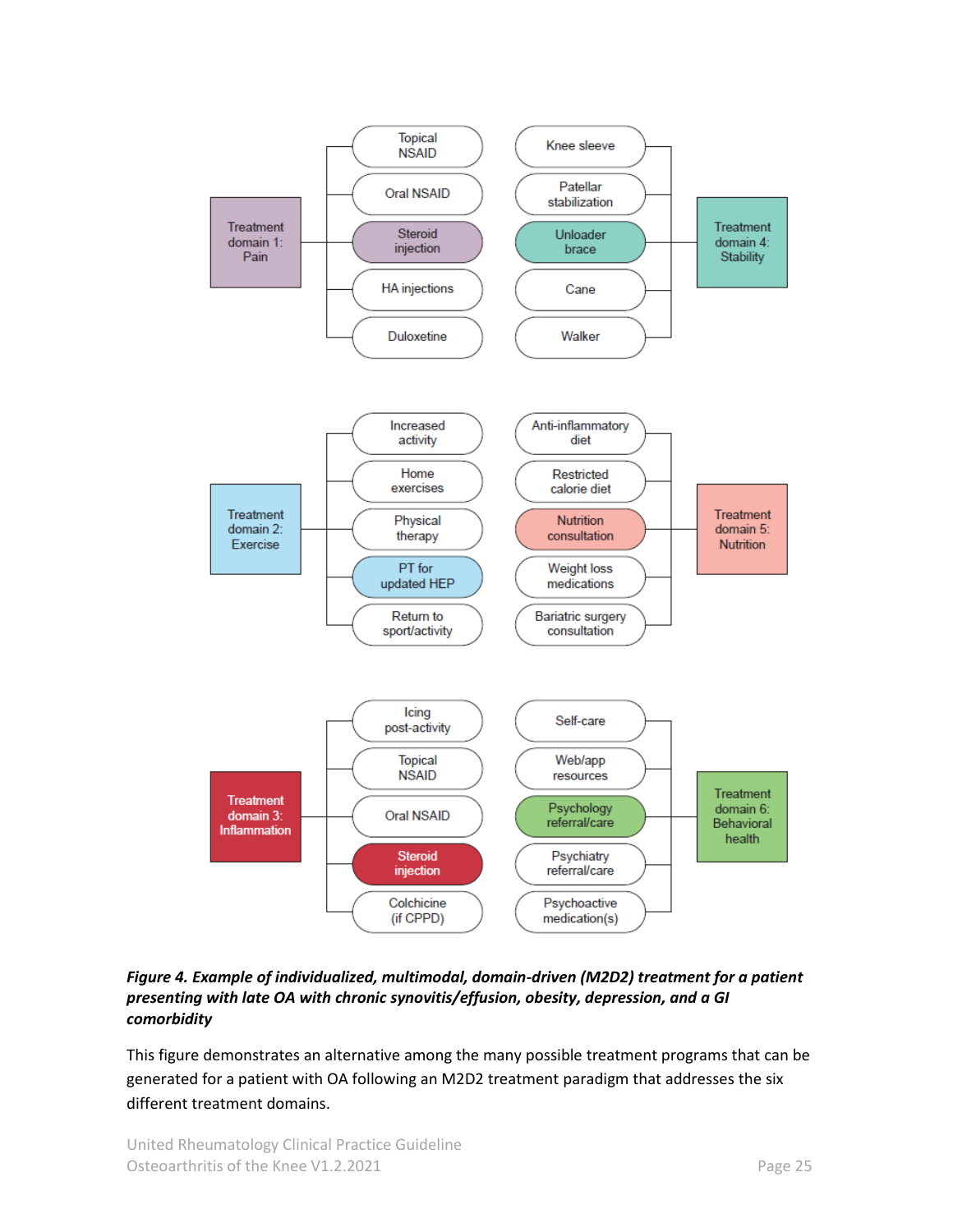| <b>Drug Classification</b>    | <b>Generic Name</b>                                                                                                                 | <b>Brand Name</b>                                                                                                                                                                                                                                                              |
|-------------------------------|-------------------------------------------------------------------------------------------------------------------------------------|--------------------------------------------------------------------------------------------------------------------------------------------------------------------------------------------------------------------------------------------------------------------------------|
| Oral NSAIDs                   | Ibuprofen<br>Naproxen<br>Indomethacin<br>Oxaprozin<br>Piroxicam<br>Celecoxib<br>Diclofenac<br>Diclofenac + Misoprostol<br>Salsalate | Motrin®, Advil®<br>Aleve®, Anaprox®, Naprosyn®, Naprelan®<br>Indocin <sup>®</sup><br>Daypro <sup>®</sup><br>Feldene®<br>Celebrex®<br>Cataflam®, Cambia®, Zipsor®, Voltaren®,<br>Voltaren®-XR, Zorvolex®<br>Arthrotec <sup>®</sup><br>Amigesic®, Salflex®, Argesic®-SA, Artha®- |
|                               | Sulindac<br>Etodolac<br>Naproxen + Esomeprazole<br>Meloxicam                                                                        | G, Salsitab®, Marthritic®<br>Clinoril <sup>®</sup><br>Lodine®, Lodine® XL<br>Vimovo®<br>Mobic <sup>®</sup>                                                                                                                                                                     |
| <b>Topical NSAIDs</b>         | Diclofenac gel 1%<br>Diclofenac sodium topical solution<br>1.5%                                                                     | Voltaren <sup>®</sup> gel<br>Pennsaid <sup>®</sup>                                                                                                                                                                                                                             |
| Centrally acting<br>analgesic | Tramadol                                                                                                                            | Ultram <sup>®</sup>                                                                                                                                                                                                                                                            |
| <b>SNRI</b>                   | Duloxetine                                                                                                                          | Cymbalta <sup>®</sup>                                                                                                                                                                                                                                                          |
| Viscosupplements              | Hyaluronics (visco supplementation)                                                                                                 | Euflexxa®, Hyalgan®, Orthovisc®,<br>Monovisc®, Supartz®, Synvisc®, Synvisc®-<br>One, Hymovis®, Gel-Syn 3™(3 injections),<br>Durolane <sup>®</sup>                                                                                                                              |
|                               | Cross-linked hyaluronate                                                                                                            | Gel-One® (one injection)                                                                                                                                                                                                                                                       |
| Intra-articular<br>steroids   | Betamethasone<br>Methylprednisolone<br>Triamcinolone                                                                                | Celestone <sup>®</sup> Soluspan <sup>®</sup><br>Depo-Medrol®, Solu-Medrol®,<br>A-methaPred®<br>Aristospan®, Kenalog®-10, Kenalog®-40                                                                                                                                           |
|                               | Triamcinolone acetonide extended<br>release injectable suspension                                                                   | Zilretta <sup>®</sup>                                                                                                                                                                                                                                                          |

<span id="page-25-0"></span>*Table 1. Generic and brand-name drugs for the treatment of OA of the knee*

NSAIDs, nonsteroidal anti-inflammatory drugs; OA, osteoarthritis; SNRI, serotonin-norepinephrine reuptake inhibitor

The use of tramadol is discouraged because it can become addictive. In some cases, however, it may be unavoidable for those who have not responded to oral or topical NSAIDs, to intra-articular injections of steroids (see below) or HA. A recent article in the *Journal of the American Medical*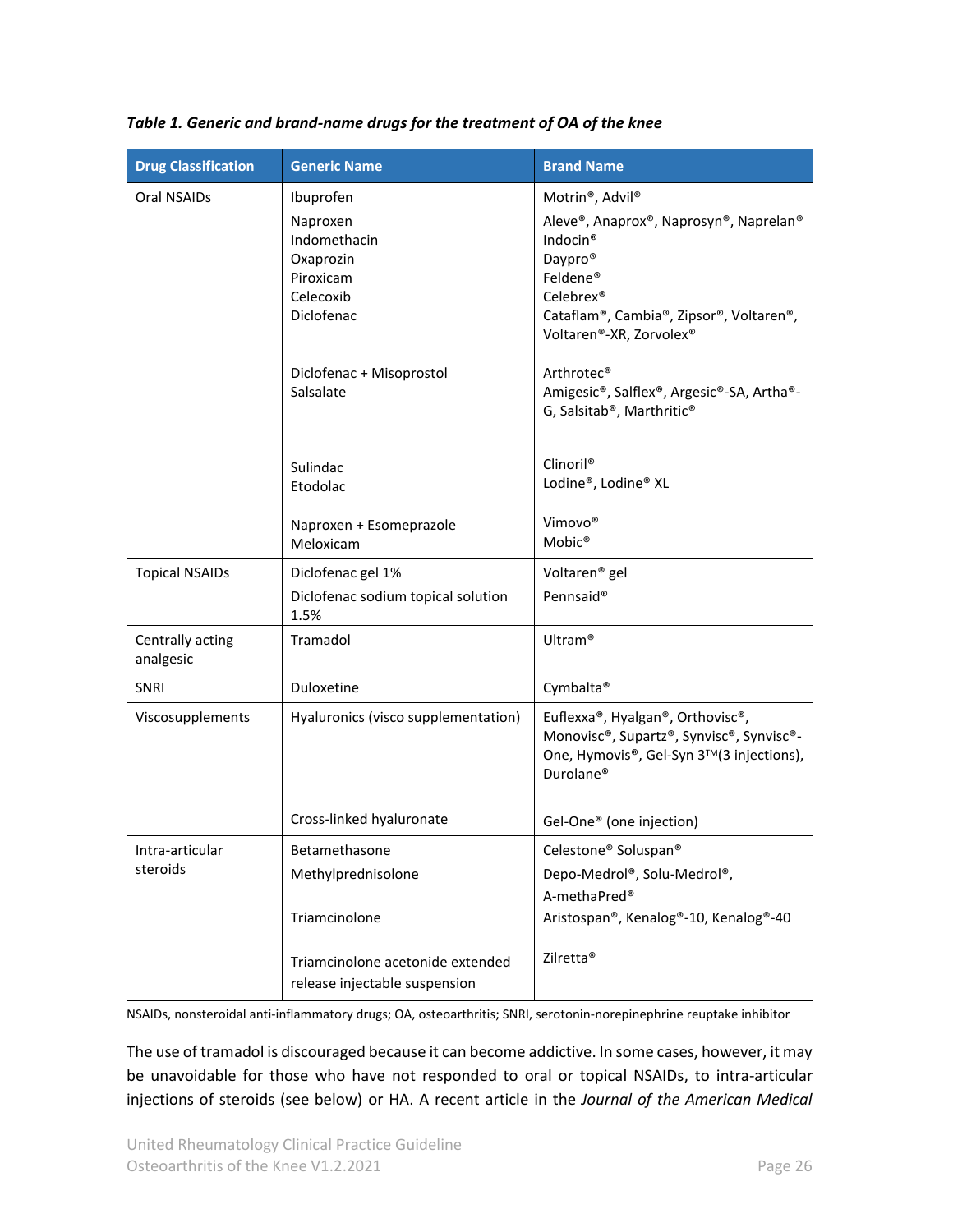Association (JAMA)<sup>101</sup> documented an increased mortality when patients took tramadol as the first prescription drug to treat OA when compared to NSAIDs. In patients who have a history of depression, risk for addiction, or are taking antidepressants; tramadol could be prescribed, but with caution. Narcotic analgesics and tramadol should be discouraged and only used for patients who are not surgical candidates or who do not want surgery and for whom all other measures have failed. Patients must understand that these drugs are potentially addictive and have not been judged to be effective in OA according to a systematic review of the literature.<sup>93</sup> In general, United Rheumatology recommends that the use of tramadol and opioids should be severely restricted, because they are not particularly effective, often associated with side effects, and can be addictive.<sup>66</sup>

Duloxetine (Cymbalta®) is FDA-approved for the treatment of chronic musculoskeletal pain, including OA, and a 2015 meta-analysis of three placebo-controlled studies of patients with OA of the knee treated with duloxetine demonstrated that the duloxetine group had statistically significant improvement in pain when compared to the placebo group. Duloxetine may be particularly effective among those with knee OA and with neuropathic pain or central pain sensitization. The study reported more adverse events in the duloxetine group than seen with other agents, which included myalgia, arthralgia, cough, nausea, increased sweating, nausea, constipation, insomnia, dry mouth, fatigue, sleepiness, and palpitations. In addition, more patients discontinued the use of duloxetine than placebo.<sup>102</sup> Duloxetine should be given only to patients with multiple-joint OA and comorbidities for whom topical or oral NSAIDs have failed to relieve their pain.<sup>79, 103</sup> This drug is conditionally recommended by the ACR.<sup>34</sup>

Intra-articular corticosteroid (IACS), triamcinolone acetonide, injections could be considered as a first-line treatment for some patients with OA of the knee,<sup>103</sup> although long-term benefits have not been demonstrated. These injections typically provide short-term pain relief for 3 to 4 weeks<sup>104</sup> and, as a general rule, should not be administered more frequently than once every 3 months. Triamcinolone acetonide extended-release injectable suspension (Zilretta®), initially approved by the FDA in 2017, may provide longer duration of symptomatic relief than traditional corticosteroid injections, an attribute which may be of particular benefit by presenting a longer pain-controlled window of opportunity for solidifying desired lifestyle changes and exercise interventions. In 2019 and 2020 the package insert was modified to state that "*efficiency and safety of repeat administration of Zilretta have not been demonstrated"* (Pages 1,2<sup>105</sup>).63, 106, 107

Steroid injections are not disease modifying but are used for symptom relief; they are commonly used by rheumatologists for the management of patients with OA of the knee. Recently, there have been several articles questioning whether IACS injections may result in progression of cartilage damage. In one study, 64 patients with OA were randomly divided into two groups.<sup>106</sup> In one group, 34 patients received IACS injections into the same knee every 3 months for up to 2 years. The second group of 34 patients received saline injectionsinto the same knee every 3 months. Radiographically, there was no difference in progression of joint space narrowing between the two groups at 1 and 2 years. However, the group that received IACS injections had some improvement in symptoms that was not seen in the saline-injection group. The findings support the use of IACS injections in the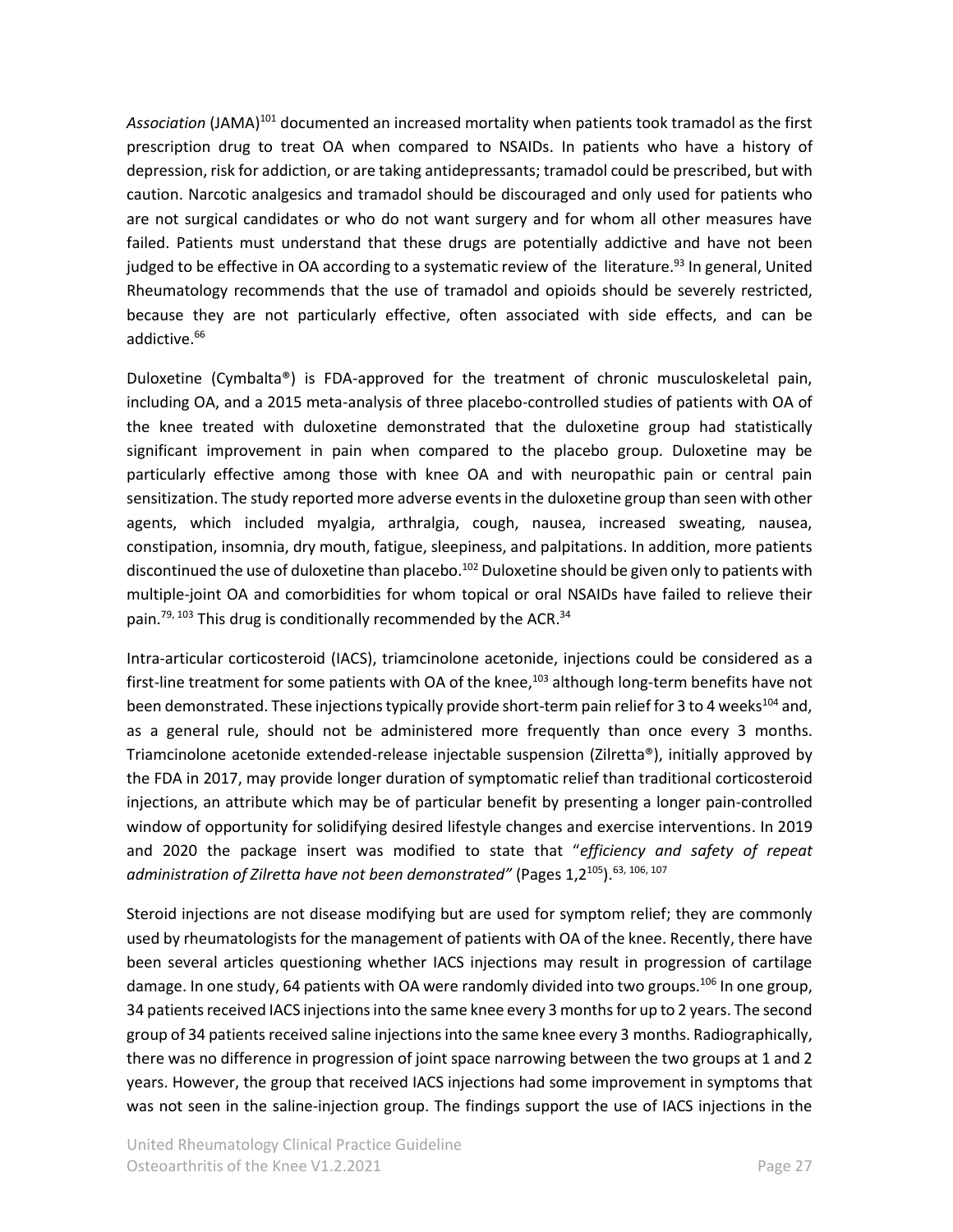management of patients with OA of the knee who do not respond to other forms of treatment.<sup>34,</sup> 66, 106

A recent publication in the *JAMA* also questioned the benefit of IACS. <sup>108</sup> One hundred and forty patients started the study, and 119 completed it. All patients were at least 45 years of age and had met the ACR classification criteria for OA of the knee. The participants were randomized into two groups—one group had injections of an osteoarthritic knee with triamcinolone every 12 weeks; the other group had intra-articular injections of saline every 12 weeks regardless of the presence or severity of symptoms. The study was conducted over 2 years, and MRIs were obtained annually. At the end of 2 years, the group that received the IACS injections wasfound to have statistically greater cartilage loss than the saline group. However, the magnitude of the changes found in the trial are of dubious clinical significance and the methodology employed in the trial, including repeat injections every 3 months regardless of symptomatology, does not reflect real-world care.

United Rheumatology recommends the use of IACS injections for the management of patients not responding to a combination of nonpharmacologic and/or oral or topical pharmacologic management, or in patients whose performance of exercises may be compromised by the severity of their pain.

OA causes a decrease in both, the concentration and molecular weight of naturally occurring HA in the knee. As a result, the synovial fluid of the knee becomes less viscous. Currently, the mechanism of action of IAHA is unknown. It may decrease the production of substances that increase inflammation and change the response of immune cells to inflammation. In addition, it may decrease cartilage loss and possibly promote cartilage regeneration.<sup>24, 109</sup>

In July 2015, the Agency for Healthcare Research and Quality published an evidence-based review prepared by the RAND Southern California Evidenced-Based Practice Center,<sup>24</sup> in which they concluded that no information was currently available to determine whether or not the use of IAHA injections could delay or avoid a TKR. The report suggested that a large, randomized study of treated and untreated patients was needed to determine if IAHA injections can bend the curve for knee replacement surgery. However, the report also stated that there was evidence to demonstrate a small, "statistically significant" improvement in function with older patients treated with IAHA.

In addition, recently various scenarios have been proposed to identify specific patients with OA of the knee who would likely benefit from IAHA injections. $^{\rm 110, \, 111}$ 

Patients with OA are candidates for injections of HA when they have persistent pain, despite an adequate trial of a combination of nonpharmacologic and pharmacologic therapy (including NSAIDs). IAHA is also appropriate for those who have a contraindication to NSAIDs.<sup>112</sup> This includes patients with common comorbidities such as heart disease, renal disease, or hypertension that, according to the ACR, may limit the option of using NSAIDs.

When IAHA is used, injections are given weekly for 1 to 5 weeks, depending upon the product.<sup>112</sup> These injections may result in relief of pain for up to 6 months, but the most pronounced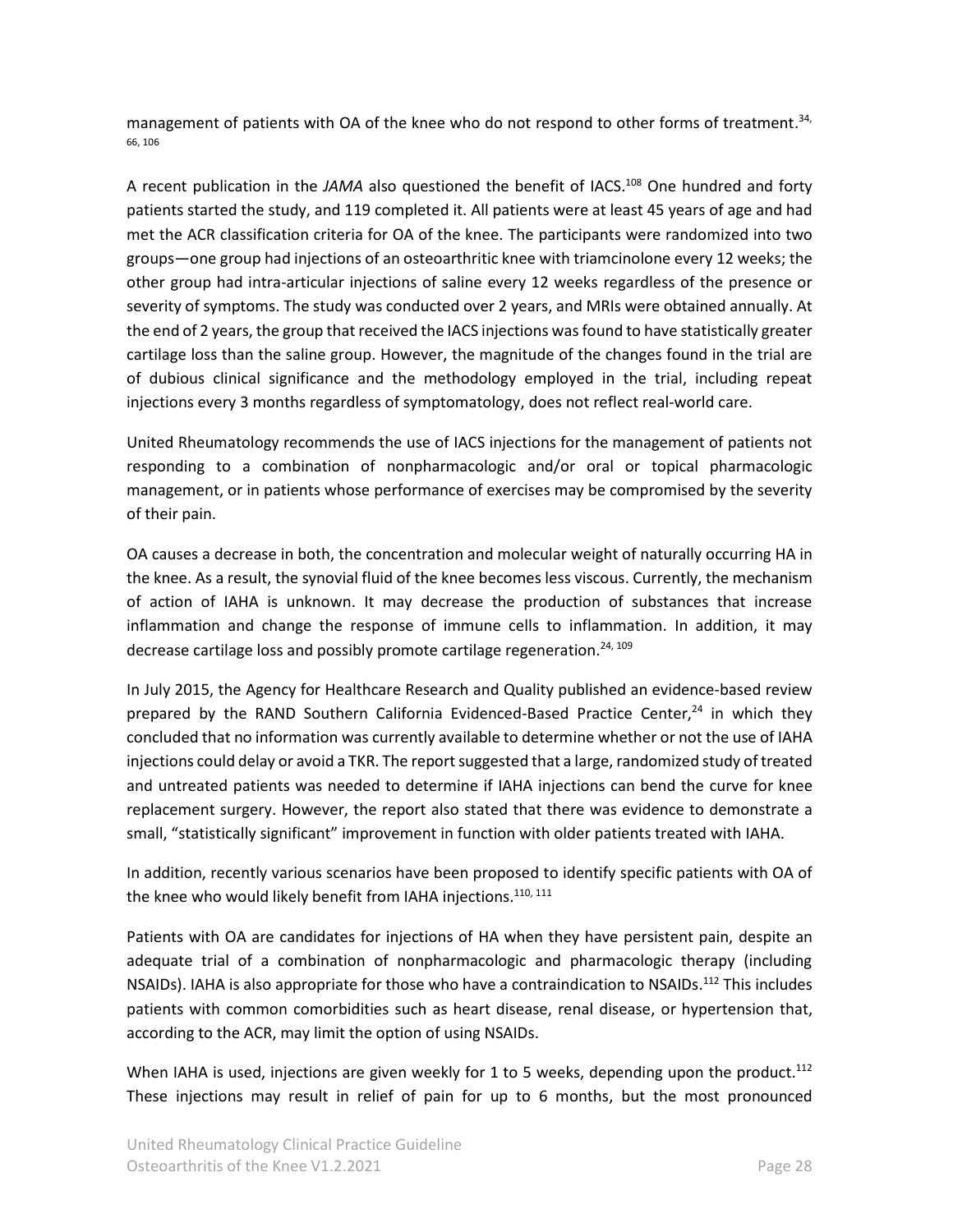improvement is seen between 5 and 13 weeks after treatment.<sup>113, 114</sup> Many patients have adequate pain relief up to 26 weeks after the injection.<sup>115</sup> Treatment may be repeated at 6-month intervals.

Contraindications to the intra-articular injection of HA include:<sup>116-127</sup>

- History of allergy to sodium hyaluronate preparations
- Allergy to gram positive bacterial proteins (Orthovisc, Monovisc)
- Pregnancy—the safety of hyaluronan-based products has not been established in pregnant women
- Nursing—the safety of hyaluronan-based products has not been established in lactating women
- Pediatric patients—the safety of hyaluronan-based products has not been established in children under the age of 18 years
- Local overlying skin disease
- Joint infection

United Rheumatology supports the use of IAHA injections for patients who fail to sufficiently improve after an adequate trial of either topical and/or oral NSAIDs or intra-articular injections of glucocorticoids.

If a patient fails the treatments described above, the next step could be referral for surgical evaluation. However, not all patients with OA of the knee who have failed standard therapy want to proceed with TKR. In addition, TKR may not be medically appropriate (e.g., for patients of older age or with comorbidities such as diabetes or heart or lung disease).<sup>128</sup> As described above, over the last decade, there have been a number of encouraging reports demonstrating that the use of HA injections may delay surgery.

A retrospective review of 1187 knees in 863 patients treated with an average of 1.6 courses (three injections per course) of IAHA injections and followed for 6 years showed that the median time to either TKR or last observation was 2.1 years. But only 19% of the patients required TKR.<sup>128</sup>

Altman et al.<sup>129</sup> reviewed healthcare claims of 182,022 patients continuously enrolled in a single health plan for the 6 years of the study who had OA and a TKR. Of these patients, approximately 27.7% had been treated with HA. Half of the patients who were not treated with HA had a TKR within 114 days of diagnosis. Half of the HA users had a TKR within 484 days after diagnosis. Patients who had at least five courses of HA delayed TKR on average by 3.6 years.

A 2016 publication by Maheu et al.<sup>130</sup> reviewed multiple meta-analyses assessing the value of HA in the management of OA of the knee. According to this review, IAHA injections can reduce pain and decrease the need for analgesics and, in some cases, actually improve function. In addition, although the improvement with HA injections was slower than that with steroid injections, it lasted longer than the pain improvement with steroids.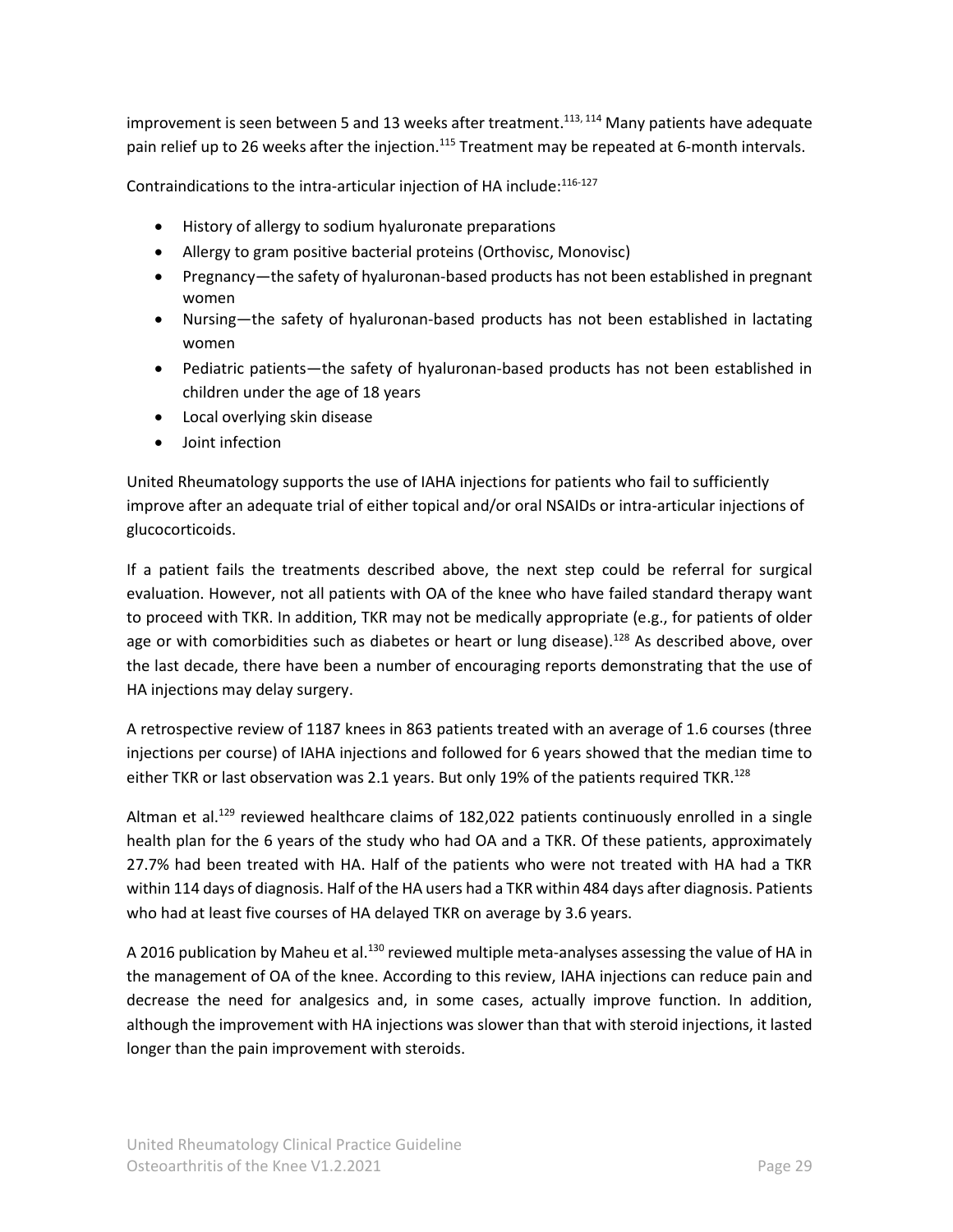A Spanish study of 224 patients who were candidates for TKR reported that IAHA injections delayed TKR by 2.67 years. $131$ 

United Rheumatology recommends against the use of glucosamine, chondroitin, bisphosphonates, hydroxychloroquine, and topical capsaicin.<sup>78-80</sup> United Rheumatology also strongly recommends against the use of prolotherapy, as well as stem cell and platelet rich plasma injections.<sup>34, 66, 132, 133</sup>

# <span id="page-29-0"></span>**Monitoring**

All patients with OA should complete a Knee Injury and Osteoarthritis Outcome Score for Joint Replacement (KOOS-JR) survey (see Appendix A) and a Global Assessment survey at every visit to establish a baseline and track the results of therapy. Longitudinal capture of the KOOS-JR at each clinic visit allows serial assessment of improvement or worsening. In addition, the KOOS-JR also allows the provider to determine if the patient has reached Patient Acceptable Symptom State (PASS). Furthermore, such serial assessments also provide a useful context for evaluating the magnitude of improvement imparted by changes in management by determining whether estimates of the minimal clinically important difference (MCID) or the substantial clinical difference (SCD) have been achieved. These measures vary according to the specific clinical context, even when the same outcome instrument is utilized. However, they are valuable in that they present an interpretive context that can be used to evaluate the meaning of the magnitude of change in an individual developed from serial application of an outcome measure. That is, in a given clinical context, by standardizing the magnitude of change over time in an individual in comparison to responses of others, these categories of response provide "touchstones of meaning" with which such changes can be contextualized.<sup>134-136</sup>

The MCID is calculated by subtracting the current KOOS-JR interval score at baseline from the current visit score. A KOOS-JR interval score difference of +10 to 15 is the range that patients typically associate with the impression that their knee is "better", or has achieved the MCID. If the calculated difference in the interval score is +16 to 20 or more, then the patient may be considered "a lot better", or as having achieved the SCD. If the calculated KOOS-JR raw sum is >68 then the patient may have achieved the PASS, or "good enough". This can be directly queried by asking the patient if the knee(s) functioning is "good enough, as is" or not.

If the difference in scores is negative or <10, a change in management should be considered (See [Appendix A\)](#page-34-0).

There are many scoring systems or sets of criteria to measure the results of therapy for OA of the knee. In 2011, a comparison of the following patient assessment systems were published:<sup>137</sup>

- International Knee Documentation Committee Subjective Knee Evaluation Form
- Knee Injury and Osteoarthritis Outcome Score (KOOS)
- Knee Injury and Osteoarthritis Outcome Score Physical Function Short Form
- Knee Outcome Survey Activities of Daily Living Scale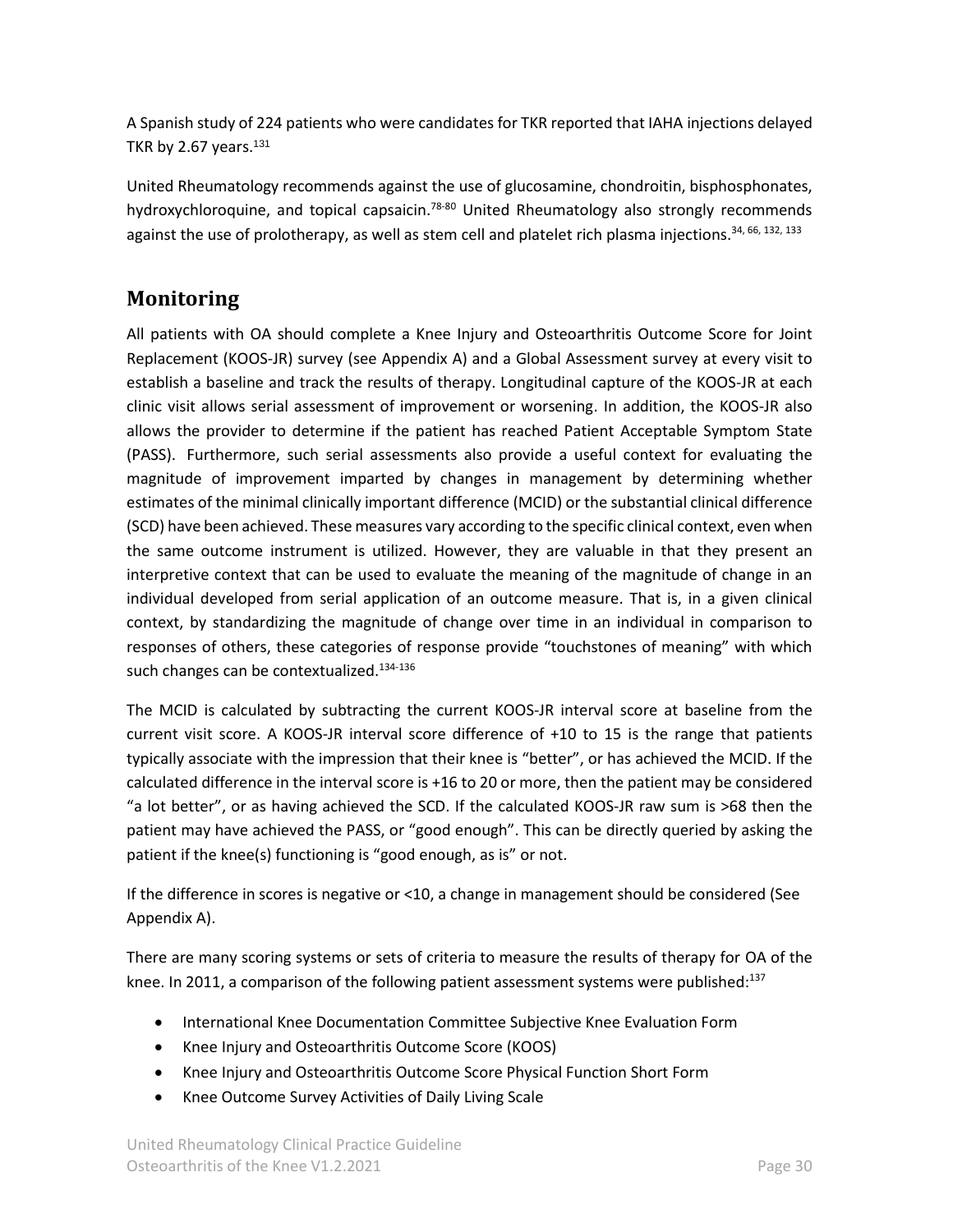- Lysholm Knee Scoring Scale
- Oxford Knee Score
- WOMAC
- Activity Rating Scale
- Tegner Activity Score

One of the best-known and widely used tools is the WOMAC. This index or scoring scale focuses on current pain, stiffness, and function of the knee. (Prior to using the WOMAC, clinicians must obtain permission from the developers.) The Lysholm scoring scale focuses on the short-term effects of injury and OA. The KOOS system focuses on both the long- and short-term effects of injury and OA. It "was developed as an extension of the WOMAC, with the purpose of evaluating short-term and long-term symptoms and function in subjects with knee injury and osteoarthritis" (Page 1).<sup>138</sup>

The KOOS-JR is an abridged version of the original KOOS. It is a simple, quick questionnaire that can be used to evaluate whether or not the patient is improving on the current treatment. United Rheumatology recommends using this system, because it is both patient and physician friendly, and it has been identified to meet the patient-reported outcome portion of the Medicare Comprehensive Care for Joint Replacement Model. The questions used and scoring for this system can be found in [Appendix A.](#page-34-0) This form can be filled in by the patient online prior to a visit, or in the waiting room, on paper or using an electronic device such as an iPad. Of note, the KOOS-JR is subject to ceiling effects that may limit its utility in more highly functional individuals with OA. A patient and physician global assessment should also be obtained at every visit.

Patients should be re-evaluated after starting a new therapy to determine its efficacy. (For patients treated with viscosupplementation, a KOOS-JR score should be calculated at 8 to 12 weeks after injection. This can be done over the phone or by asking the patient to complete a paper version of the KOOS-JR and send it to the rheumatologist). If necessary, treatment should be changed as indicated above until adequate control is achieved.

# <span id="page-30-0"></span>**Surgical Evaluation**

Surgical evaluation should be considered when the patient has proven refractory to all modalities previously mentioned in the Treatment section of this Guideline (including but not limited to intra-articular injection of HA), and the patient is deemed to have an acceptable risk for the proposed surgery. Prior to surgery, the risks and benefits must be fully discussed with the patient. The range of surgical options includes:

- Arthroscopy with partial meniscectomy, in patients with both a torn meniscus and OA
- Osteotomy
- Partial knee replacement
- Total joint replacement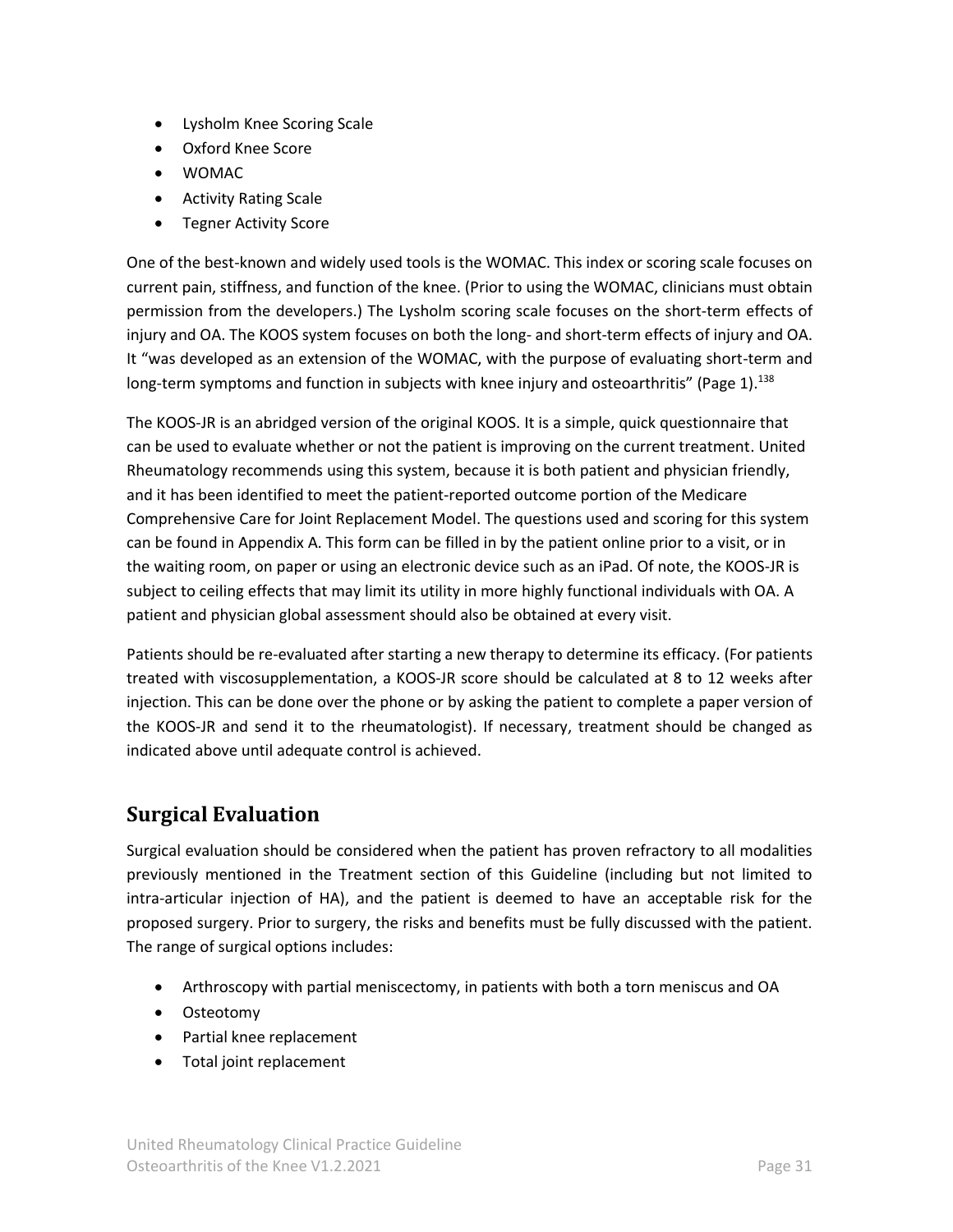Both the American Academy of Orthopaedic Surgeons (AAOS) and the American Association of Hip and Knee Surgeons **do not recommend arthroscopy with lavage and/or debridement for the treatment of OA**. 78, 139 These recommendations are supported by multiple studies and systematic reviews which have demonstrated no greater efficacy of these approaches over nonoperative interventions as well as risk for destabilization of the meniscus and rapid OA progression in the case of meniscal debridement. 140-142

In 2008, a randomized controlled study of arthroscopic surgery for OA of the knee was published in the *New England Journal of Medicine*. It demonstrated no benefit to arthroscopy when compared to optimized combined physical and pharmacologic therapy.<sup>140</sup> An earlier study published in the same journal, also had found no improvement in symptoms after arthroscopic lavage, debridement, or sham surgery.<sup>141</sup>

Despite the guidelines from national medical specialty societies and many studies demonstrating no benefit to arthroscopy with lavage and/or debridement, a large number of inappropriate arthroscopic procedures are still performed for OA in the US.<sup>143</sup>

Arthroscopic partial meniscectomy is also a commonly performed procedure. In 2013, Sihvonen et al.<sup>144</sup> published the results of a study with 146 patients between the ages of 35 and 65 years with symptoms of a degenerative medial meniscus tear and no OA. The patients were randomized into two groups: the first group had arthroscopic surgery and a partial meniscectomy; the second group had sham surgery. At 1 year, there was no difference between the two groups with respect to knee pain after exercise or the number of patients who required subsequent surgery.

The AAOS Guideline<sup>78</sup> also states that the data to support arthroscopy and meniscectomy for patients with OA and a torn meniscus is inconclusive. Yet both procedures are still commonly performed. A recent systematic review and meta-analysis found that:<sup>142</sup>

- 1. Benefit from arthroscopy for OA was short-lived and vanished by 2 years
- 2. Arthroscopy was not without risk of significant adverse events

Accordingly, the authors recommended against arthroscopic surgery for middle-aged or older patients with knee pain with or without signs of OA.<sup>142</sup> Another recent study identified a past history of knee surgery as an independent risk factor for rapid progression to knee arthroplasty.<sup>145</sup> In this context, it is important to have an informed discussion about evidence showing the limited utility of minor surgery in the setting of OA of the knee in those considering arthroscopic surgery.

In 2013, Katz et al.<sup>146</sup> published the results of a seven-institution randomized controlled trial of patients aged 45 years or older with mild to moderate OA and a meniscal tear on imaging. The study included 351 patients who were assigned to either surgery and post-surgical physical therapy or standard physical therapy alone (patients in the latter group were allowed to select surgery during the study). Patients were re-evaluated at 6 and 12 months after the intervention. At the end of 6 and 12 months, no significant differences were identified between the two groups. Furthermore,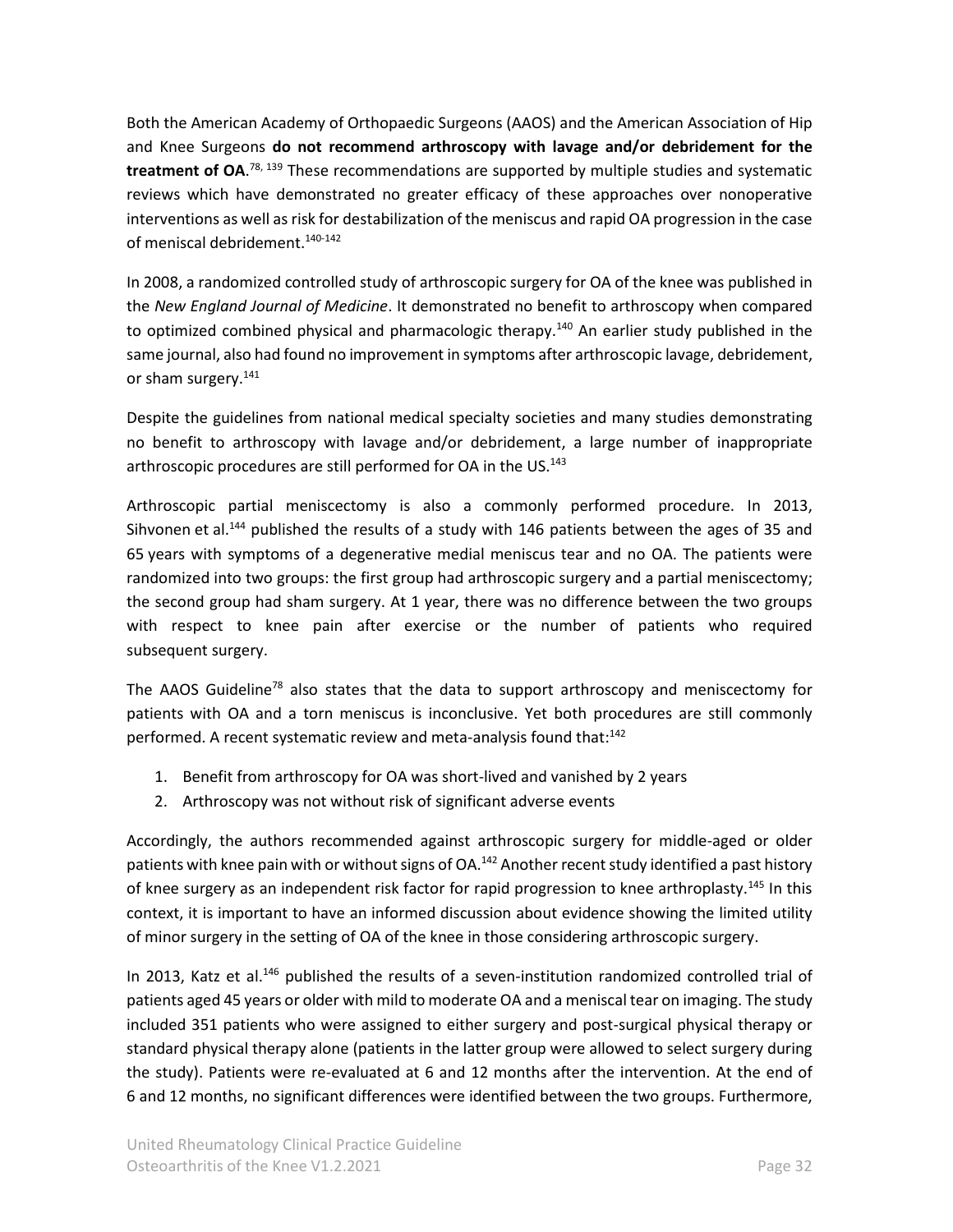only 30% of those assigned to physical therapy alone had elected to undergo surgery by 6 months after entering the study; approximately 6% of patients in the surgery group did not have it. The authors report no significant differences between the surgical and non-surgical groups with respect to pain and/or function at 6 and 12 months. In the US, more than 650,000 arthroscopic procedures were performed in 1996.<sup>147</sup> From 1996 to 2006, the number of knee arthroscopies increased by 49%, with a slight decrease in the numbers performed for OA.<sup>148</sup> This decrease probably reflects changing practices for the surgical management of OA; however, the large number of arthroscopic procedures performed is not consistent with the current medical evidence. A newer study based on analysis of the Humana database from 2007 to 2015 found that the rate of arthroscopy for patients with OA of the knee between 2007 and 2010 increased significantly (18.59%) but that the rate of arthroscopy and partial meniscectomy decreased by 71.68% between 2010 and 2015.<sup>149</sup> This is encouraging given the results reported by Katz et al. described above.<sup>146</sup>

TKR is one of the most common surgical procedures in the US. The major indication for this procedure is OA with intractable pain not responding to a combination of standard nonpharmacologic and pharmacologic therapies. In the Medicare population alone, TKR increased by 161.5% between 1991 and 2010, from 31.2 procedures per 10,000 to 62.1 procedures per 10,000.<sup>150</sup> At the same time, revision of TKR increased by 105.9%. The authors of the Medicare study believe that the increase in TKR is, in part, due to an aging population and obesity, but they also suggest that there may be a loosening in the indications for this surgery.

According to the Centers for Disease Control and Prevention,<sup>3</sup> TKRs for OA increased by 217% between 1992 and 2011 (from 203.6 TKRs to 645.1 TKRs per 100,000), with OA being the most common reason for knee replacement surgery.<sup>151</sup> In 2008, there were approximately 600,000 TKRs costing over \$9 billion in the US. The greatest increase in utilization of TKR was in people under 65, but most of these procedures were still performed in older patients with severe OA refractory to treatment with a combination of nonpharmacologic and pharmacologic therapies. For the age group of 44- to 64-year-olds, TKR increased by 119% between 1999 and 2008, and for those aged 65 years and older by 97%. The number of people falling into this latter category will continue to increase as a result of the aging population but, to date, these demographic changes fail to explain the rate of rise in TKRs.<sup>152</sup> According to Losina et al.,<sup>152</sup> one reason for the increase in TKRs in the 44- to 64-year-old age group may be that this group has become more active in 2008 than they had been in 1999, resulting in an increase of secondary OA due to trauma. Regardless of the cause for the increase in TKRs, a recent study indicated that 33% of the knee replacements performed in the US were inappropriate by international standards.<sup>153</sup>

United Rheumatology recommends against the use of arthroscopy with or without debridement for the management of painful OA of the knee regardless of whether an associated meniscal tear is suspected by physical exam or identified by MRI.

United Rheumatology does not recommend TKR, unless the patient has failed all attempts at non-surgical management, including intra-articular injections of HA, and has both severe damage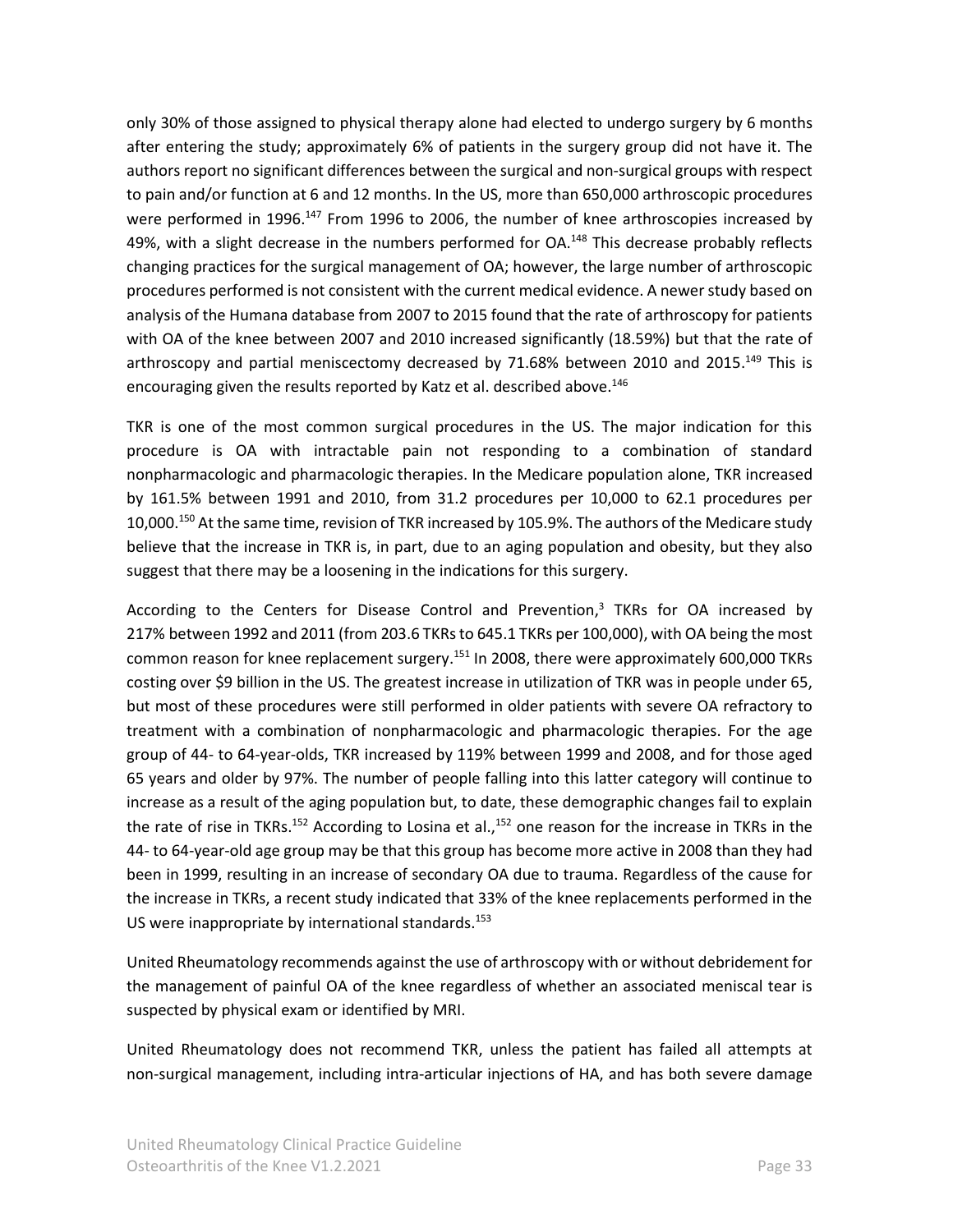("bone-on-bone") in the painful compartment(s) of the knee by X-ray and severe pain that limits everyday functioning.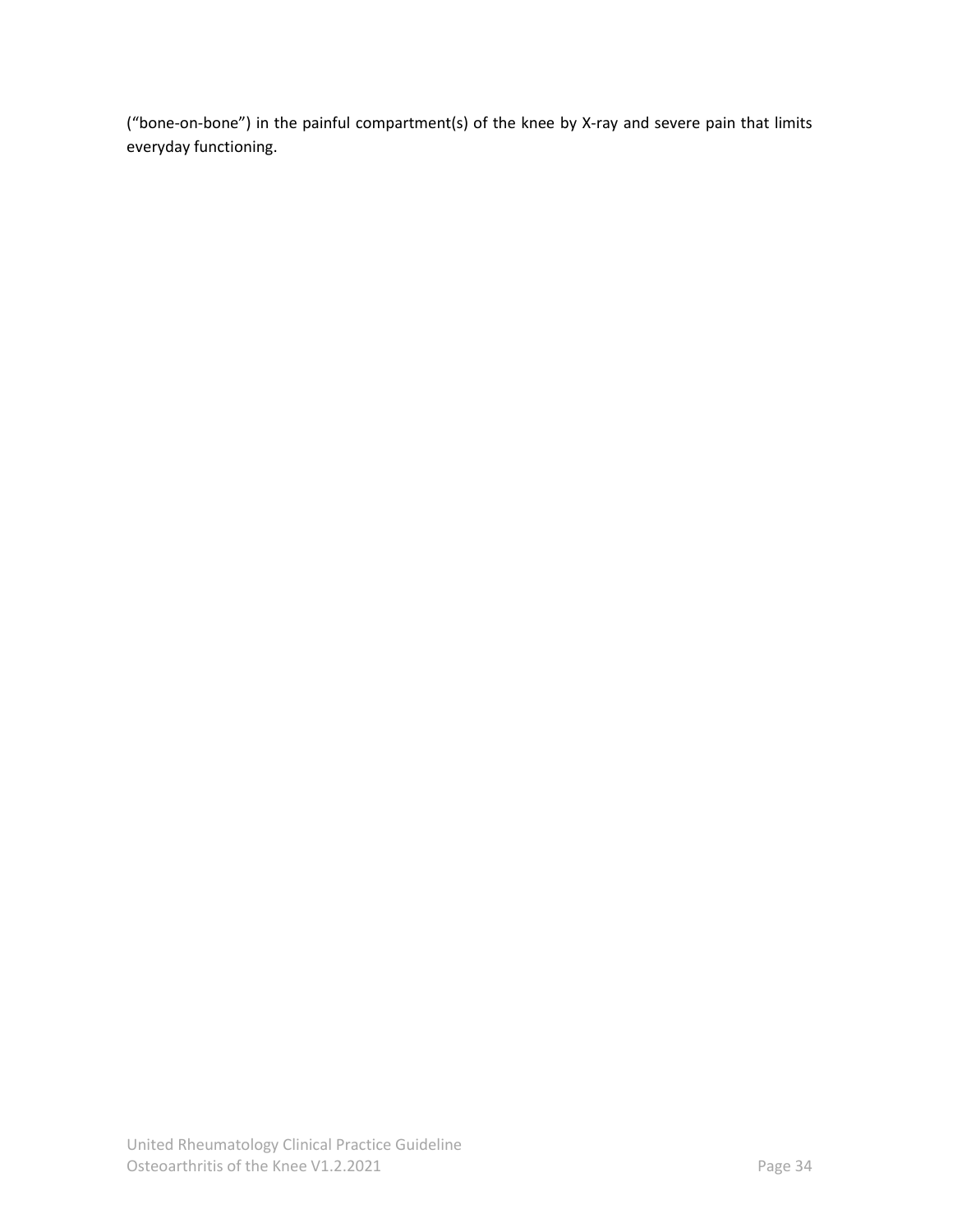# **Appendix A**

### <span id="page-34-1"></span><span id="page-34-0"></span>(KOOS-JR) KNEE SURVEY

**INSTRUCTIONS:** This survey asks for your view about your knee. This information will help us keep track of how you feel about your knee and how well you are able to do your usual activities.

Answer every question by ticking the appropriate box, only one box for each question. If you are unsure about how to answer a question, please give the best answer you can.

#### **Stiffness**

The following question concerns the amount of joint stiffness you have experienced in your knee during the last week. Stiffness is a sensation of restriction or slowness in the ease with which you move your knee joint.

1. How severe is your knee stiffness after first wakening in the morning?

None Mild Moderate Severe Extreme

#### **Pain**

What amount of knee pain have you experienced the **last week** during the following activities?

2. Twisting/pivoting on your knee.

None Mild Moderate Severe Extreme

3. Straightening knee fully.

None Mild Moderate Severe Extreme

4. Going up or down stairs.

None Mild Moderate Severe Extreme

5. Standing upright.

None Mild Moderate Severe Extreme

#### **Function, daily living**

The following questions concern your physical function. By this we mean your ability to move around and to look after yourself. For each of the following activities please indicate the degree of difficulty you have experienced in the last week due to your knee.

6. Rising from sitting.

None Mild Moderate Severe Extreme

- 
- 7. Bending to floor/pick up an object.

| None   |        | Mild Moderate Severe Extreme |   |        |
|--------|--------|------------------------------|---|--------|
| $\Box$ | $\Box$ | $\Box$                       | П | $\Box$ |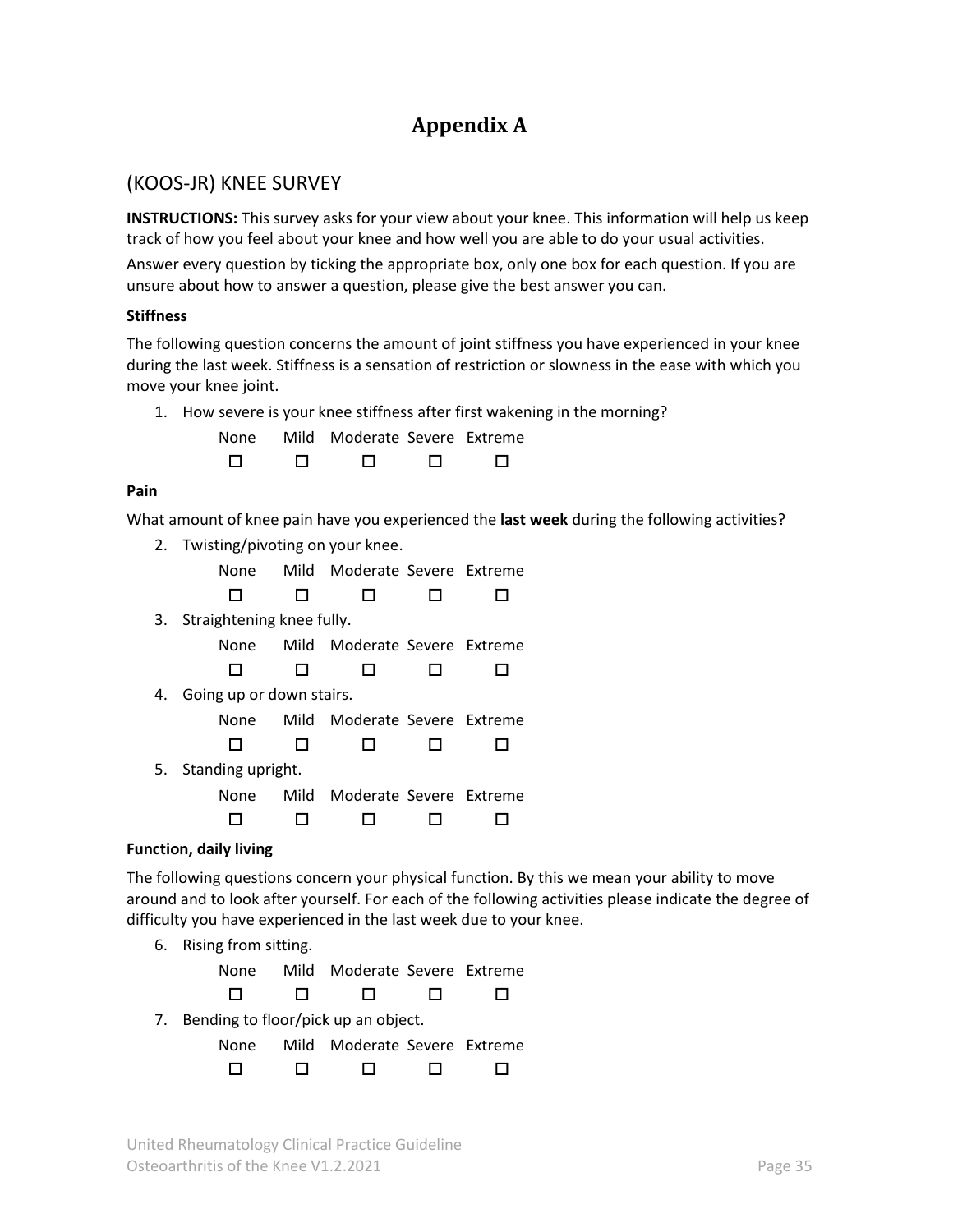Knee Injury and Osteoarthritis Outcome Score for Joint Replacement (KOOS-JR) Scoring Instructions, English version 1.0

### <span id="page-35-0"></span>KOOS-JR SCORING INSTRUCTIONS

The KOOS-JR was developed from the original long version of the KOOS survey using Rasch analysis. The KOOS-JR contains 7 items from the original KOOS survey. Items are coded from 0 to 4, none to extreme respectively.

KOOS-JR is scored by summing the raw response (range 0 to 28) and then converting it to an interval score using the table provided below. The interval score ranges from 0 to 100 where 0 represents total knee disability and 100 represents perfect knee health.

Table for converting raw summed scores to interval level scores from 0 (total knee disability) to 100 (perfect knee health)

| <b>Raw summed score</b> | Interval score   | Raw summed score | Interval score   |
|-------------------------|------------------|------------------|------------------|
| $(0-28)$                | (0 to 100 scale) | $(0-28)$         | (0 to 100 scale) |
| 0                       | 100.000          | 15               | 50.012           |
| $\mathbf{1}$            | 91.975           | 16               | 47.487           |
| 2                       | 84.600           | 17               | 44.905           |
| 3                       | 79.914           | 18               | 42.281           |
| 4                       | 76.332           | 19               | 39.625           |
| 5                       | 73.342           | 20               | 36.931           |
| 6                       | 70.704           | 21               | 34.174           |
| 7                       | 68.284           | 22               | 31.307           |
| 8                       | 65.994           | 23               | 28.251           |
| 9                       | 63.776           | 24               | 24.875           |
| 10                      | 61.583           | 25               | 20.941           |
| 11                      | 59.381           | 26               | 15.939           |
| 12                      | 57.140           | 27               | 8.291            |
| 13                      | 54.840           | 28               | 0.000            |
| 14                      | 52.465           |                  |                  |

| MCID ("Better"): |                       | $+10-15$ |
|------------------|-----------------------|----------|
|                  | SCD ("A lot better"): | $+16-20$ |
|                  | PASS ("Good enough):  | >68      |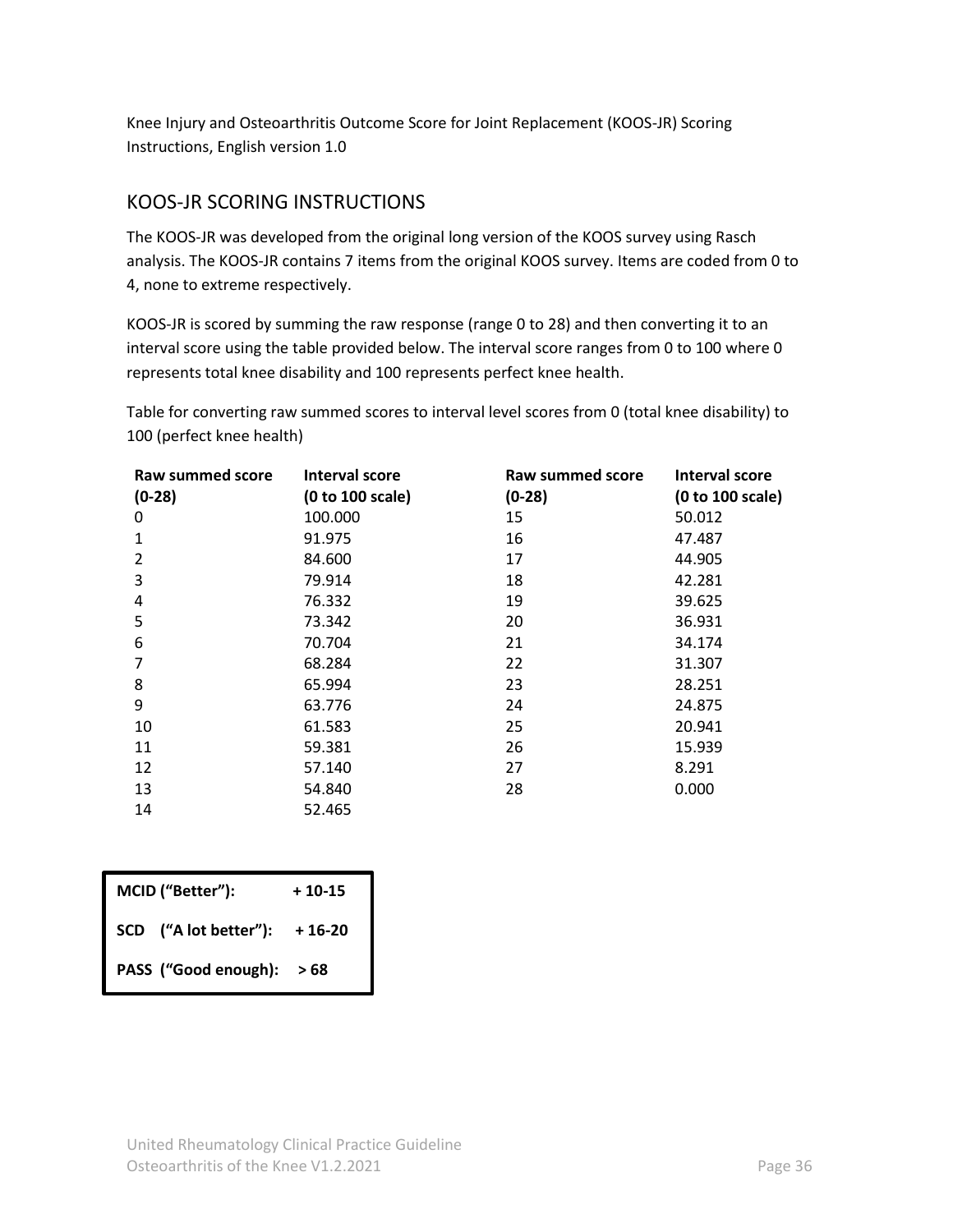# <span id="page-36-0"></span>**References**

- 1. Hunter DJ, March L, Chew M. Osteoarthritis in 2020 and beyond: a Lancet Commission. *Lancet*  2020;396:1711-1712.
- 2. Neogi T. The epidemiology and impact of pain in osteoarthritis. *Osteoarthritis Cartilage*  2013;21:1145-1153.
- 3. Centers for Disease Control and Prevention (CDC). Osteoarthritis. [http://www.cdc.gov/arthritis/basics](http://www.cdc.gov/arthritis/basics/osteoarthritis.htm) [/osteoarthritis.htm.](http://www.cdc.gov/arthritis/basics/osteoarthritis.htm) Accessed February 2021.
- 4. GBD 2015 Disease and Injury Incidence and Prevalence Collaborators. Global, regional, and national incidence, prevalence, and years lived with disability for 310 diseases and injuries, 1990-2015: a systematic analysis for the Global Burden of Disease Study 2015. *Lancet* 2016;388:1545-1602.
- 5. Turkiewicz A, Petersson IF, Björk J, Hawker G, Dahlberg LE, et al. Current and future impact of osteoarthritis on health care: a population-based study with projections to year 2032. *Osteoarthritis Cartilage*  2014;22:1826-1832.
- 6. Bijlsma JW, Berenbaum F, Lafeber FP. Osteoarthritis: an update with relevance for clinical practice. *Lancet*  2011;377:2115-2126.
- 7. Hunter DJ, Schofield D, Callander E. The individual and socioeconomic impact of osteoarthritis. *Nat Rev Rheumatol* 2014;10:437-441.
- 8. Prieto-Alhambra D, Judge A, Javaid MK, Cooper C, Diez-Perez A, Arden NK. Incidence and risk factors for clinically diagnosed knee, hip and hand osteoarthritis: influences of age, gender and osteoarthritis affecting other joints. *Ann Rheum Dis* 2014;73:1659-1664.
- 9. Hochberg M, Cisternas MG, Watkins-Castillo S. Bone and Joint Initiative, the burden of musculoskeltal diseases in the United States: Osteoarthritis; [https://www.boneandjointburden.o](https://www.boneandjointburden.org/fourth-edition/iiib10/osteoarthritis) [rg/fourth](https://www.boneandjointburden.org/fourth-edition/iiib10/osteoarthritis)[edition/iiib10/osteoarthritis.](https://www.boneandjointburden.org/fourth-edition/iiib10/osteoarthritis) Accessed February 2021.
- 10. Murray CJ, Vos T, Lozano R, Naghavi M, Flaxman AD, et al. Disabilityadjusted life years (DALYs) for 291 diseases and injuries in 21 regions, 1990-2010: a systematic analysis for the Global Burden of Disease Study 2010. *Lancet* 2012;380:2197-2223.
- 11. Osteoarthritis Alliance. OA prevalence and burden; [https://oaaction.unc.edu/wp](https://oaaction.unc.edu/wp-content/uploads/sites/623/2019/08/FINAL-OA-Prevalence-and-Burden-final.pdf)[content/uploads/sites/623/2019/08](https://oaaction.unc.edu/wp-content/uploads/sites/623/2019/08/FINAL-OA-Prevalence-and-Burden-final.pdf) [/FINAL-OA-Prevalence-and-Burden](https://oaaction.unc.edu/wp-content/uploads/sites/623/2019/08/FINAL-OA-Prevalence-and-Burden-final.pdf)[final.pdf.](https://oaaction.unc.edu/wp-content/uploads/sites/623/2019/08/FINAL-OA-Prevalence-and-Burden-final.pdf) Accessed February 2021.
- 12. Hawker GA, Gignac MA, Badley E, Davis AM, French MR, et al. A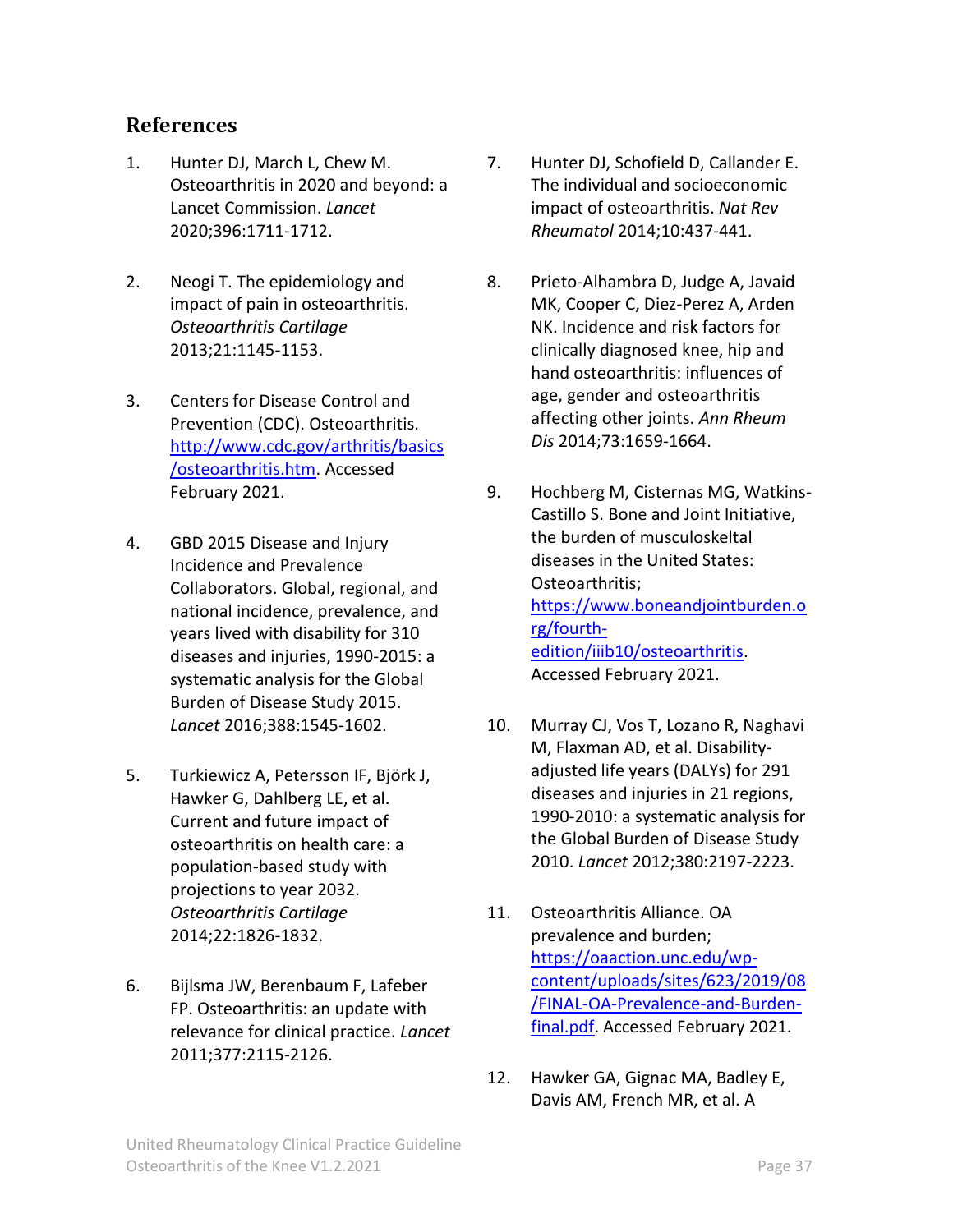longitudinal study to explain the pain-depression link in older adults with osteoarthritis. *Arthritis Care Res (Hoboken)* 2011;63:1382-1390.

- 13. Caughey GE, Vitry AI, Gilbert AL, Roughead EE. Prevalence of comorbidity of chronic diseases in Australia. *BMC Public Health*  2008;8:221.
- 14. Kotlarz H, Gunnarsson CL, Fang H, Rizzo JA. Insurer and out-of-pocket costs of osteoarthritis in the US: evidence from national survey data. *Arthritis Rheum* 2009;60:3546-3553.
- 15. Torio CM, Moore BJ. National Inpatient Hospital Costs: The Most Expensive Conditions by Payer, 2013: Statistical Brief #204. *Healthcare Cost and Utilization Project (HCUP) Statistical Briefs.* Rockville (MD); 2006. Accessed February 10, 2020.
- 16. Vos T, Flaxman AD, Naghavi M, Lozano R, Michaud C, et al. Years lived with disability (YLDs) for 1160 sequelae of 289 diseases and injuries 1990-2010: a systematic analysis for the Global Burden of Disease Study 2010. *Lancet* 2012;380:2163-2196.
- 17. Maetzel A, Li LC, Pencharz J, Tomlinson G, Bombardier C, et al. The economic burden associated with osteoarthritis, rheumatoid arthritis, and hypertension: a comparative study. *Ann Rheum Dis*  2004;63:395-401.
- 18. Berger A, Hartrick C, Edelsberg J, Sadosky A, Oster G. Direct and indirect economic costs among private-sector employees with osteoarthritis. *J Occup Environ Med*  2011;53:1228-1235.
- 19. Sharif B, Kopec J, Bansback N, Rahman MM, Flanagan WM, et al. Projecting the direct cost burden of osteoarthritis in Canada using a microsimulation model. *Osteoarthritis Cartilage*  2015;23:1654-1663.
- 20. Kapoor M, Martel-Pelletier J, Lajeunesse D, Pelletier JP, Fahmi H. Role of proinflammatory cytokines in the pathophysiology of osteoarthritis. *Nat Rev Rheumatol*  2011;7:33-42.
- 21. Martel-Pelletier J. Pathophysiology of osteoarthritis. *Osteoarthritis Cartilage* 2004;12 Suppl A:S31-33.
- 22. Kraus VB, Blanco FJ, Englund M, Karsdal MA, Lohmander LS. Call for standardized definitions of osteoarthritis and risk stratification for clinical trials and clinical use. *Osteoarthritis Cartilage*  2015;23:1233-1241.
- 23. Richmond SA, Fukuchi RK, Ezzat A, Schneider K, Schneider G, Emery CA. Are joint injury, sport activity, physical activity, obesity, or occupational activities predictors for osteoarthritis? A systematic review. *J Orthop Sports Phys Ther*  2013;43:515-B519.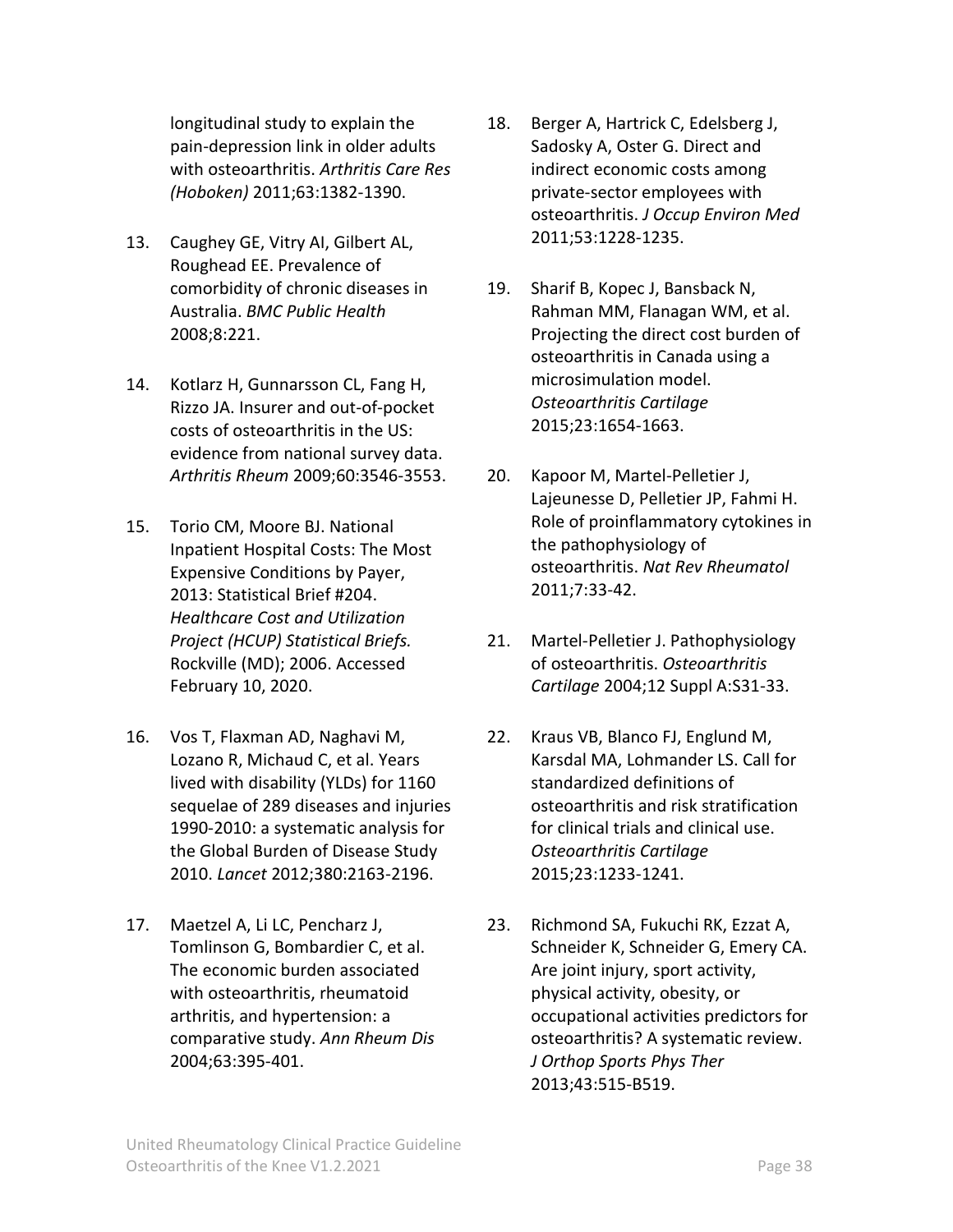- 24. Newberry SJ, Fitzgerald MD, Maglione MA, O'Hanlon CE, Booth M, et al. Systematic review for effectiveness of hyaluronic acid in the treatment of severe degenerative joint disease (DJD) of the knee. [https://www.cms.gov/Medicare/Cov](https://www.cms.gov/Medicare/Coverage/DeterminationProcess/Downloads/id101TA.pdf) [erage/DeterminationProcess/Downl](https://www.cms.gov/Medicare/Coverage/DeterminationProcess/Downloads/id101TA.pdf) [oads/id101TA.pdf.](https://www.cms.gov/Medicare/Coverage/DeterminationProcess/Downloads/id101TA.pdf) Accessed September 8, 2017.
- 25. Altman R, Asch E, Bloch D, Bole G, Borenstein D, et al. Development of criteria for the classification and reporting of osteoarthritis. Classification of osteoarthritis of the knee. Diagnostic and Therapeutic Criteria Committee of the American Rheumatism Association. *Arthritis Rheum* 1986;29:1039-1049.
- 26. Michael JW, Schluter-Brust KU, Eysel P. The epidemiology, etiology, diagnosis, and treatment of osteoarthritis of the knee. *Dtsch Arztebl Int* 2010;107:152-162.
- 27. Eymard F, Parsons C, Edwards MH, Petit-Dop F, Reginster JY, et al. Diabetes is a risk factor for knee osteoarthritis progression. *Osteoarthritis Cartilage*  2015;23:851-859.
- 28. Leyland KM, Judge A, Javaid MK, Diez-Perez A, Carr A, et al. Obesity and the relative risk of knee replacement surgery in patients with knee osteoarthritis: a prospective cohort study. *Arthritis Rheumatol*  2016;68:817-825.
- 29. Foran JR, Mont MA, Etienne G, Jones LC, Hungerford DS. The outcome of total knee arthroplasty in obese patients. *J Bone Joint Surg Am*  2004;86:1609-1615.
- 30. Burke DT, Bell RB, Al-Adawi S, Burke DP. The effect of body mass index on the functional prognosis of traumatic brain injury patients. *PM R*  2019;11:1045-1049.
- 31. Yoo JH, Oh HC, Park SH, Kim JK, Kim SH. Does obesity affect clinical and radiological outcomes in minimally invasive total knee arthroplasty? Minimum 5-year follow-up of minimally invasive TKA in obese patients. *Clin Orthop Surg*  2018;10:315-321.
- 32. Buckwalter JA, Saltzman C, Brown T. The impact of osteoarthritis: implications for research. *Clin Orthop Relat Res* 2004;S6-15.
- 33. Lane NE, Brandt K, Hawker G, Peeva E, Schreyer E, et al. OARSI-FDA initiative: defining the disease state of osteoarthritis. *Osteoarthritis Cartilage* 2011;19:478-482.
- 34. Kolasinski SL, Neogi T, Hochberg MC, Oatis C, Guyatt G, et al. 2019 American College of Rheumatology/Arthritis Foundation Guideline for the Management of Osteoarthritis of the Hand, Hip, and Knee. *Arthritis Care Res (Hoboken)*  2020;72:149-162.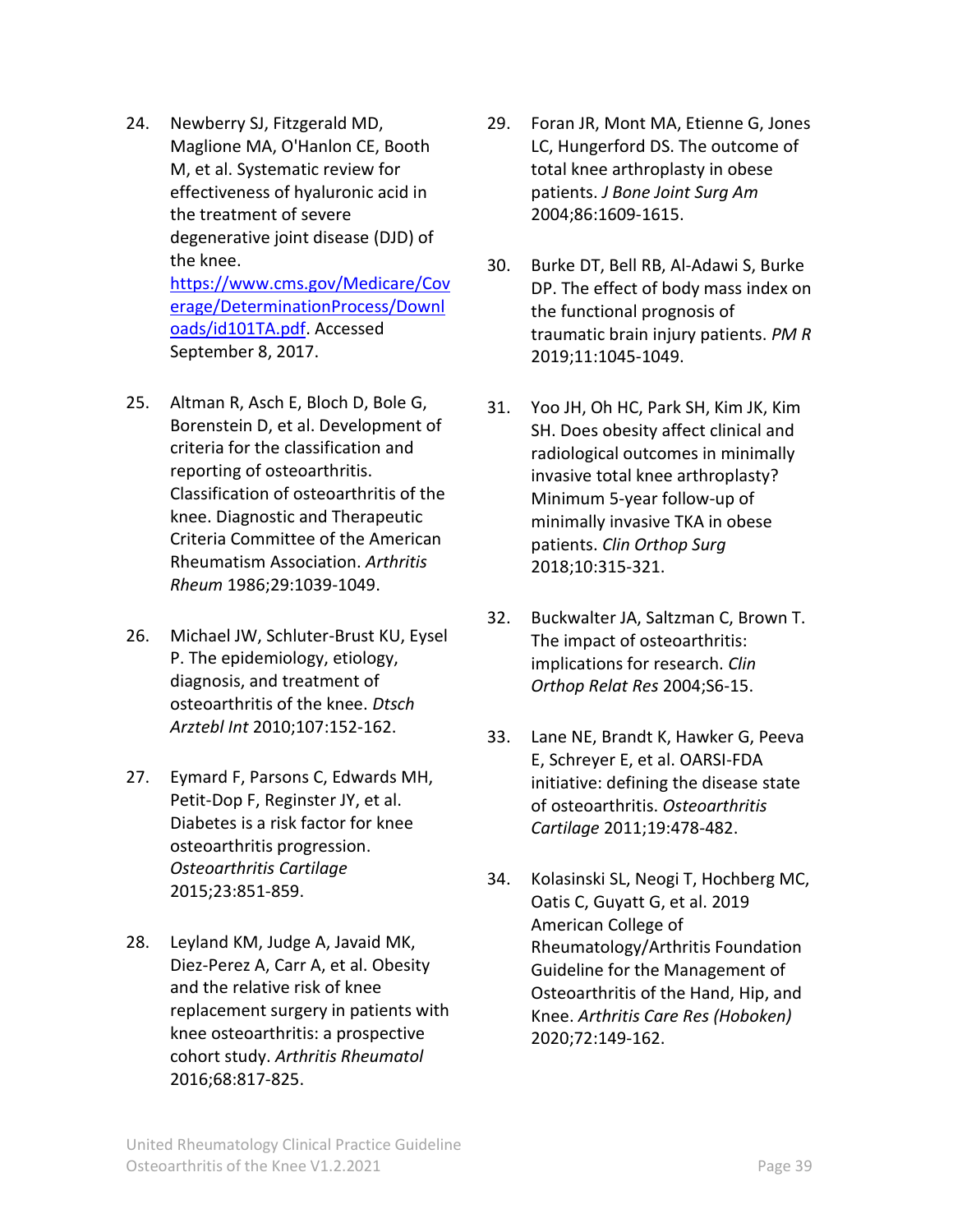- 35. Osteoarthritis Research Society International (OARSI). Osteoarthritis: A Serious Disease, Submitted to the U.S. Food and Drug Administration. [https://oarsi.org/sites/default/files/l](https://oarsi.org/sites/default/files/library/2018/pdf/oarsi_white_paper_oa_serious_disease121416_1.pdf) [ibrary/2018/pdf/oarsi\\_white\\_paper](https://oarsi.org/sites/default/files/library/2018/pdf/oarsi_white_paper_oa_serious_disease121416_1.pdf) oa serious disease121416 1.pdf. Accessed December 23, 2020.
- 36. Food and Drug Administration. Expanded Access | Keywords, Definitions, and Resources. [https://www.fda.gov/news](https://www.fda.gov/news-events/expanded-access/expanded-access-keywords-definitions-and-resources#:~:text=in%20the%20LOA.-,Serious%20disease%20or%20condition,day%2Dto%2Dday%20functioning)[events/expanded-access/expanded](https://www.fda.gov/news-events/expanded-access/expanded-access-keywords-definitions-and-resources#:~:text=in%20the%20LOA.-,Serious%20disease%20or%20condition,day%2Dto%2Dday%20functioning)[access-keywords-definitions-and](https://www.fda.gov/news-events/expanded-access/expanded-access-keywords-definitions-and-resources#:~:text=in%20the%20LOA.-,Serious%20disease%20or%20condition,day%2Dto%2Dday%20functioning)[resources#:~:text=in%20the%20LOA](https://www.fda.gov/news-events/expanded-access/expanded-access-keywords-definitions-and-resources#:~:text=in%20the%20LOA.-,Serious%20disease%20or%20condition,day%2Dto%2Dday%20functioning) [.-](https://www.fda.gov/news-events/expanded-access/expanded-access-keywords-definitions-and-resources#:~:text=in%20the%20LOA.-,Serious%20disease%20or%20condition,day%2Dto%2Dday%20functioning) [,Serious%20disease%20or%20condit](https://www.fda.gov/news-events/expanded-access/expanded-access-keywords-definitions-and-resources#:~:text=in%20the%20LOA.-,Serious%20disease%20or%20condition,day%2Dto%2Dday%20functioning)

[ion,day%2Dto%2Dday%20functionin](https://www.fda.gov/news-events/expanded-access/expanded-access-keywords-definitions-and-resources#:~:text=in%20the%20LOA.-,Serious%20disease%20or%20condition,day%2Dto%2Dday%20functioning) [g.](https://www.fda.gov/news-events/expanded-access/expanded-access-keywords-definitions-and-resources#:~:text=in%20the%20LOA.-,Serious%20disease%20or%20condition,day%2Dto%2Dday%20functioning) Accessed December 22, 2020.

- 37. Wesseling J, Welsing PM, Bierma-Zeinstra SM, Dekker J, Gorter KJ, et al. Impact of self-reported comorbidity on physical and mental health status in early symptomatic osteoarthritis: the CHECK (Cohort Hip and Cohort Knee) study. *Rheumatology (Oxford)*  2013;52:180-188.
- 38. Nuesch E, Dieppe P, Reichenbach S, Williams S, Iff S, Juni P. All cause and disease specific mortality in patients with knee or hip osteoarthritis: population based cohort study. *BMJ*  2011;342:d1165.
- 39. Hawker GA, Croxford R, Bierman AS, Harvey PJ, Ravi B, et al. All-cause mortality and serious cardiovascular events in people with hip and knee osteoarthritis: a population based

cohort study. *PLoS One*  2014;9:e91286.

- 40. Hawker GA, Croxford R, Bierman AS, Harvey P, Ravi B, et al. Osteoarthritis-related difficulty walking and risk for diabetes complications. *Osteoarthritis Cartilage* 2017;25:67-75.
- 41. Osani MC, Vaysbrot EE, Zhou M, McAlindon TE, Bannuru RR. Duration of Symptom Relief and Early Trajectory of Adverse Events for Oral Nonsteroidal Antiinflammatory Drugs in Knee Osteoarthritis: A Systematic Review and Meta-Analysis. *Arthritis Care Res (Hoboken)* 2020;72:641-651.
- 42. Rahman MM, Kopec JA, Cibere J, Goldsmith CH, Anis AH. The relationship between osteoarthritis and cardiovascular disease in a population health survey: a crosssectional study. *BMJ Open* 2013;3.
- 43. Zhang W, Robertson WB, Zhao J, Chen W, Xu J. Emerging trend in the pharmacotherapy of osteoarthritis. *Front Endocrinol (Lausanne)*  2019;10:431.
- 44. Schjerning AM, McGettigan P, Gislason G. Cardiovascular effects and safety of (non-aspirin) NSAIDs. *Nat Rev Cardiol* 2020;17:574-584.
- 45. Cooper C, Chapurlat R, Al-Daghri N, Herrero-Beaumont G, Bruyere O, et al. Safety of oral non-selective nonsteroidal anti-inflammatory drugs in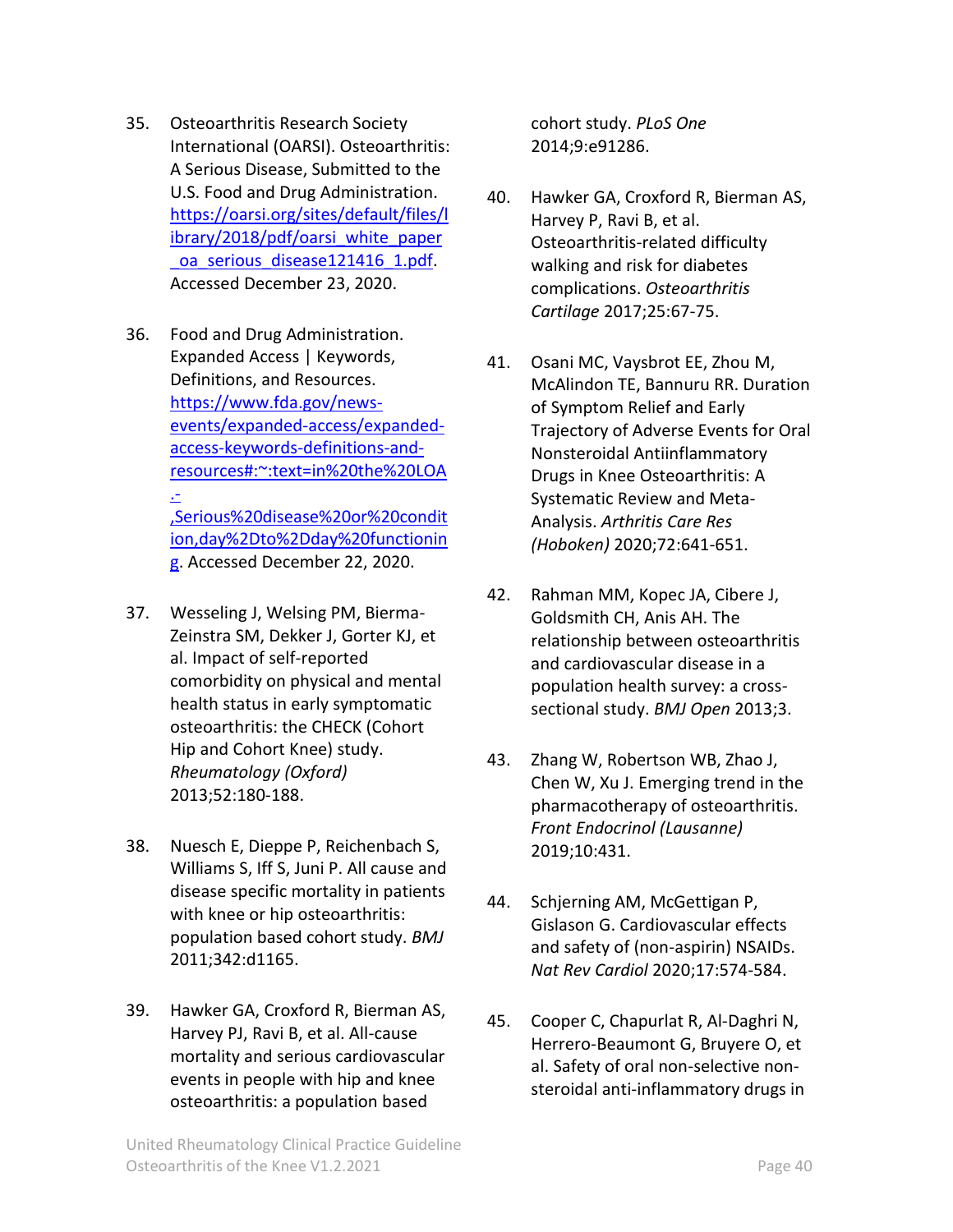osteoarthritis: what does the literature say? *Drugs Aging*  2019;36:15-24.

- 46. Skou ST, Thomsen H, Simonsen OH. The value of routine radiography in patients with knee osteoarthritis consulting primary health care: a study of agreement. *Eur J Gen Pract*  2014;20:10-16.
- 47. Nguyen US, Zhang Y, Zhu Y, Niu J, Zhang B, Felson DT. Increasing prevalence of knee pain and symptomatic knee osteoarthritis: survey and cohort data. *Ann Intern Med* 2011;155:725-732.
- 48. Skou ST, Derosche CA, Andersen MM, Rathleff MS, Simonsen O. Nonoperative treatment improves pain irrespective of radiographic severity. A cohort study of 1,414 patients with knee osteoarthritis. *Acta Orthop* 2015;86:599-604.
- 49. Baert IA, Mahmoudian A, Nieuwenhuys A, Jonkers I, Staes F, et al. Proprioceptive accuracy in women with early and established knee osteoarthritis and its relation to functional ability, postural control, and muscle strength. *Clin Rheumatol* 2013;32:1365-1374.
- 50. Song YD, Jain NP, Kim SJ, Kwon SK, Chang MJ, et al. Is Knee Magnetic Resonance Imaging Overutilized in Current Practice? *Knee Surg Relat Res* 2015;27:95-100.
- 51. Multanen J, Rauvala E, Lammentausta E, Ojala R, Kiviranta I, et al. Reproducibility of imaging human knee cartilage by delayed gadolinium-enhanced MRI of cartilage (dGEMRIC) at 1.5 Tesla. *Osteoarthritis Cartilage*  2009;17:559-564.
- 52. Tiderius CJ, Olsson LE, Leander P, Ekberg O, Dahlberg L. Delayed gadolinium-enhanced MRI of cartilage (dGEMRIC) in early knee osteoarthritis. *Magn Reson Med*  2003;49:488-492.
- 53. Hayes CW, Jamadar DA, Welch GW, Jannausch ML, Lachance LL, et al. Osteoarthritis of the knee: comparison of MR imaging findings with radiographic severity measurements and pain in middleaged women. *Radiology*  2005;237:998-1007.
- 54. Tanamas SK, Wluka AE, Pelletier JP, Pelletier JM, Abram F, et al. Bone marrow lesions in people with knee osteoarthritis predict progression of disease and joint replacement: a longitudinal study. *Rheumatology (Oxford)* 2010;49:2413-2419.
- 55. Fingleton C, Smart K, Moloney N, Fullen BM, Doody C. Pain sensitization in people with knee osteoarthritis: a systematic review and meta-analysis. *Osteoarthritis Cartilage* 2015;23:1043-1056.
- 56. Arendt-Nielsen L. Pain sensitisation in osteoarthritis. *Clin Exp Rheumatol*  2017;35 Suppl 107:68-74.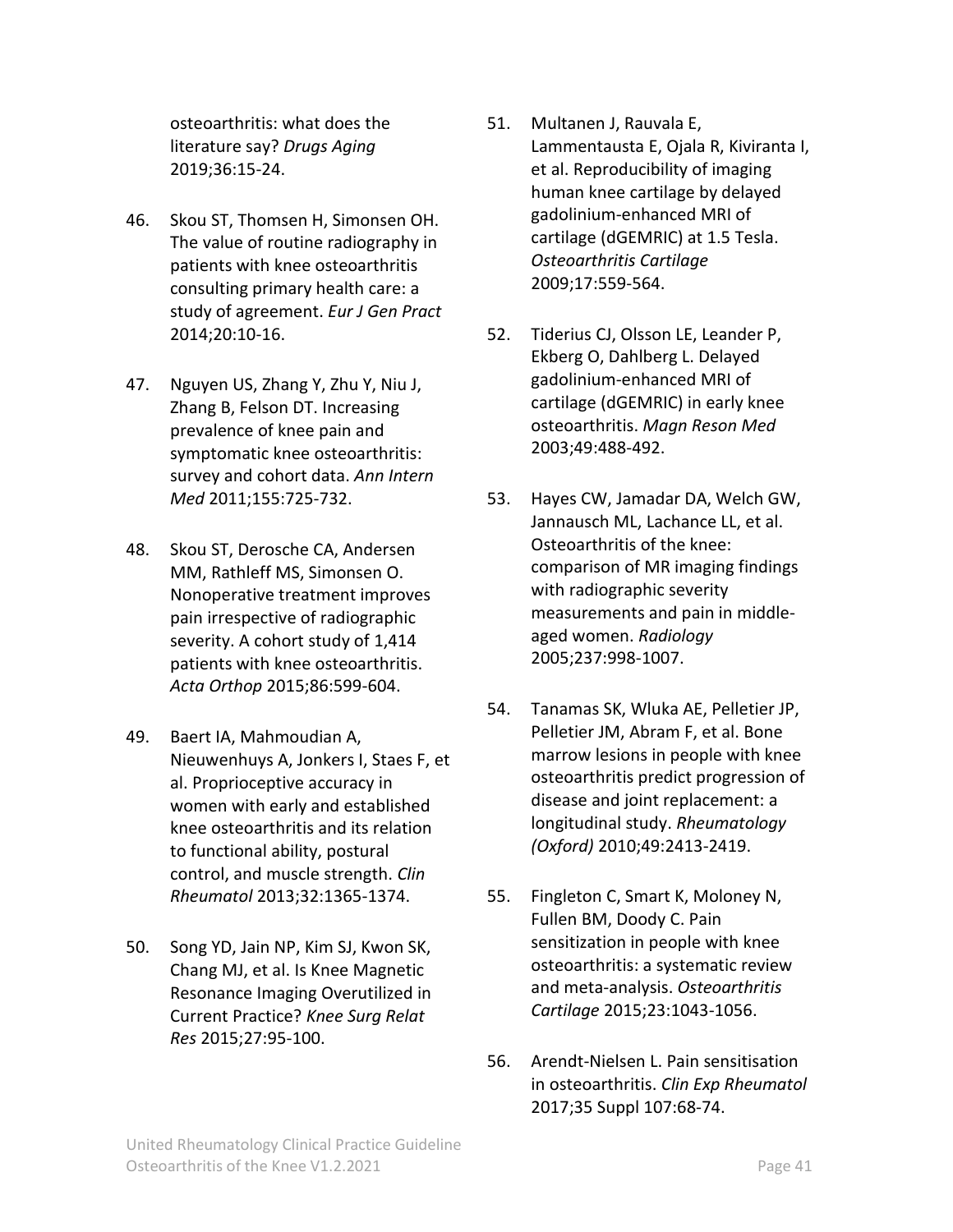- 57. Lluch E, Torres R, Nijs J, Van Oosterwijck J. Evidence for central sensitization in patients with osteoarthritis pain: a systematic literature review. *Eur J Pain*  2014;18:1367-1375.
- 58. Sharma L, Chang AH, Jackson RD, Nevitt M, Moisio KC, et al. Varus Thrust and Incident and Progressive Knee Osteoarthritis. *Arthritis Rheumatol* 2017;69:2136-2143.
- 59. Lo GH, Harvey WF, McAlindon TE. Associations of varus thrust and alignment with pain in knee osteoarthritis. *Arthritis Rheum*  2012;64:2252-2259.
- 60. Chang A, Hayes K, Dunlop D, Hurwitz D, Song J, et al. Thrust during ambulation and the progression of knee osteoarthritis. *Arthritis Rheum*  2004;50:3897-3903.
- 61. Abhishek A, Doherty M. Diagnosis and clinical presentation of osteoarthritis. *Rheum Dis Clin North Am* 2013;39:45-66.
- 62. Department of Veterans Affairs, Department of Defense. VA/DoD Clinical Practice Guideline for the Non-surgical Management of Hip & Knee Osteoarthritis. [http://www.healthquality.va.gov/gui](http://www.healthquality.va.gov/guidelines/CD/OA/VADoDOACPGFINAL090214.pdf) [delines/CD/OA/VADoDOACPGFINAL](http://www.healthquality.va.gov/guidelines/CD/OA/VADoDOACPGFINAL090214.pdf) [090214.pdf.](http://www.healthquality.va.gov/guidelines/CD/OA/VADoDOACPGFINAL090214.pdf) Accessed September 8, 2017.
- 63. Hochberg MC, Altman RD, Brandt KD, Clark BM, Dieppe PA, et al.

Guidelines for the medical management of osteoarthritis. Part II. Osteoarthritis of the knee. American College of Rheumatology. *Arthritis Rheum* 1995;38:1541-1546.

- 64. Hunter DJ, Bowden JL. Therapy: Are you managing osteoarthritis appropriately? *Nat Rev Rheumatol*  2017;13:703-704.
- 65. Fernandes L, Hagen KB, Bijlsma JW, Andreassen O, Christensen P, et al. EULAR recommendations for the non-pharmacological core management of hip and knee osteoarthritis. *Ann Rheum Dis*  2013;72:1125-1135.
- 66. Bannuru RR, Osani MC, Vaysbrot EE, Arden NK, Bennell K, et al. OARSI guidelines for the non-surgical management of knee, hip, and polyarticular osteoarthritis. *Osteoarthritis Cartilage*  2019;27:1578-1589.
- 67. National Institute for Health and Care Clinical Excellence (NICE). Osteoarthritis: care and management. [https://www.nice.org.uk/guidance/c](https://www.nice.org.uk/guidance/cg177/resources/osteoarthritis-care-and-management-pdf-35109757272517) [g177/resources/osteoarthritis-care](https://www.nice.org.uk/guidance/cg177/resources/osteoarthritis-care-and-management-pdf-35109757272517)[and-management-pdf-](https://www.nice.org.uk/guidance/cg177/resources/osteoarthritis-care-and-management-pdf-35109757272517)[35109757272517.](https://www.nice.org.uk/guidance/cg177/resources/osteoarthritis-care-and-management-pdf-35109757272517) Accessed August 30, 2020.
- 68. Johnson VL, Hunter DJ. The epidemiology of osteoarthritis. *Best Pract Res Clin Rheumatol* 2014;28:5- 15.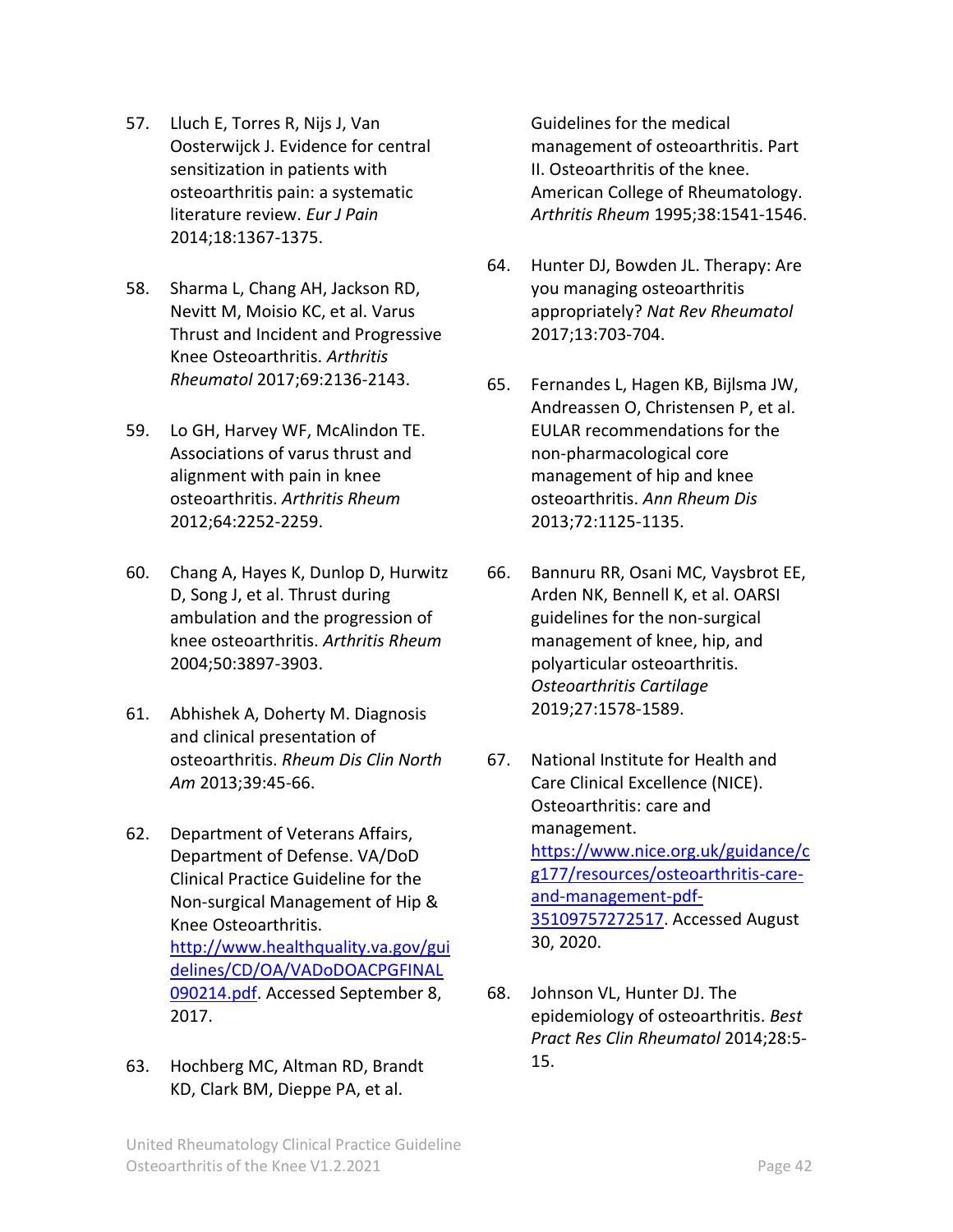- 69. Allen KD, Woolson S, Hoenig HM, Bongiorni D, Byrd J, et al. Stepped exercise program for patients with knee osteoarthritis : a randomized controlled trial. *Ann Intern Med*  2020.
- 70. Skou ST, Roos EM. Physical therapy for patients with knee and hip osteoarthritis: supervised, active treatment is current best practice. *Clin Exp Rheumatol* 2019;37 Suppl 120:112-117.
- 71. Bennell KL, Dobson F, Hinman RS. Exercise in osteoarthritis: moving from prescription to adherence. *Best Pract Res Clin Rheumatol*  2014;28:93-117.
- 72. Gohir SA, Eek F, Kelly A, Abhishek A, Valdes AM. Effectiveness of Internet-Based Exercises Aimed at Treating Knee Osteoarthritis: The iBEAT-OA Randomized Clinical Trial. *JAMA Netw Open* 2021;4:e210012.
- 73. Devos-Comby L, Cronan T, Roesch SC. Do exercise and selfmanagement interventions benefit patients with osteoarthritis of the knee? A metaanalytic review. *J Rheumatol* 2006;33:744-756.
- 74. Fransen M, McConnell S. Land-based exercise for osteoarthritis of the knee: a metaanalysis of randomized controlled trials. *J Rheumatol*  2009;36:1109-1117.
- 75. Hughes SL, Seymour RB, Campbell R, Pollak N, Huber G, Sharma L. Impact

of the fit and strong intervention on older adults with osteoarthritis. *Gerontologist* 2004;44:217-228.

- 76. Thorlund JB, Roos EM, Goro P, Ljungcrantz EG, Gronne DT, Skou ST. Patients use fewer analgesics following supervised exercise therapy and patient education: an observational study of 16 499 patients with knee or hip osteoarthritis. *Br J Sports Med*  2020;online ahead of print; DOI: 10.1136/bjsports-2019-101265.
- 77. Ettinger WH, Jr., Burns R, Messier SP, Applegate W, Rejeski WJ, et al. A randomized trial comparing aerobic exercise and resistance exercise with a health education program in older adults with knee osteoarthritis. The Fitness Arthritis and Seniors Trial (FAST). *JAMA* 1997;277:25-31.
- 78. American Academy of Orthopaedic Surgeons (AAOS). Treatment of Osteoarthritis of the Knee. Evidencebased Guideline. [https://aaos.org/globalassets/qualit](https://aaos.org/globalassets/quality-and-practice-resources/osteoarthritis-of-the-knee/osteoarthritis-of-the-knee-2nd-editiion-clinical-practice-guideline.pdf) [y-and-practice](https://aaos.org/globalassets/quality-and-practice-resources/osteoarthritis-of-the-knee/osteoarthritis-of-the-knee-2nd-editiion-clinical-practice-guideline.pdf)[resources/osteoarthritis-of-the](https://aaos.org/globalassets/quality-and-practice-resources/osteoarthritis-of-the-knee/osteoarthritis-of-the-knee-2nd-editiion-clinical-practice-guideline.pdf)[knee/osteoarthritis-of-the-knee-](https://aaos.org/globalassets/quality-and-practice-resources/osteoarthritis-of-the-knee/osteoarthritis-of-the-knee-2nd-editiion-clinical-practice-guideline.pdf)[2nd-editiion-clinical-practice](https://aaos.org/globalassets/quality-and-practice-resources/osteoarthritis-of-the-knee/osteoarthritis-of-the-knee-2nd-editiion-clinical-practice-guideline.pdf)[guideline.pdf.](https://aaos.org/globalassets/quality-and-practice-resources/osteoarthritis-of-the-knee/osteoarthritis-of-the-knee-2nd-editiion-clinical-practice-guideline.pdf) Accessed July 26, 2021.
- 79. McAlindon TE, Bannuru RR, Sullivan MC, Arden NK, Berenbaum F, et al. OARSI guidelines for the non-surgical management of knee osteoarthritis. *Osteoarthritis Cartilage*  2014;22:363-388.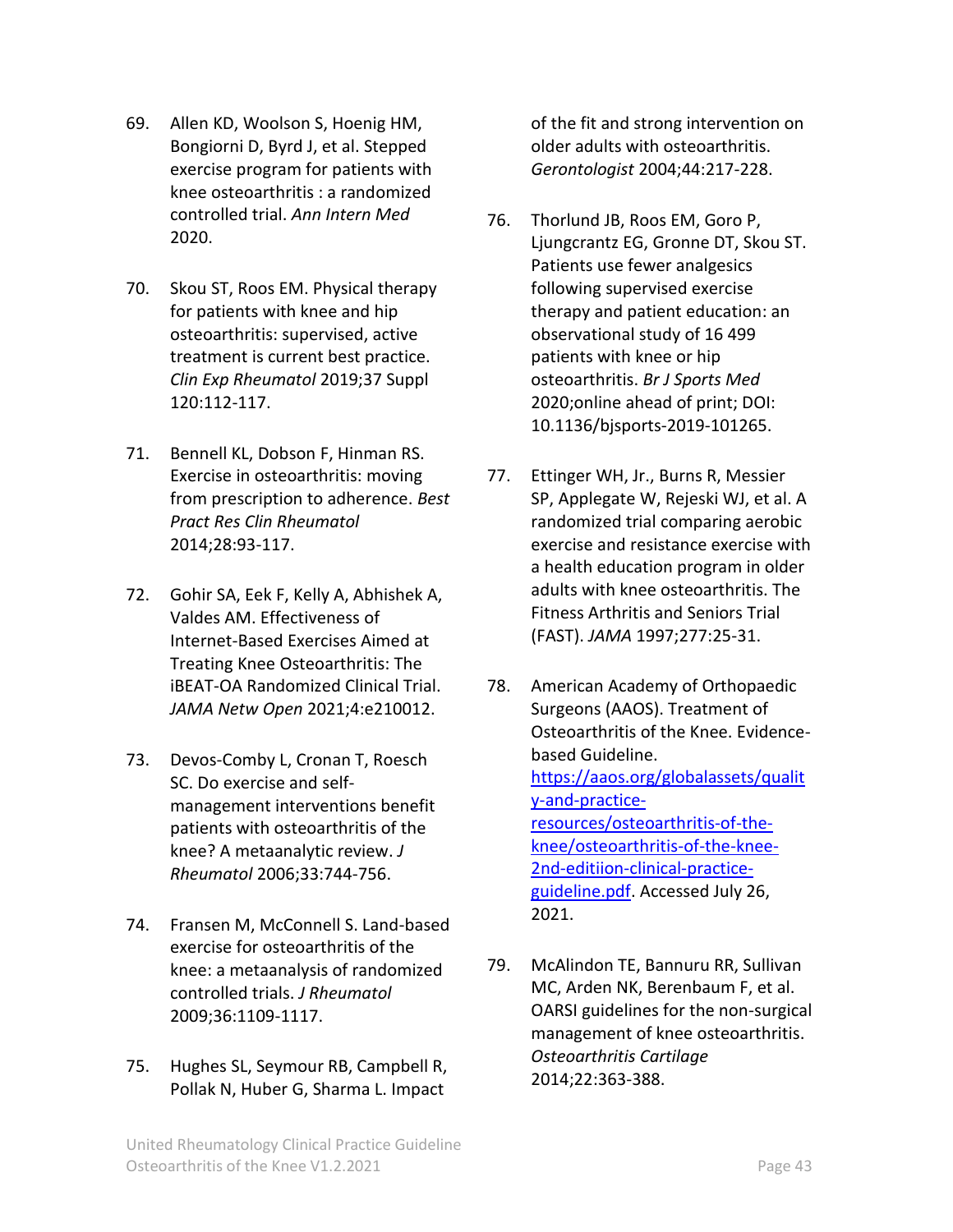- 80. Christensen R, Bartels EM, Astrup A, Bliddal H. Effect of weight reduction in obese patients diagnosed with knee osteoarthritis: a systematic review and meta-analysis. *Ann Rheum Dis* 2007;66:433-439.
- 81. Vincent HK, Heywood K, Connelly J, Hurley RW. Obesity and weight loss in the treatment and prevention of osteoarthritis. *PM R* 2012;4:S59-67.
- 82. Conaghan PG, Birrell F, Porcheret M, al. e. Osteoarthritis care and management in adults. Clinical guideline CG177. Methods, evidence and recommendations,; 2014. [https://www.nice.org.uk/guidance/c](https://www.nice.org.uk/guidance/cg177/evidence/full-guideline-pdf-191761311) [g177/evidence/full-guideline-pdf-](https://www.nice.org.uk/guidance/cg177/evidence/full-guideline-pdf-191761311)[191761311.](https://www.nice.org.uk/guidance/cg177/evidence/full-guideline-pdf-191761311) Accessed March 2021.
- 83. Cudejko T, van der Esch M, van der Leeden M, Roorda LD, Pallari J, et al. Effect of soft braces on pain and physical function in patients with knee osteoarthritis: systematic review with meta-analyses. *Arch Phys Med Rehabil* 2018;99:153-163.
- 84. Mohd Sharif NA, Usman J, Wan Safwani WKZ, Siew Li G, Abdul Karim S, et al. Effects of simple knee sleeves on pain and knee adduction moment in early unilateral knee osteoarthritis. *Proc Inst Mech Eng H*  2019;233:1132-1140.
- 85. Liow Y, Wang W, Loh VW. Outpatient management of knee osteoarthritis. *Singapore Med J*  2017;58:580-584.
- 86. Cudejko T, van der Esch M, van der Leeden M, van den Noort JC, Roorda LD, et al. The immediate effect of a soft knee brace on pain, activity limitations, self-reported knee instability, and self-reported knee confidence in patients with knee osteoarthritis. *Arthritis Res Ther*  2017;19:260.
- 87. Moyer RF, Birmingham TB, Bryant DM, Giffin JR, Marriott KA, Leitch KM. Valgus bracing for knee osteoarthritis: a meta-analysis of randomized trials. *Arthritis Care Res (Hoboken)* 2015;67:493-501.
- 88. Swain S, Sarmanova A, Coupland C, Doherty M, Zhang W. Comorbidities in Osteoarthritis: A Systematic Review and Meta-Analysis of Observational Studies. *Arthritis Care Res (Hoboken)* 2020;72:991-1000.
- 89. Muckelt PE, Roos EM, Stokes M, McDonough S, Grønne DT, et al. Comorbidities and their link with individual health status: A crosssectional analysis of 23,892 people with knee and hip osteoarthritis from primary care. *J Comorb*  2020;10:2235042x20920456.
- 90. Constantino de Campos G, Mundi R, Whittington C, Toutounji MJ, Ngai W, Sheehan B. Osteoarthritis, mobility-related comorbidities and mortality: an overview of metaanalyses. *Ther Adv Musculoskelet Dis*  2020;12:1759720x20981219.
- 91. da Costa BR, Reichenbach S, Keller N, Nartey L, Wandel S, et al.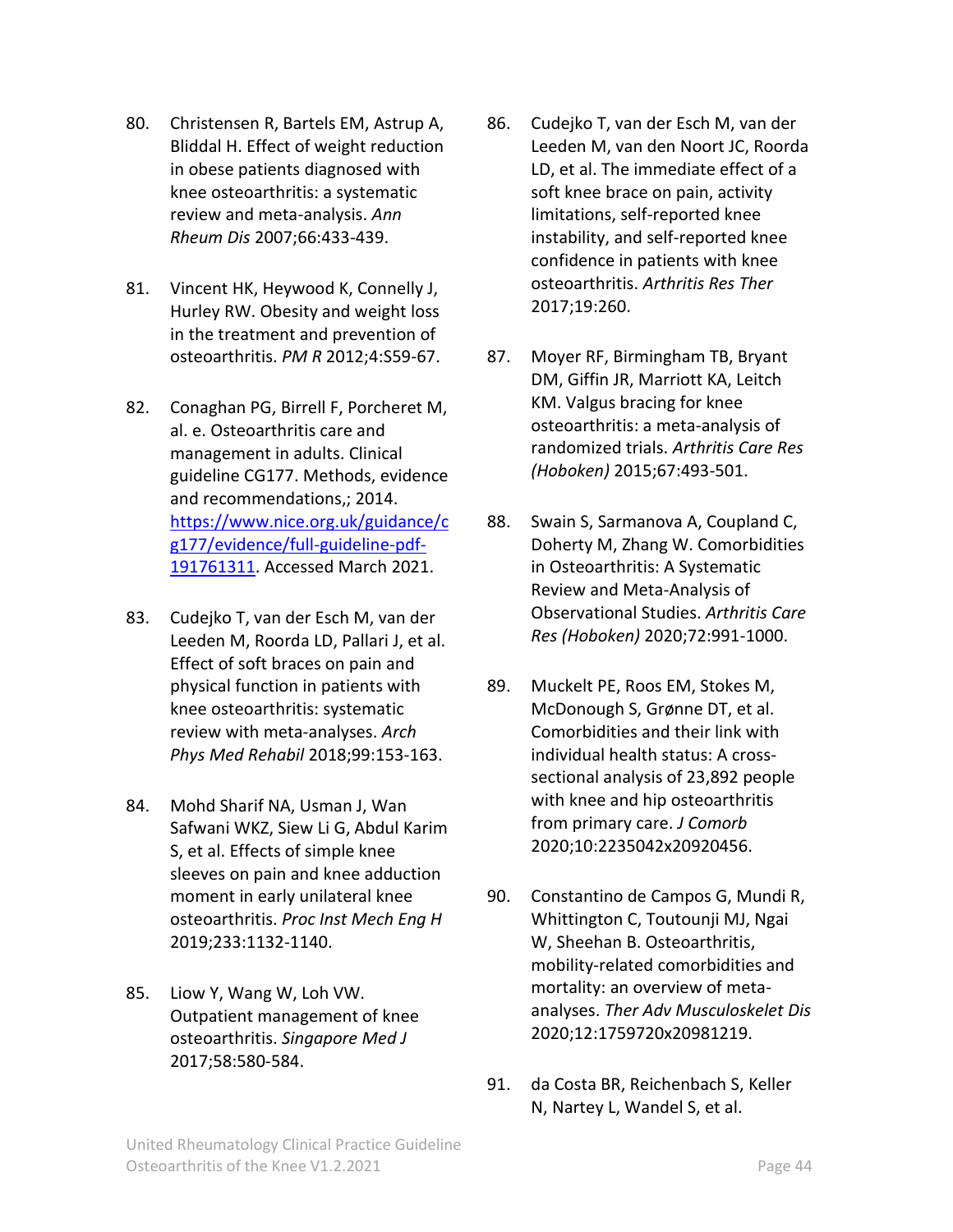Effectiveness of non-steroidal antiinflammatory drugs for the treatment of pain in knee and hip osteoarthritis: a network metaanalysis. *Lancet* 2017;390:e21-e33.

- 92. Leopoldino AO, Machado GC, Ferreira PH, Pinheiro MB, Day R, et al. Paracetamol versus placebo for knee and hip osteoarthritis. *Cochrane Database Syst Rev*  2019;2:CD013273.
- 93. Welsch P, Petzke F, Klose P, Häuser W. Opioids for chronic osteoarthritis pain: An updated systematic review and meta-analysis of efficacy, tolerability and safety in randomized placebo-controlled studies of at least 4 weeks double-blind duration. *Eur J Pain* 2020;24:685-703.
- 94. Huizinga JL, Stanley EE, Sullivan JK, Song S, Hunter DJ, et al. Societal Cost of Opioid Use in Symptomatic Knee Osteoarthritis Patients in the United States. *Arthritis Care Res (Hoboken)* 2021.
- 95. Heyneman CA, Lawless-Liday C, Wall GC. Oral versus topical NSAIDs in rheumatic diseases: a comparison. *Drugs* 2000;60:555-574.
- 96. Food and Drug Administration Newsroom. FDA approves three drugs for nonprescritpion use through Rx-to-OTC switch process [FDA news release]. February 14, 2020. [https://www.fda.gov/news](https://www.fda.gov/news-events/press-announcements/fda-approves-three-drugs-nonprescription-use-through-rx-otc-switch-process)[events/press-announcements/fda](https://www.fda.gov/news-events/press-announcements/fda-approves-three-drugs-nonprescription-use-through-rx-otc-switch-process)[approves-three-drugs](https://www.fda.gov/news-events/press-announcements/fda-approves-three-drugs-nonprescription-use-through-rx-otc-switch-process)[nonprescription-use-through-rx-otc-](https://www.fda.gov/news-events/press-announcements/fda-approves-three-drugs-nonprescription-use-through-rx-otc-switch-process)

[switch-process.](https://www.fda.gov/news-events/press-announcements/fda-approves-three-drugs-nonprescription-use-through-rx-otc-switch-process) Accessed February 22, 2020.

- 97. Laine L, Harper S, Simon T, Bath R, Johanson J, et al. A randomized trial comparing the effect of rofecoxib, a cyclooxygenase 2-specific inhibitor, with that of ibuprofen on the gastroduodenal mucosa of patients with osteoarthritis. Rofecoxib Osteoarthritis Endoscopy Study Group. *Gastroenterology*  1999;117:776-783.
- 98. Laine L, Connors LG, Reicin A, Hawkey CJ, Burgos-Vargas R, et al. Serious lower gastrointestinal clinical events with nonselective NSAID or coxib use. *Gastroenterology* 2003;124:288-292.
- 99. Silverstein FE, Faich G, Goldstein JL, Simon LS, Pincus T, et al. Gastrointestinal toxicity with celecoxib vs nonsteroidal antiinflammatory drugs for osteoarthritis and rheumatoid arthritis: the CLASS study: A randomized controlled trial. Celecoxib Long-term Arthritis Safety Study. *JAMA* 2000;284:1247-1255.
- 100. Highlights of prescribing information, Celebrex-celecoxib, 2021; [http://labeling.pfizer.com/showlabel](http://labeling.pfizer.com/showlabeling.aspx?id=793) [ing.aspx?id=793.](http://labeling.pfizer.com/showlabeling.aspx?id=793) Accessed June 20, 2021.
- 101. Zeng C, Dubreuil M, LaRochelle MR, Lu N, Wei J, et al. Association of tramadol with all-cause mortality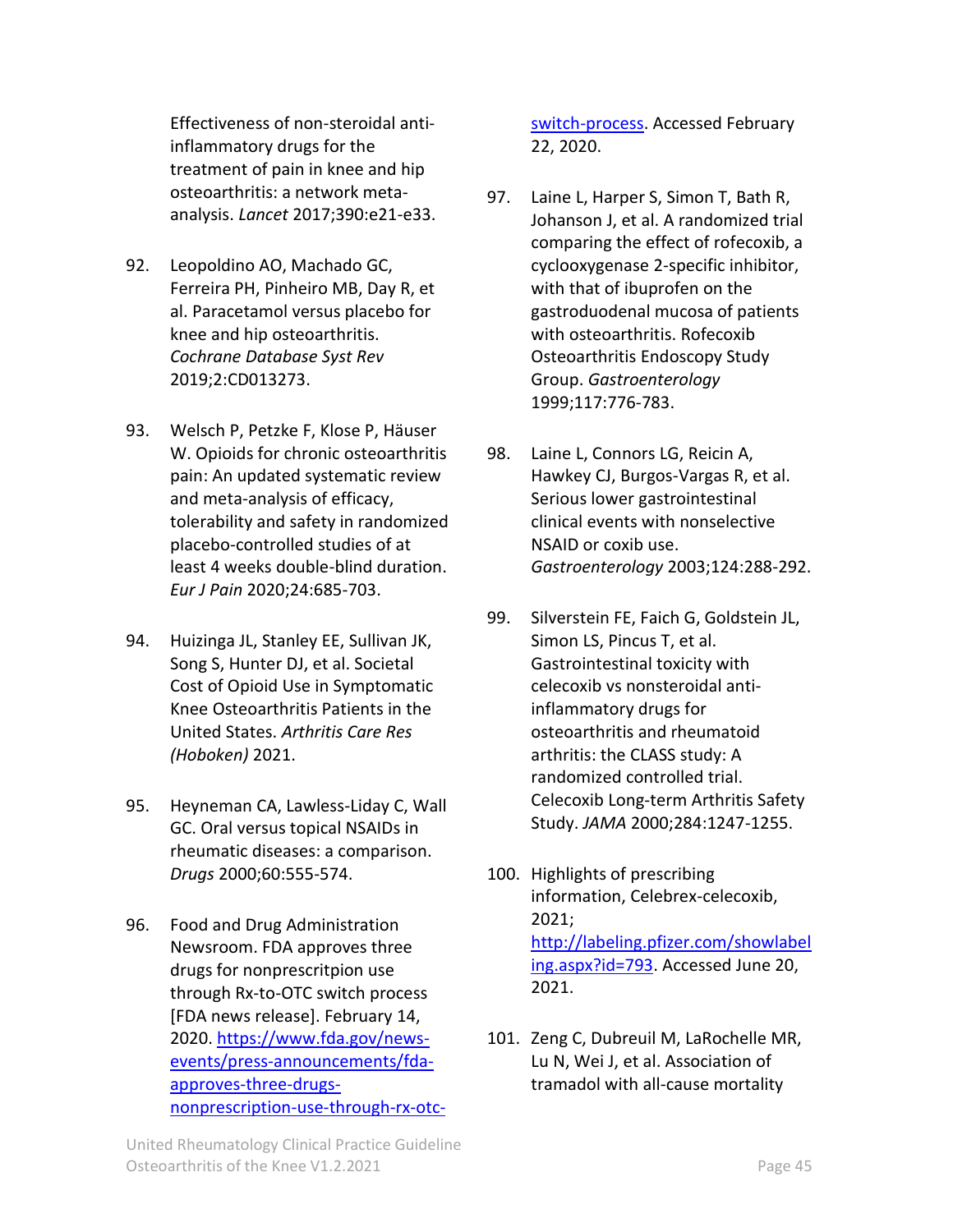among patients with osteoarthritis. *JAMA* 2019;321:969-982.

- 102. Wang ZY, Shi SY, Li SJ, Chen F, Chen H, et al. Efficacy and safety of duloxetine on osteoarthritis knee pain: a meta-analysis of randomized controlled trials. *Pain Med*  2015;16:1373-1385.
- 103. Hochberg MC, Altman RD, April KT, Benkhalti M, Guyatt G, et al. American College of Rheumatology 2012 recommendations for the use of nonpharmacologic and pharmacologic therapies in osteoarthritis of the hand, hip, and knee. *Arthritis Care Res (Hoboken)*  2012;64:465-474.
- 104. Juni P, Hari R, Rutjes AW, Fischer R, Silletta MG, et al. Intra-articular corticosteroid for knee osteoarthritis. *Cochrane Database Syst Rev* 2015;CD005328.
- 105. Food and Drug Administration. Highlights of Prescribing Information, Zilretta; 2020. [https://www.accessdata.fda.gov/dru](https://www.accessdata.fda.gov/drugsatfda_docs/label/2020/208845s011lbl.pdf) [gsatfda\\_docs/label/2020/208845s01](https://www.accessdata.fda.gov/drugsatfda_docs/label/2020/208845s011lbl.pdf) [1lbl.pdf.](https://www.accessdata.fda.gov/drugsatfda_docs/label/2020/208845s011lbl.pdf) Accessed April 24, 2021.
- 106. Raynauld JP, Buckland-Wright C, Ward R, Choquette D, Haraoui B, et al. Safety and efficacy of long-term intraarticular steroid injections in osteoarthritis of the knee: a randomized, double-blind, placebocontrolled trial. *Arthritis Rheum*  2003;48:370-377.
- 107. Zhang W, Nuki G, Moskowitz RW, Abramson S, Altman RD, et al. OARSI recommendations for the management of hip and knee osteoarthritis: part III: Changes in evidence following systematic cumulative update of research published through January 2009. *Osteoarthritis Cartilage*  2010;18:476-499.
- 108. McAlindon TE, LaValley MP, Harvey WF, Price LL, Driban JB, et al. Effect of intra-articular triamcinolone vs saline on knee cartilage volume and pain in patients with knee osteoarthritis: a randomized clinical trial. *JAMA* 2017;317:1967-1975.
- 109. Moreland LW. Intra-articular hyaluronan (hyaluronic acid) and hylans for the treatment of osteoarthritis: mechanisms of action. *Arthritis Res Ther* 2003;5:54- 67.
- 110. Cooper C, Rannou F, Richette P, Bruyere O, Al-Daghri N, et al. Use of intraarticular hyaluronic acid in the management of knee osteoarthritis in clinical practice. *Arthritis Care Res (Hoboken)* 2017;69:1287-1296.
- 111. Bhadra AK, Altman R, Dasa V, Myrick K, Rosen J, et al. Appropriate use criteria for hyaluronic acid in the treatment of knee osteoarthritis in the United States. *Cartilage*  2017;8:234-254.
- 112. Strauss EJ, Hart JA, Miller MD, Altman RD, Rosen JE. Hyaluronic acid viscosupplementation and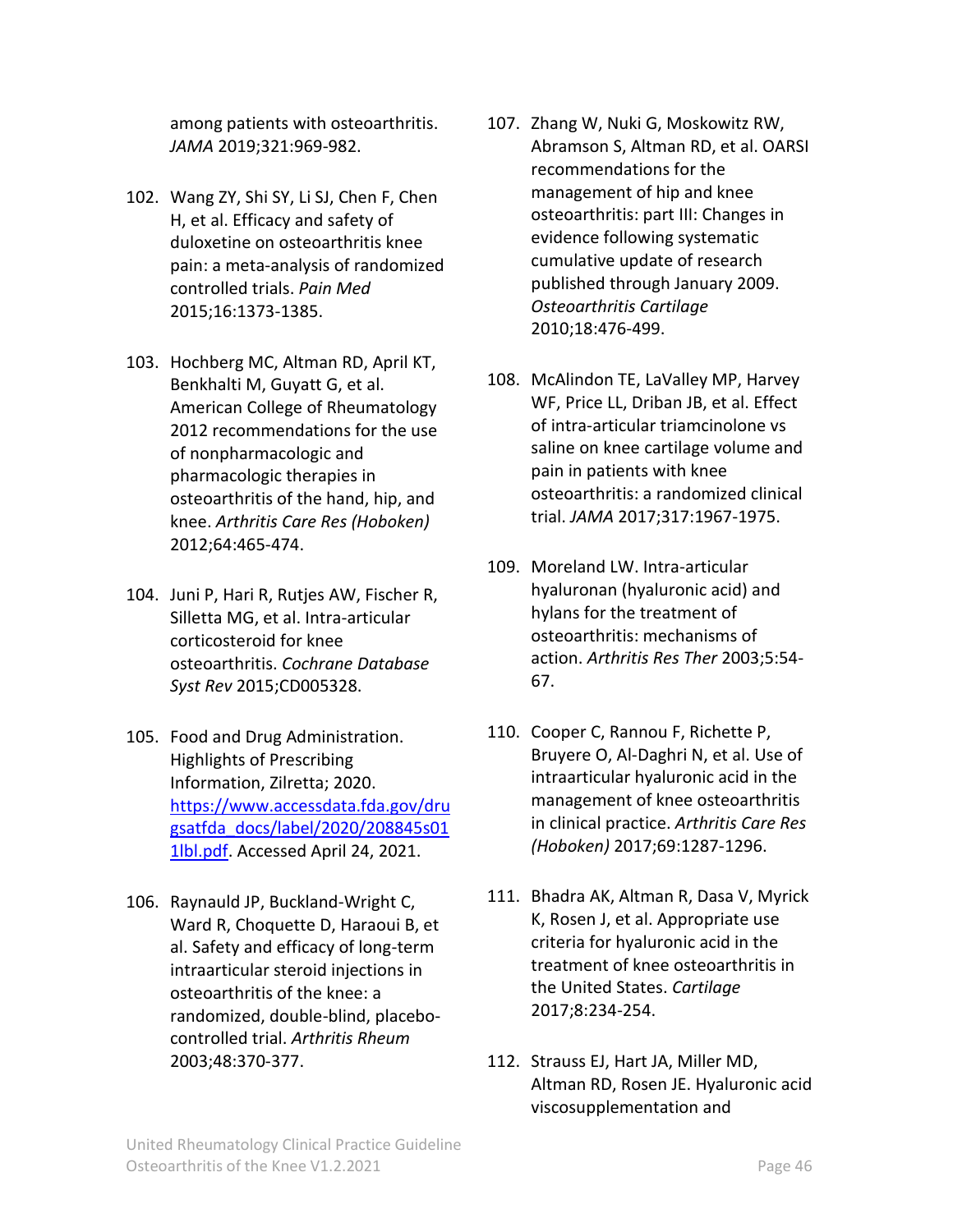osteoarthritis: current uses and future directions. *Am J Sports Med*  2009;37:1636-1644.

- 113. Bellamy N, Campbell J, Robinson V, Gee T, Bourne R, Wells G. Viscosupplementation for the treatment of osteoarthritis of the knee. *Cochrane Database Syst Rev*  2005;CD005321.
- 114. Huskisson EC, Donnelly S. Hyaluronic acid in the treatment of osteoarthritis of the knee. *Rheumatology (Oxford)*  1999;38:602-607.
- 115. Miller LE, Block JE. US-approved intra-articular hyaluronic acid injections are safe and effective in patients with knee osteoarthritis: systematic review and meta-analysis of randomized, saline-controlled trials. *Clin Med Insights Arthritis Musculoskelet Disord* 2013;6:57-63.
- 116. Rudwaleit M, Jurik AG, Hermann KG, Landewe R, van der Heijde D, et al. Defining active sacroiliitis on magnetic resonance imaging (MRI) for classification of axial spondyloarthritis: a consensual approach by the ASAS/OMERACT MRI group. *Ann Rheum Dis*  2009;68:1520-1527.
- 117. Sieper J, Rudwaleit M, Baraliakos X, Brandt J, Braun J, et al. The Assessment of SpondyloArthritis international Society (ASAS) handbook: a guide to assess spondyloarthritis. *Ann Rheum Dis*  2009;68 Suppl 2:ii1-44.
- 118. Synvisc One® [prescribing information]. 2014. Ridgefield, NJ: Genzyme Biosurgery [https://www.synviscone.com/?\\_ga=](https://www.synviscone.com/?_ga=2.168728289.1138047301.1585778065-355030593.1585778065) [2.168728289.1138047301.15857780](https://www.synviscone.com/?_ga=2.168728289.1138047301.1585778065-355030593.1585778065) [65-355030593.1585778065.](https://www.synviscone.com/?_ga=2.168728289.1138047301.1585778065-355030593.1585778065) Accessed April 1, 2020.
- 119. Rudwaleit M, van der Heijde D, Landewe R, Listing J, Akkoc N, et al. The development of Assessment of SpondyloArthritis international Society classification criteria for axial spondyloarthritis (part II): validation and final selection. *Ann Rheum Dis*  2009;68:777-783.
- 120. Rudwaleit M, Claudepierre P, Wordsworth P, Cortina EL, Sieper J, et al. Effectiveness, safety, and predictors of good clinical response in 1250 patients treated with adalimumab for active ankylosing spondylitis. *J Rheumatol*  2009;36:801-808.
- 121. Monovisc™ [prescribing information]. 2013. Bedford, MA: Anika Therapeutics, Inc [https://www.accessdata.fda.gov/cdr](https://www.accessdata.fda.gov/cdrh_docs/pdf9/P090031c.pdf) [h\\_docs/pdf9/P090031c.pdf.](https://www.accessdata.fda.gov/cdrh_docs/pdf9/P090031c.pdf) Accessed April 2, 2020.
- 122. Rudwaleit M, Haibel H, Baraliakos X, Listing J, Marker-Hermann E, et al. The early disease stage in axial spondylarthritis: results from the German Spondyloarthritis Inception Cohort. *Arthritis Rheum*  2009;60:717-727.
- 123. Sieper J, van der Heijde D, Landewe R, Brandt J, Burgos-Vagas R, et al.

United Rheumatology Clinical Practice Guideline Osteoarthritis of the Knee V1.2.2021 **Page 47**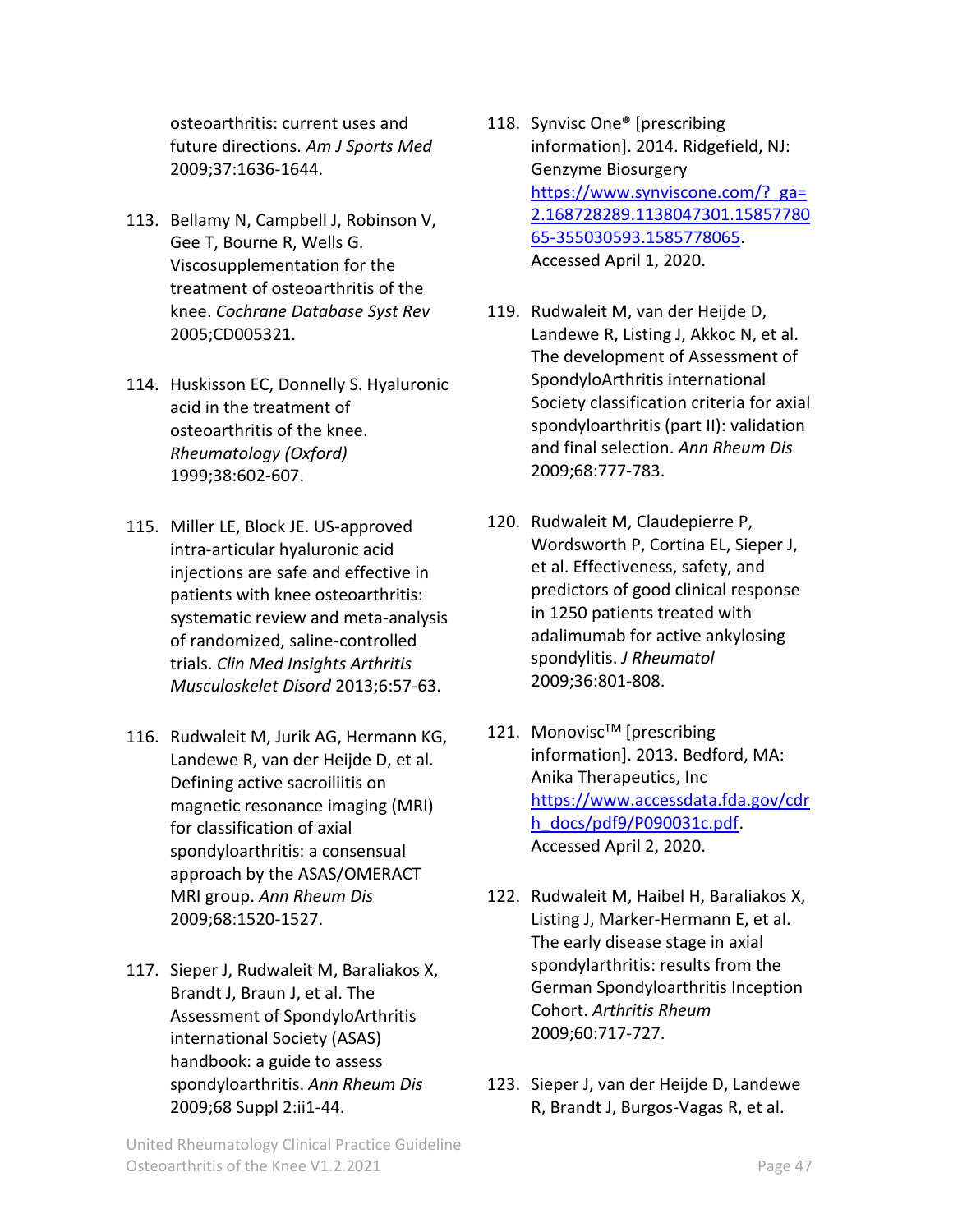New criteria for inflammatory back pain in patients with chronic back pain: a real patient exercise by experts from the Assessment of SpondyloArthritis international Society (ASAS). *Ann Rheum Dis*  2009;68:784-788.

- 124. Song IH, Rudwaleit M, Listing J, Sieper J. Comparison of the Bath Ankylosing Spondylitis Disease Activity Index and a modified version of the index in assessing disease activity in patients with ankylosing spondylitis without peripheral manifestations. *Ann Rheum Dis*  2009;68:1701-1707.
- 125. Rudwaleit M, Rodevand E, Holck P, Vanhoof J, Kron M, et al. Adalimumab effectively reduces the rate of anterior uveitis flares in patients with active ankylosing spondylitis: results of a prospective open-label study. *Ann Rheum Dis*  2009;68:696-701.
- 126. Rudwaleit M, Landewe R, van der Heijde D, Listing J, Brandt J, et al. The development of Assessment of SpondyloArthritis international Society classification criteria for axial spondyloarthritis (part I): classification of paper patients by expert opinion including uncertainty appraisal. *Ann Rheum Dis*  2009;68:770-776.
- 127. Triluiron<sup>™</sup> [product information]. 2019. Florham Park, NJ: Fidia Pharma USA Inc [https://www.accessdata.fda.gov/cdr](https://www.accessdata.fda.gov/cdrh_docs/pdf18/P180040C.pdf)

[h\\_docs/pdf18/P180040C.pdf.](https://www.accessdata.fda.gov/cdrh_docs/pdf18/P180040C.pdf) Accessed April 2, 2020.

- 128. Waddell DD, Bricker DC. Total knee replacement delayed with Hylan G-F 20 use in patients with grade IV osteoarthritis. *J Manag Care Pharm*  2007;13:113-121.
- 129. Altman R, Lim S, Steen RG, Dasa V. Hyaluronic Acid Injections Are Associated with Delay of Total Knee Replacement Surgery in Patients with Knee Osteoarthritis: Evidence from a Large U.S. Health Claims Database. *PLoS One*  2015;10:e0145776.
- 130. Maheu E, Rannou F, Reginster JY. Efficacy and safety of hyaluronic acid in the management of osteoarthritis: Evidence from real-life setting trials and surveys. *Semin Arthritis Rheum*  2016;45:S28-33.
- 131. Mar J, Romero Jurado M, Arrospide A, Enrique Fidalgo A, Soler López B. [Cost-analysis of viscosupplementation treatment with hyaluronic acid in candidate knee replacement patients with osteoarthritis]. *Rev Esp Cir Ortop Traumatol* 2013;57:6-14.
- 132. Goldberg A, Mitchell K, Soans J, Kim L, Zaidi R. The use of mesenchymal stem cells for cartilage repair and regeneration: a systematic review. *J Orthop Surg Res* 2017;12:39.
- 133. Food and Drug Administration. Considerations in Demonstrating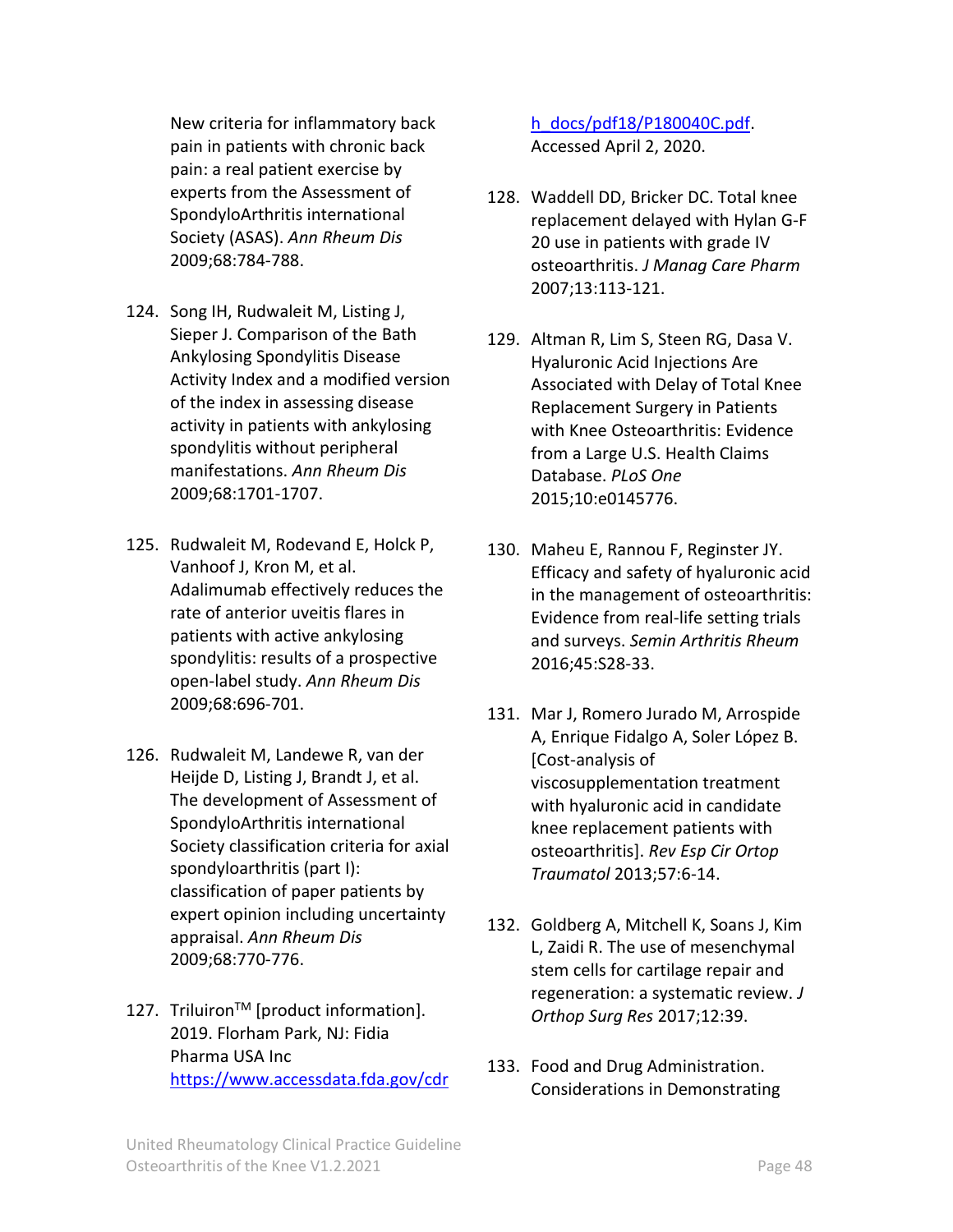Interchangeability with a Reference Product: Guidance for Industry. Draft Guidance. January 2017. [https://www.fda.gov/regulatory](https://www.fda.gov/regulatory-information/search-fda-guidance-documents/considerations-demonstrating-interchangeability-reference-product-guidance-industry)[information/search-fda-guidance](https://www.fda.gov/regulatory-information/search-fda-guidance-documents/considerations-demonstrating-interchangeability-reference-product-guidance-industry)[documents/considerations](https://www.fda.gov/regulatory-information/search-fda-guidance-documents/considerations-demonstrating-interchangeability-reference-product-guidance-industry)[demonstrating-interchangeability](https://www.fda.gov/regulatory-information/search-fda-guidance-documents/considerations-demonstrating-interchangeability-reference-product-guidance-industry)[reference-product-guidance](https://www.fda.gov/regulatory-information/search-fda-guidance-documents/considerations-demonstrating-interchangeability-reference-product-guidance-industry)[industry.](https://www.fda.gov/regulatory-information/search-fda-guidance-documents/considerations-demonstrating-interchangeability-reference-product-guidance-industry) Accessed February 6, 2020.

- 134. Hung M, Bounsanga J, Voss MW, Saltzman CL. Establishing minimum clinically important difference values for the Patient-Reported Outcomes Measurement Information System Physical Function, hip disability and osteoarthritis outcome score for joint reconstruction, and knee injury and osteoarthritis outcome score for joint reconstruction in orthopaedics. *World J Orthop* 2018;9:41-49.
- 135. Lyman S, Lee YY, McLawhorn AS, Islam W, MacLean CH. What Are the Minimal and Substantial Improvements in the HOOS and KOOS and JR Versions After Total Joint Replacement? *Clin Orthop Relat Res* 2018;476:2432-2441.
- 136. Gowd AK, Lalehzarian SP, Liu JN, Agarwalla A, Christian DR, et al. Factors Associated With Clinically Significant Patient-Reported Outcomes After Primary Arthroscopic Partial Meniscectomy. *Arthroscopy* 2019;35:1567- 1575.e1563.
- 137. Collins NJ, Misra D, Felson DT, Crossley KM, Roos EM. Measures of knee function: International Knee Documentation Committee (IKDC)

Subjective Knee Evaluation Form, Knee Injury and Osteoarthritis Outcome Score (KOOS), Knee Injury and Osteoarthritis Outcome Score Physical Function Short Form (KOOS-PS), Knee Outcome Survey Activities of Daily Living Scale (KOS-ADL), Lysholm Knee Scoring Scale, Oxford Knee Score (OKS), Western Ontario and McMaster Universities Osteoarthritis Index (WOMAC), Activity Rating Scale (ARS), and Tegner Activity Score (TAS). *Arthritis Care Res (Hoboken)* 2011;63 Suppl 11:S208-228.

- 138. Roos EM, Lohmander LS. The Knee injury and Osteoarthritis Outcome Score (KOOS): from joint injury to osteoarthritis. *Health Qual Life Outcomes* 2003;1:64.
- 139. American Association of the Hip and Knee Surgeons (AAHKS). Surgical Option for Knee Arthritis. [https://hipknee.aahks.org/surgical](https://hipknee.aahks.org/surgical-options-for-knee-arthritis/)[options-for-knee-arthritis/.](https://hipknee.aahks.org/surgical-options-for-knee-arthritis/) Accessed July 26, 2021.
- 140. Kirkley A, Birmingham TB, Litchfield RB, Giffin JR, Willits KR, et al. A randomized trial of arthroscopic surgery for osteoarthritis of the knee. *N Engl J Med* 2008;359:1097- 1107.
- 141. Moseley JB, O'Malley K, Petersen NJ, Menke TJ, Brody BA, et al. A controlled trial of arthroscopic surgery for osteoarthritis of the knee. *N Engl J Med* 2002;347:81-88.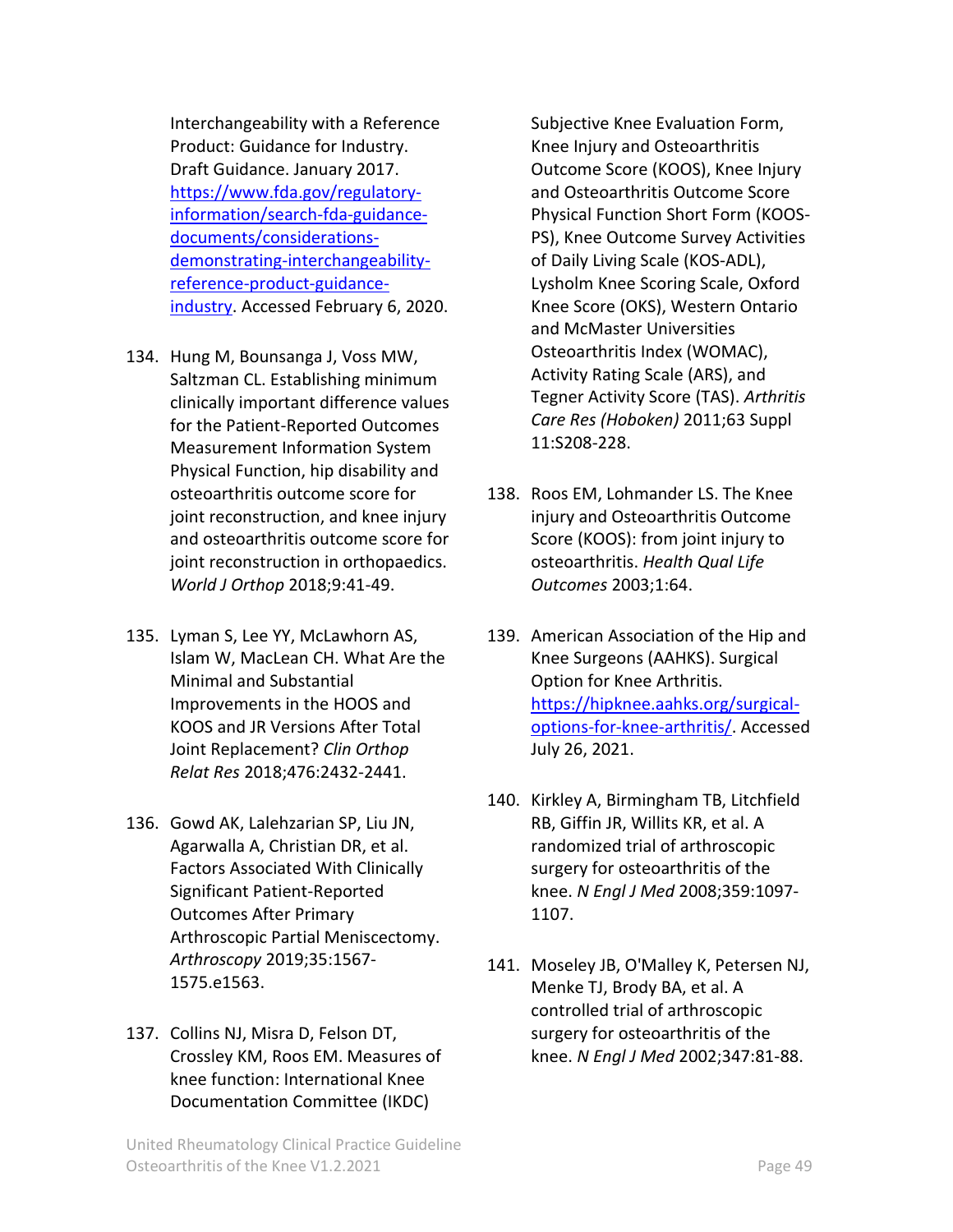- 142. Thorlund JB, Juhl CB, Roos EM, Lohmander LS. Arthroscopic surgery for degenerative knee: systematic review and meta-analysis of benefits and harms. *Br J Sports Med*  2015;49:1229-1235.
- 143. Dhawan A, Mather RC, 3rd, Karas V, Ellman MB, Young BB, et al. An epidemiologic analysis of clinical practice guidelines for nonarthroplasty treatment of osteoarthritis of the knee. *Arthroscopy* 2014;30:65-71.
- 144. Sihvonen R, Paavola M, Malmivaara A, Itala A, Joukainen A, et al. Arthroscopic partial meniscectomy versus sham surgery for a degenerative meniscal tear. *N Engl J Med* 2013;369:2515-2524.
- 145. Riddle DL, Kong X, Jiranek WA. Factors associated with rapid progression to knee arthroplasty: complete analysis of three-year data from the osteoarthritis initiative. *Joint Bone Spine* 2012;79:298-303.
- 146. Katz JN, Brophy RH, Chaisson CE, de Chaves L, Cole BJ, et al. Surgery versus physical therapy for a meniscal tear and osteoarthritis. *N Engl J Med* 2013;368:1675-1684.
- 147. Owings MF, Kozak LJ. Ambulatory and inpatient procedures in the United States, 1996. DHHS Publication No. (PHS) 99-1710, 1998. National Center for Health Statistics
- 148. Kim S, Bosque J, Meehan JP, Jamali A, Marder R. Increase in outpatient knee arthroscopy in the United States: a comparison of National Surveys of Ambulatory Surgery, 1996 and 2006. *J Bone Joint Surg Am*  2011;93:994-1000.
- 149. Essilfie A, Kang HP, Mayer EN, Trasolini NA, Alluri RK, Weber AE. Are orthopaedic surgeons performing fewer arthroscopic partial meniscectomies in patients greater than 50 years old? A National Database Study. *Arthroscopy* 2019.
- 150. Cram P, Lu X, Kates SL, Singh JA, Li Y, Wolf BR. Total knee arthroplasty volume, utilization, and outcomes among Medicare beneficiaries, 1991-2010. *JAMA* 2012;308:1227- 1236.
- 151. Helmick CG, Watkins-Castillo S. Arthritis and Related Conditions. *In: The Burden of Musculoskeletal Diseases in the United States Arthritis.* [http://www.boneandjointburden.or](http://www.boneandjointburden.org/2013-report/iv-arthritis/iv) [g/2013-report/iv-arthritis/iv.](http://www.boneandjointburden.org/2013-report/iv-arthritis/iv) Accessed September 8, 2017
- 152. Losina E, Thornhill TS, Rome BN, Wright J, Katz JN. The dramatic increase in total knee replacement utilization rates in the United States cannot be fully explained by growth in population size and the obesity epidemic. *J Bone Joint Surg Am*  2012;94:201-207.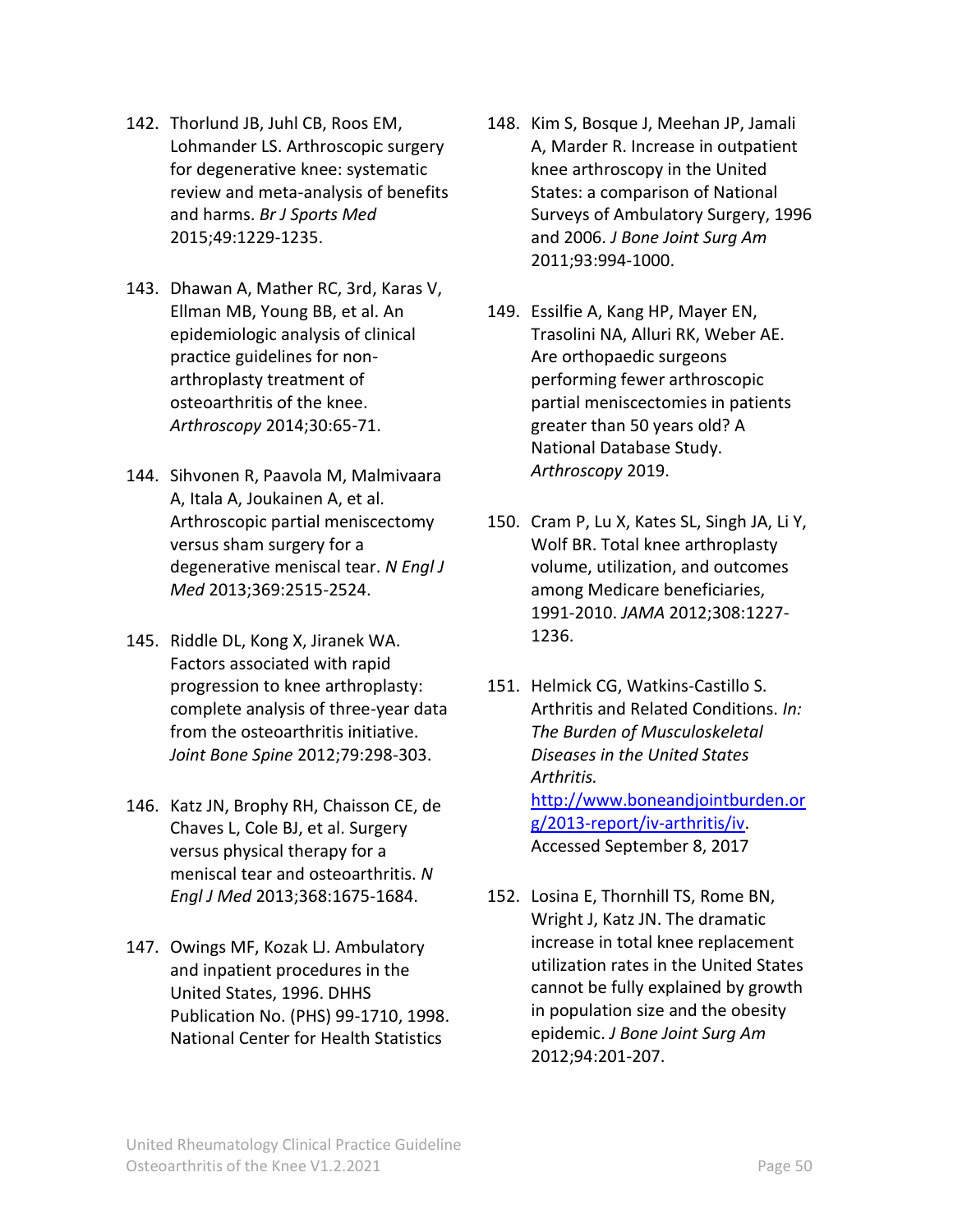153. Riddle DL, Jiranek WA, Hayes CW. Use of a validated algorithm to judge the appropriateness of total knee arthroplasty in the United States: a multicenter longitudinal cohort

study. *Arthritis Rheumatol*  2014;66:2134-2143.